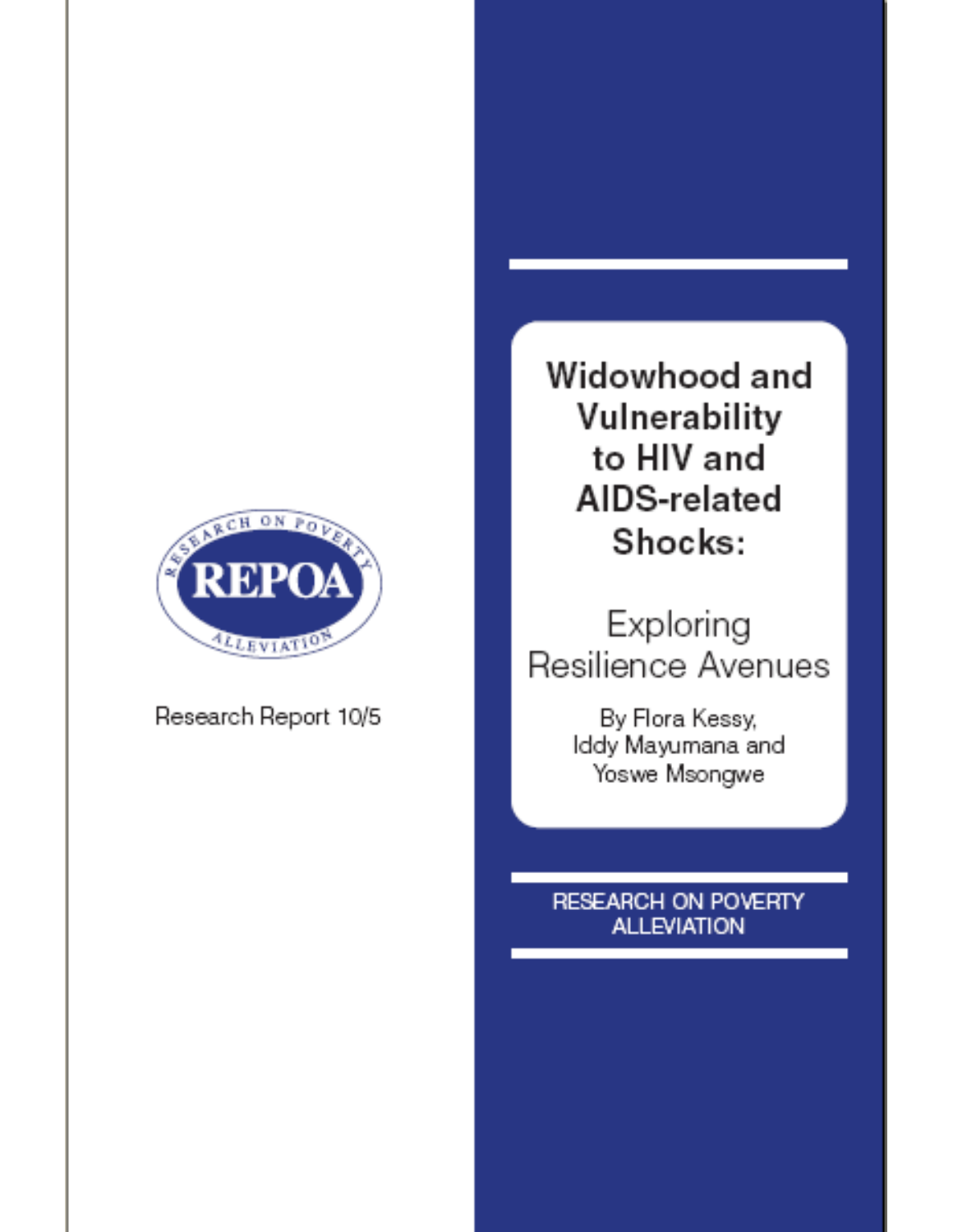## **Widowhood and Vulnerability to HIV and AIDS-related Shocks:**

Exploring Resilience Avenues

By Flora Kessy, Iddy Mayumana and Yoswe Msongwe

Research Report 10/5

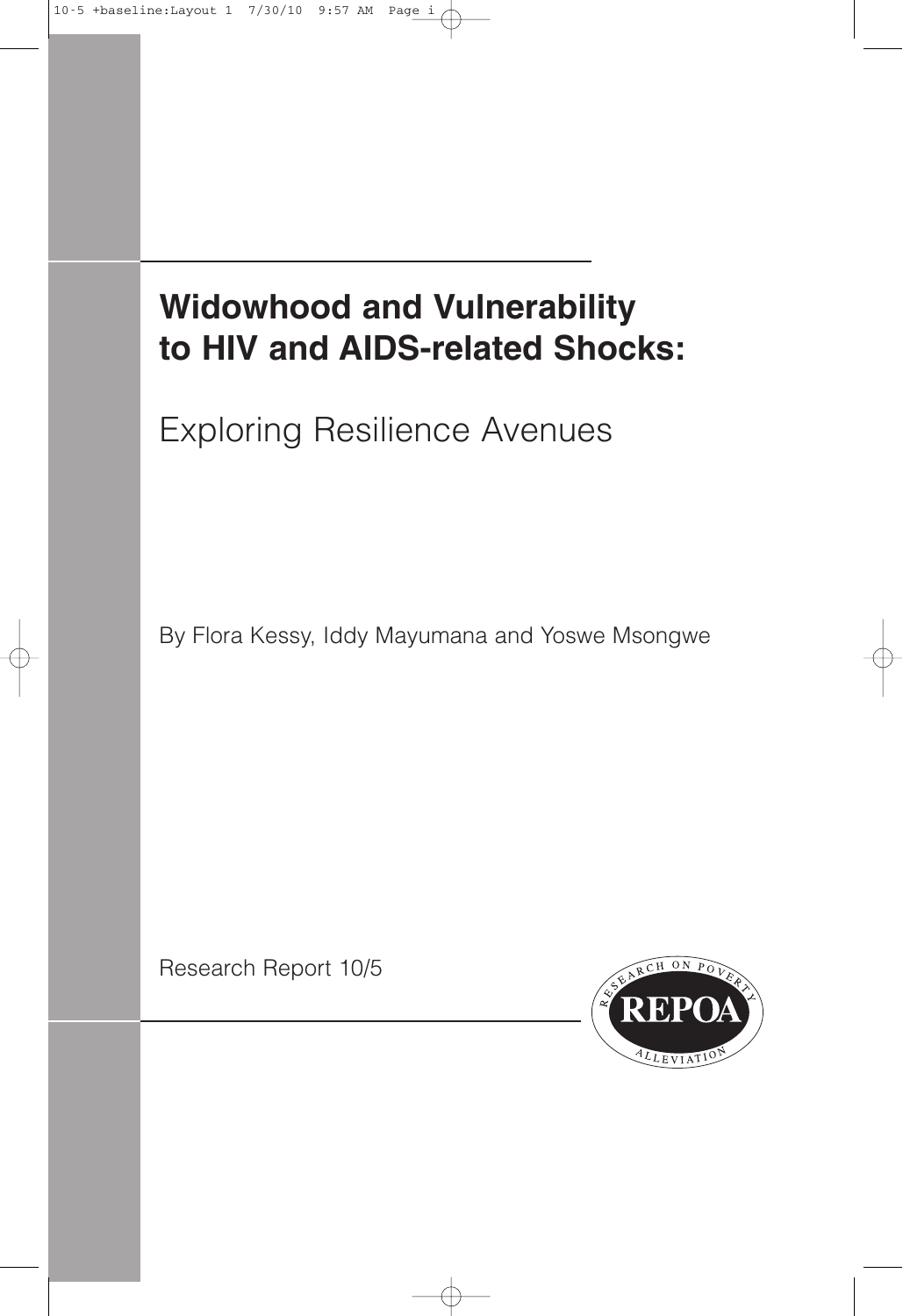Published for: Research on Poverty Alleviation (REPOA) P.O. Box 33223, Dar es Salaam, Tanzania 157 Mgombani Street, Regent Estate Tel: +255(0) (22) 2700083 / 2772556 Fax: +255(0) (22) 2775738 Email: repoa@repoa.or.tz Website: www.repoa.or.tz

Design: Total Identity Ltd.

Suggested Citation:

By Flora Kessy, Iddy Mayumana and Yoswe Msongwe, *'Widowhood and Vulnerability to HIV and AIDS-related Shocks: Exploring Resilience Avenues'* Research Report 10/5, Dar es Salaam, REPOA

Suggested Keywords: *Widowhood, vulnerability, inheritance, property rights, resilience avenues, economic values*

© REPOA, 2010

ISBN: 978 - 9987 - 615 - 55 - 1

All rights reserved. No part of this publication may be reproduced or transmitted in any form or by any means without the written permission of the copyright holder or the publisher.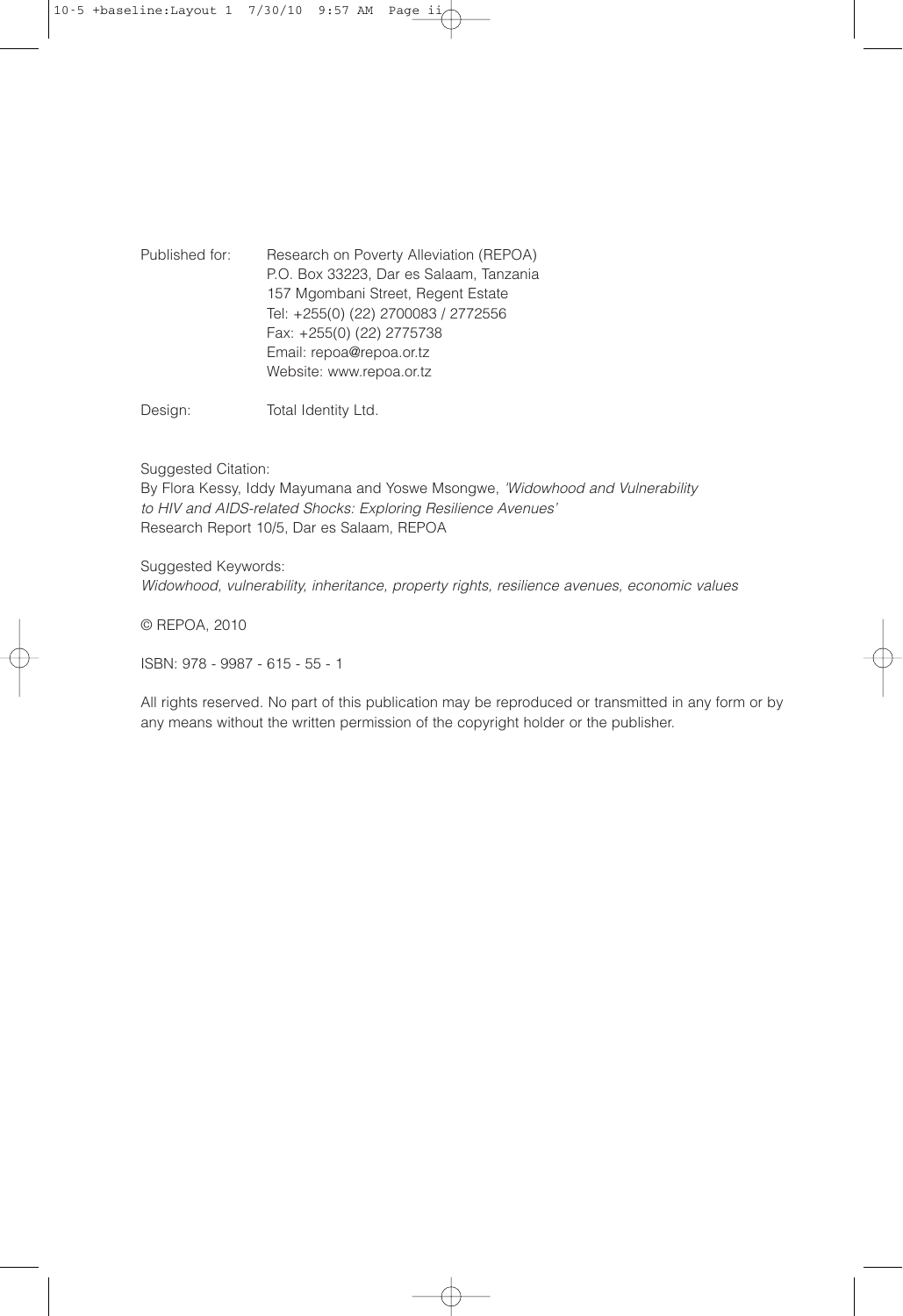## **Table of Contents**

| 1.0 | $\overline{1}$                                                                                                                                                                            |
|-----|-------------------------------------------------------------------------------------------------------------------------------------------------------------------------------------------|
| 2.0 | $\mathfrak 3$<br>Conceptual and Analytical Framework<br>3<br>$\overline{4}$<br>2.3 Existing Structures, Processes and Interventions  5                                                    |
| 3.0 | Widows' Vulnerability in the Context of HIV and AIDS:                                                                                                                                     |
| 4.0 | 4.3<br>4.4 Empirical Analysis of the Factors Determining Whether<br>Widows can Secure Their Property and Inheritance Rights  14                                                           |
| 5.0 | 5.2 The Context of Vulnerability among Widows:<br>5.3 Enforcement of the Levirate System amidst the HIV and<br>5.5 Institutional Challenges to Protect Inheritance Rights of Widows . 24  |
| 6.0 | 6.3 Resilience Building as a Social Protection Issue  32<br>6.4 Are the Numbers of Vulnerable Widows Big Enough to Act? 31<br>6.5 Addressing Property Grabbing as a Human Right Issue  32 |
| 7.0 |                                                                                                                                                                                           |
| 8.0 | <b>Suggestions for Further Research Manual Action Contract Suggestions for Further Research Manual Action</b>                                                                             |
| 9.0 |                                                                                                                                                                                           |
|     | <b>Appendix 1: Factors Determining Property Inheritance</b>                                                                                                                               |
|     |                                                                                                                                                                                           |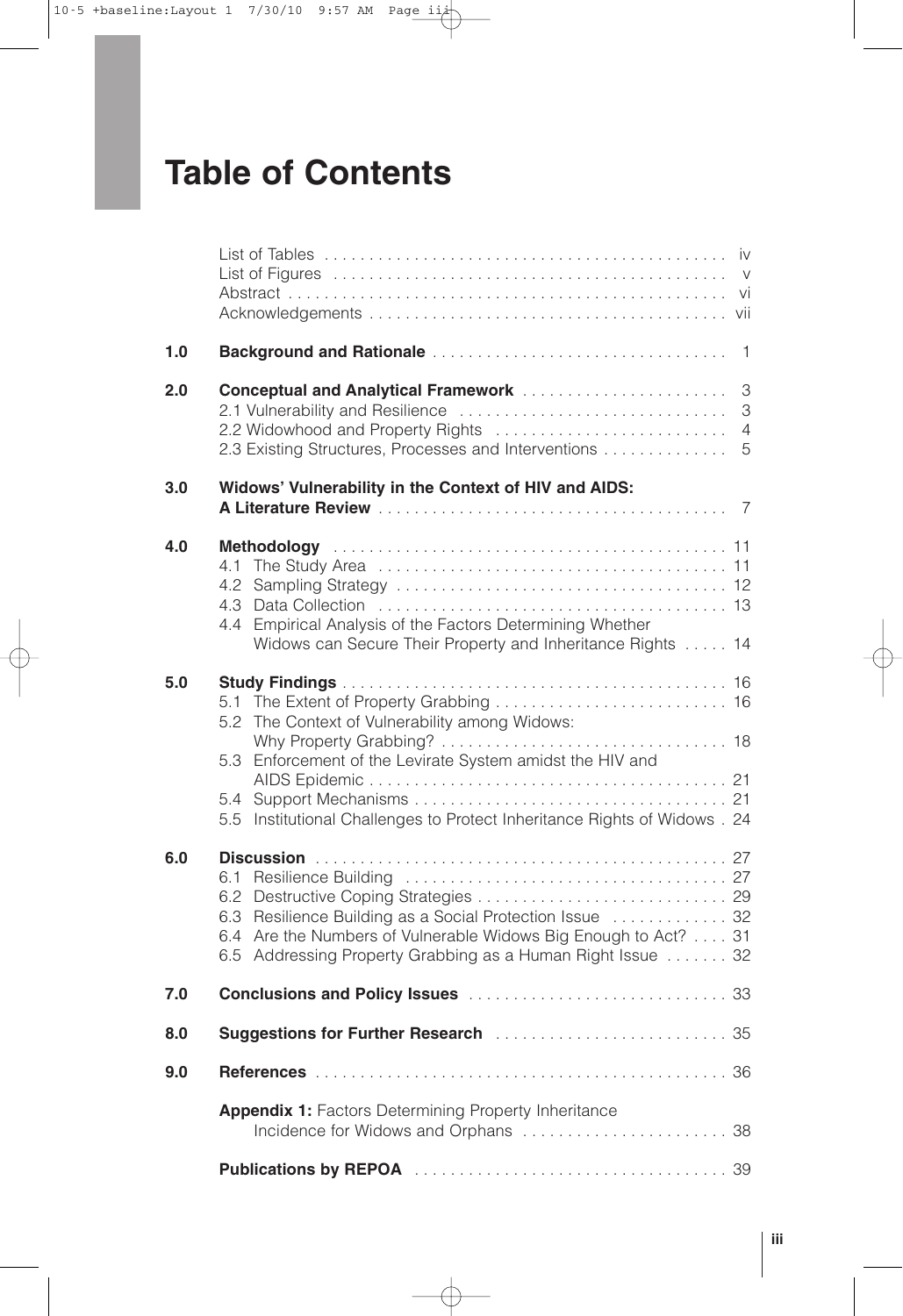## **List of tables**

|          | Table 2: Women's Reasons for Supporting the Levirate System in Burkina Faso 9         |  |
|----------|---------------------------------------------------------------------------------------|--|
| Table 3: |                                                                                       |  |
|          | Table 4: Prevalence of HIV Infection among Blood Donors, Iringa Region, 2000-2004  11 |  |
|          | Table 5: Rate of Widowhood and Orphanhood in Iringa Region  12                        |  |
|          |                                                                                       |  |
|          |                                                                                       |  |
|          | Table 8: Logistic Regression Results of Property Inheritance by Widows                |  |
|          |                                                                                       |  |
| Table 9: |                                                                                       |  |
|          | Table 10: Social Protection Based Resilience Avenues for Vulnerable Groups  31        |  |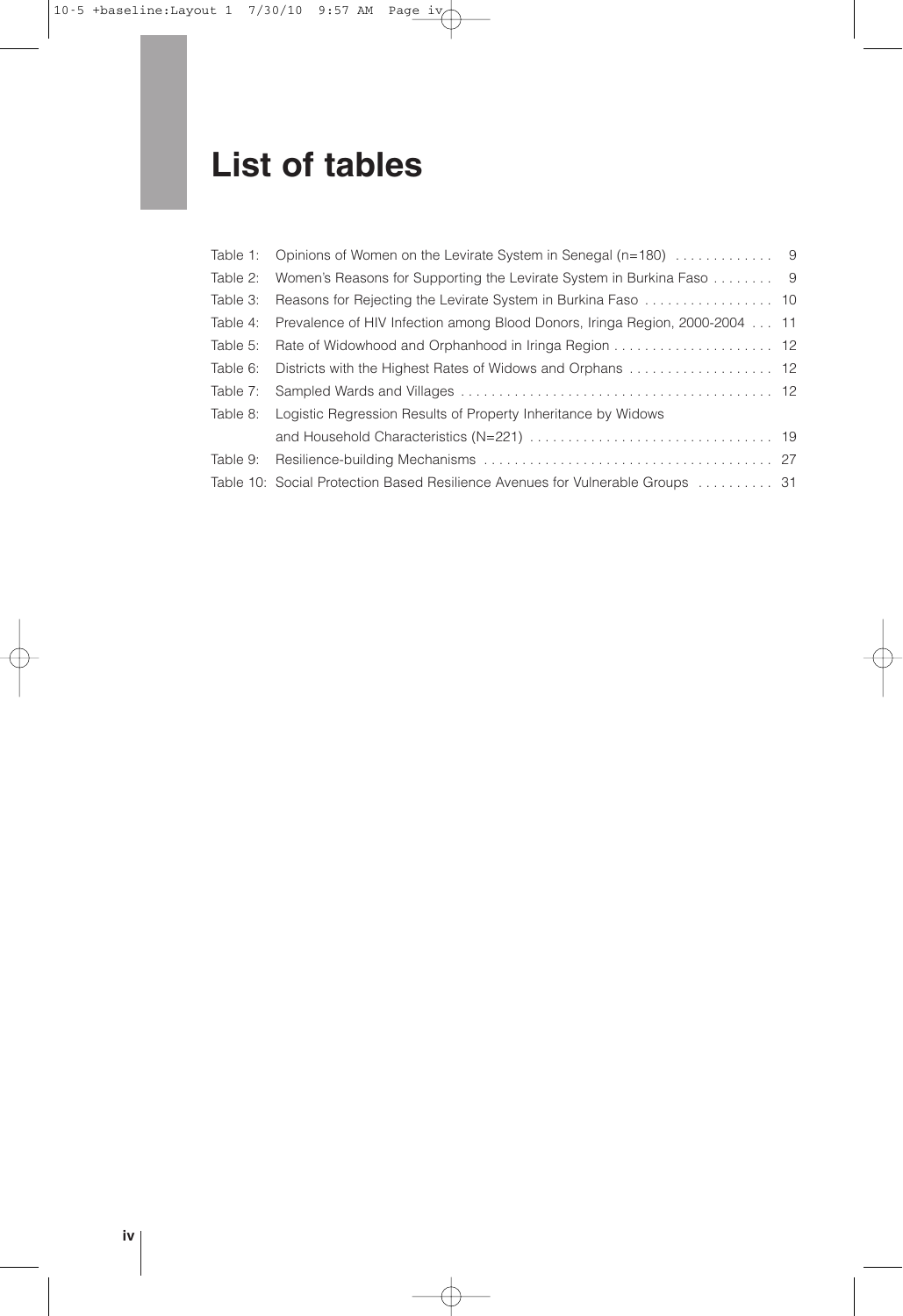## **List of figures**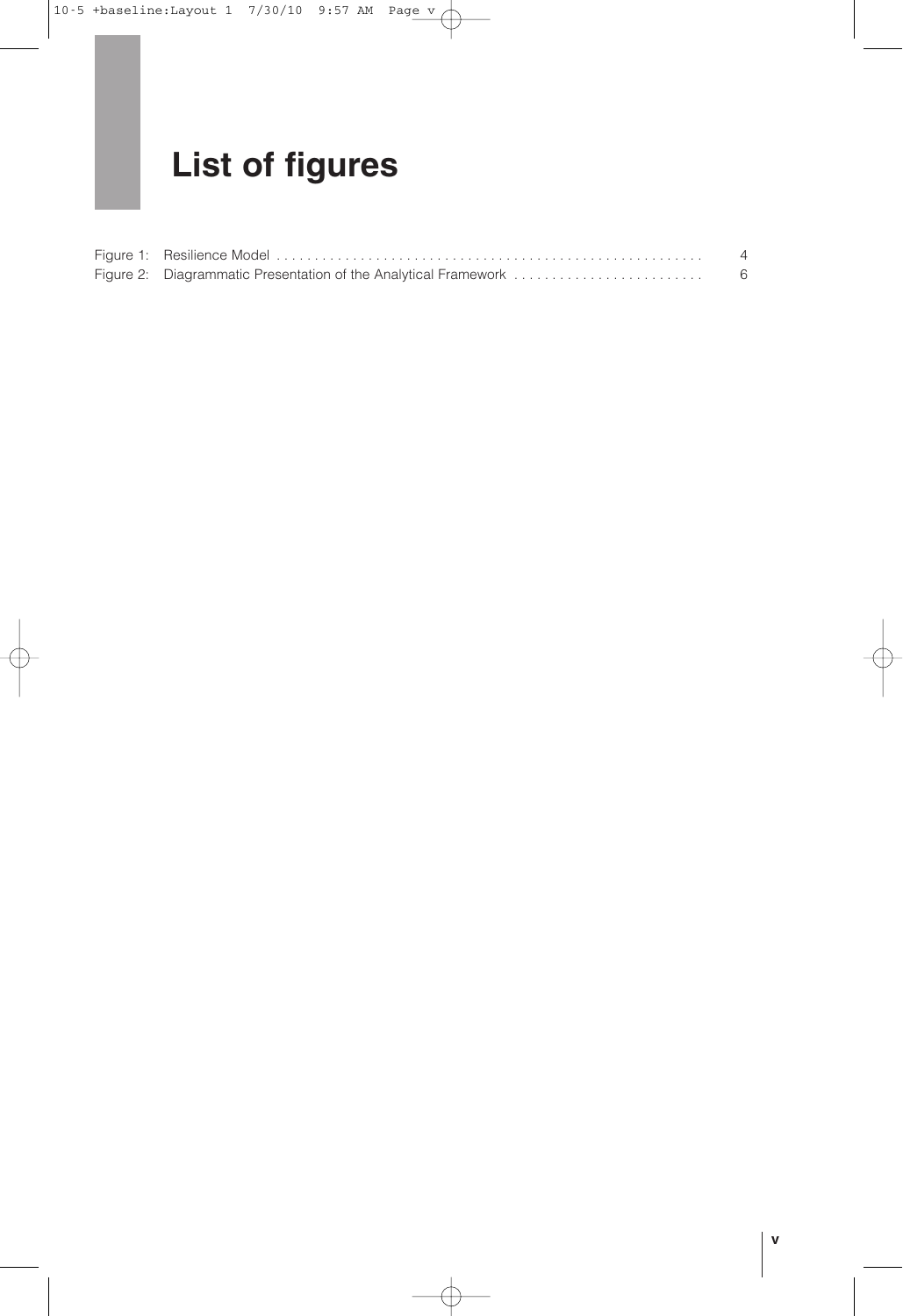### **Abstract**

This study explored the contexts and factors under which violation of the inheritance and property rights of widows and orphans occurs, and resilience avenues for safeguarding these rights. Using the resilience framework, an analysis was made of the assets, capabilities and activities of widows as well as transforming structures and processes that enabled women to secure their inheritance and property rights following the death of their husbands.

The research was conducted in Makete district in Iringa region, Tanzania. Using a structured questionnaire, data were collected from 236 widows. The quantitative data were supplemented with information collected through focus group discussions (with widows and orphans) and individual life histories (a sub-sample of 30 widows). Key informant interviews were also held with local service providers on the types of services provided to widows and orphans, and on the constraints they faced in service delivery.

The study findings show that property grabbing after the death of the husband is a reality. Approximately, 17% of the widows interviewed were not allowed to inherit their husband's property through the actions of in-laws and other relatives. The main factors behind the property grabbing were the economic value of the property and cultural norms which allowed for the inheritance of the wife. The propensity of the in-laws to grab land and other productive assets, such as livestock, was found to be high. The refusal of widows to accept the levirate system was another major factor for property grabbing and the abandonment of widows and their children. The women's testimony also revealed that the inheritance of widows may increase the risk of transmitting HIV to the inheritor and to co-wives on one hand, but also of infecting widows who did not have the virus.

Several resilience avenues were identified as entry points in safeguarding the property rights of widows and their orphans. These include the expansion and strengthening of promotive social protection measures, such as building the productive skills and capacity of women to manage their livelihoods. In addition, transformative social protection actions are also vital, including increasing awareness on the property rights of widows, strengthening the judicial system so that it is able to respond to cases of violation of property rights within a reasonable time, and encouraging couples to prepare wills early in life. Further, effectively targeted protective measures also need to be instituted along with awareness-raising interventions to encourage the abandonment of outdated norms and the adoption of positive values that address the contemporary challenges facing widows and orphans.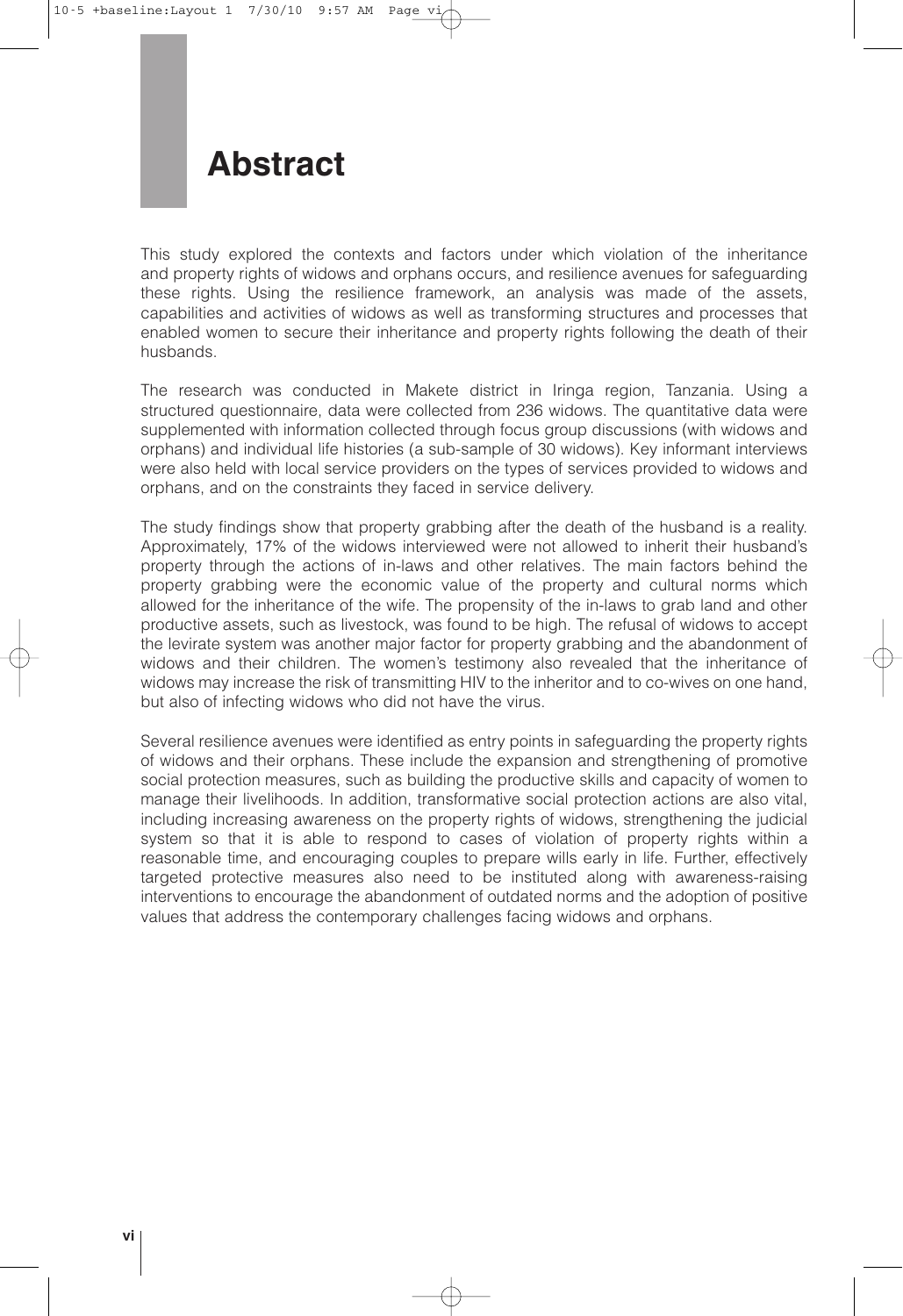## **Acknowledgements**

The study team is very grateful to Research on Poverty Alleviation (REPOA) for financial support to undertake this study. We would also like to thank all of the individuals who contributed in one way or another in making the study a success. Particularly, we wish to thank the research assistants who participated in data collection exercise, reviewers of the research report draft, and contributors at various forums organised by REPOA at which the research findings were presented. Last but not least, we would like to extend our appreciation to the widows and orphans who provided their valuable time to participate in the study.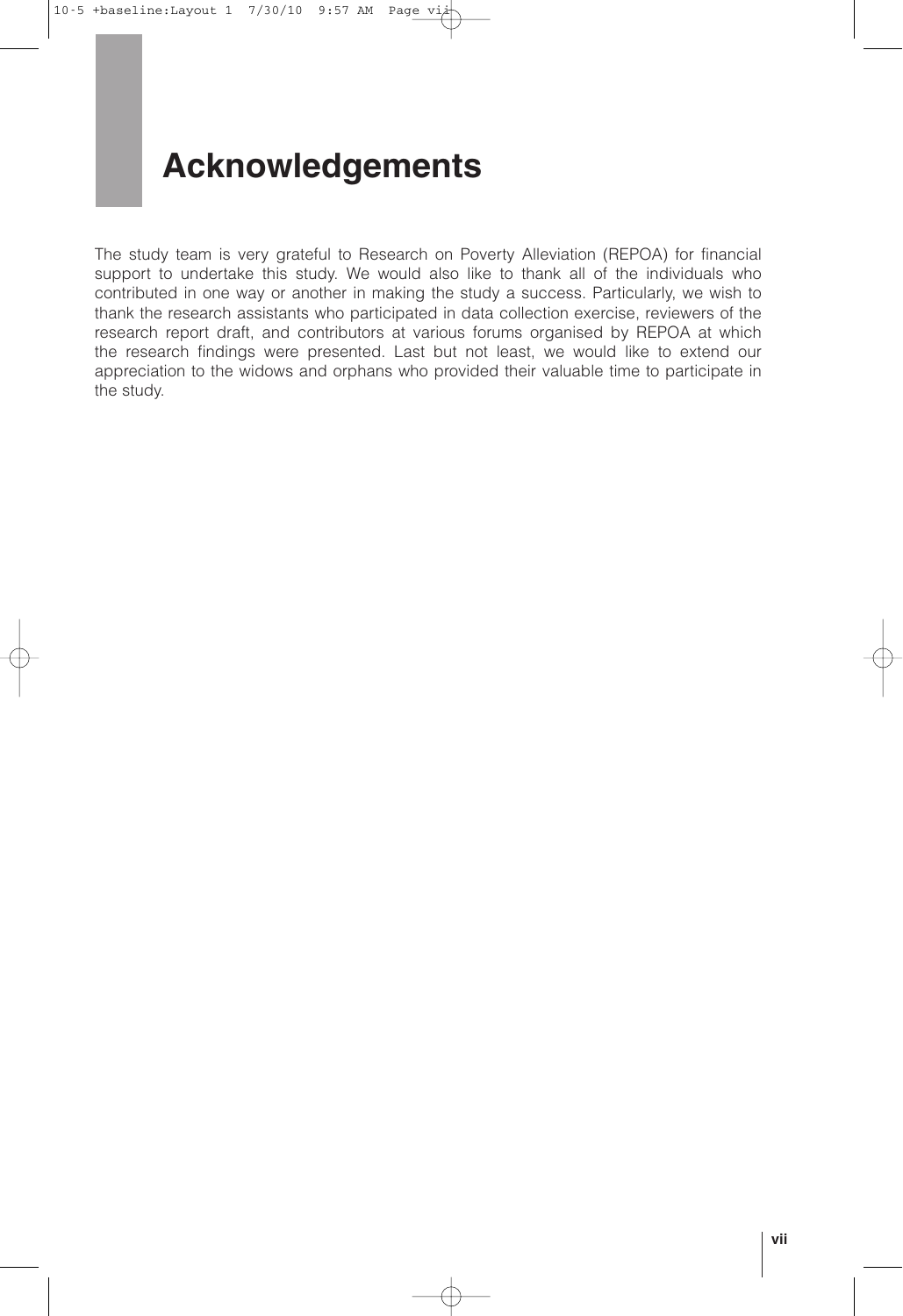## **Introduction**

#### **1.0 Background and Rationale**

**1**

The incidence and prevalence of HIV and AIDS will not be significantly reduced unless the gender dimensions in the risk of transmission are fully recognised and comprehensively addressed, including the prevailing social norms associated with widowhood in Tanzania. HIV is predominantly transmitted by heterosexual activity and women, on average, are infected at a significantly younger age than men. In Tanzania, the HIV prevalence rate among women is 7% whereas prevalence among men is 5% (TACAIDS et al., 2008). Indeed, the dangers faced by women from the HIV and AIDS pandemic have been described as "triple jeopardy", that is, the disease potentially threatens women as individuals, as mothers and as carers (Baylies, 2004). In the context of HIV and AIDS, women have borne the worst burden of the pandemic and emerged as the social "shock absorbers" to deal with its worst consequences – as carers for children (orphans) and the sick.

Notwithstanding this burden, women who lose their husbands as a result of AIDS may also be stripped of their inheritance and property rights due to stigma associated with the disease and the customary rights prevalent in different societies (Muchunguzi, 2002). Furthermore, becoming a widow may entail being:

- Inherited by one of the husband's relatives, typically a brother<sup>1</sup>;
- Forced to have sex with one of the husband's relatives in order to be cleansed;
- Blamed for the husband's death;
- Accused of witchcraft; and/or
- Disliked by the family or community as a result of the stigma attached to AIDS.

With no male to depend on and limited livelihood means, women may be forced to resort to income-generating activities that are considered immoral by society, such as commercial sex work or beer brewing and selling, which place women and others at further risk of infection (Sleap, 2001; Kessy et al., 2008).

This study explores the circumstances under which the violation or protection of inheritance and property rights of widows occurs, and proposes policy recommendations aimed at securing these rights among this vulnerable group. Protecting vulnerable individuals and groups in society is both a moral imperative as well as an important component in poverty reduction as underscored in the National Strategy for Growth and Reduction of Poverty 2005-2010 (NGRSP or MKUKUTA to use its common Swahili acronym). MKUKUTA emphasises the importance of providing adequate social protection and safeguarding the rights of vulnerable and needy groups in the fight against poverty (United Republic of Tanzania [URT], 2005a).

<sup>1</sup> The levirate system is the practice of marrying the widow of one's (childless) brother to maintain his line, as required by customary laws. In many African societies being inherited is not a matter of choice but convenience. The levirate system represents a sort of social security system within the African tradition which was instituted to protect the spouse and the children after the death of the husband.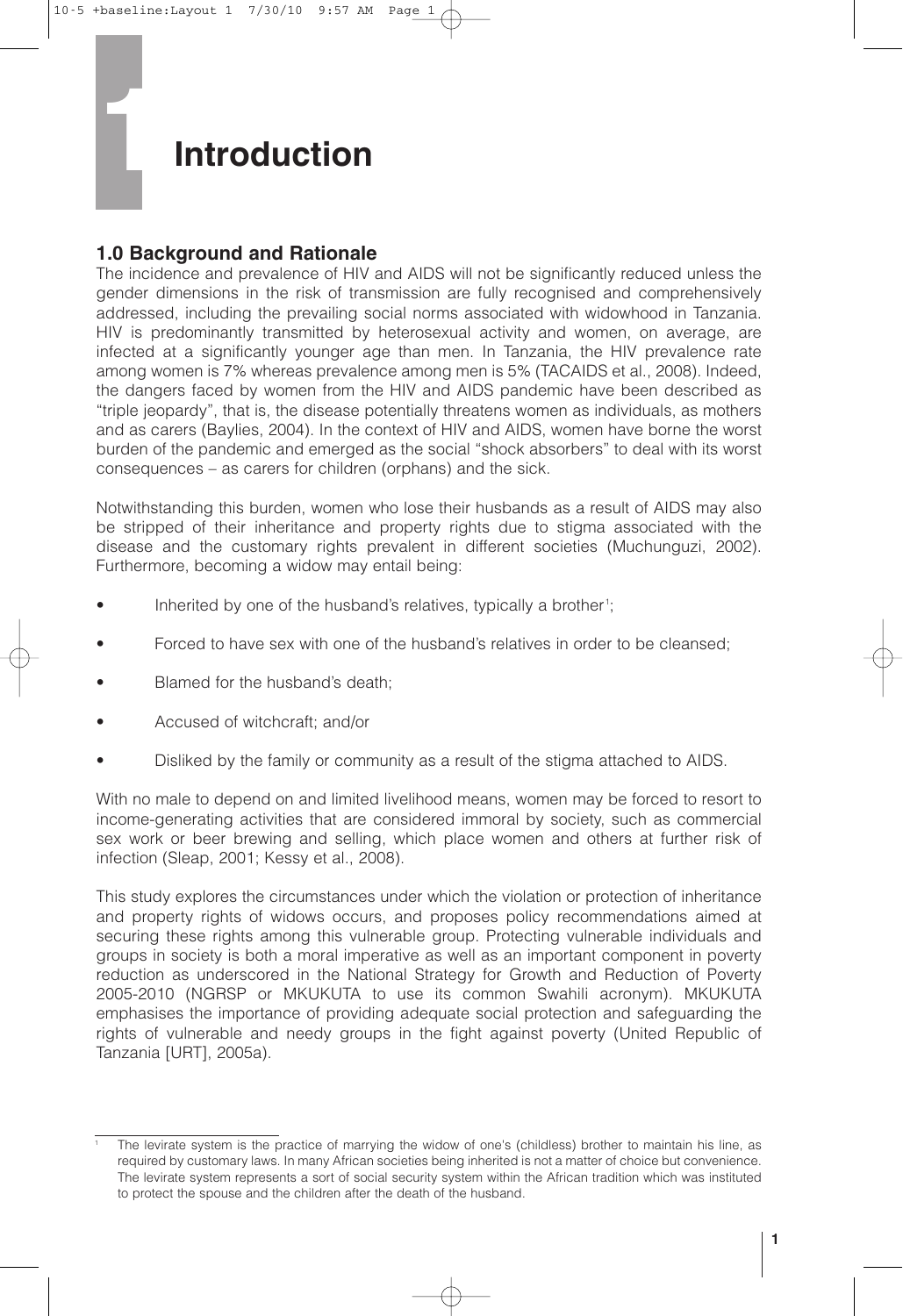The analytical approach employed in this study purposefully and positively transcends the emphasis on risks and vulnerability faced by widows to explore avenues for resilience among this group by drawing attention to the assets, capabilities and activities of these women as well as transforming structures and processes that can lead to a positive outcome, i.e., when the widow secures access to property after the death of her husband resulting in improved well-being of the woman and her children. The research builds on the concepts of resilience and sustainable livelihoods. It asserts that resilience is a process developed and supported by individuals, households and communities to avert or overcome a hazard or exposure to risk, and not a one-time shot for coping with that hazard or exposure (Obrist et al., 2008). Resilience is posited to have two faces; one occurs *ex-ante* as a process and the other takes place *ex-post* as either a process or a curative measure. Effective *ex-ante* interventions reduce the chances of the hazard and the need for ex-post interventions (Wuyts, 2006). The State has a role to play within both *ex-ante* and *ex-post* processes but emphasis is also put on the agency of widows and their potential, competence, capabilities and strengths in solving widowhood-related problems.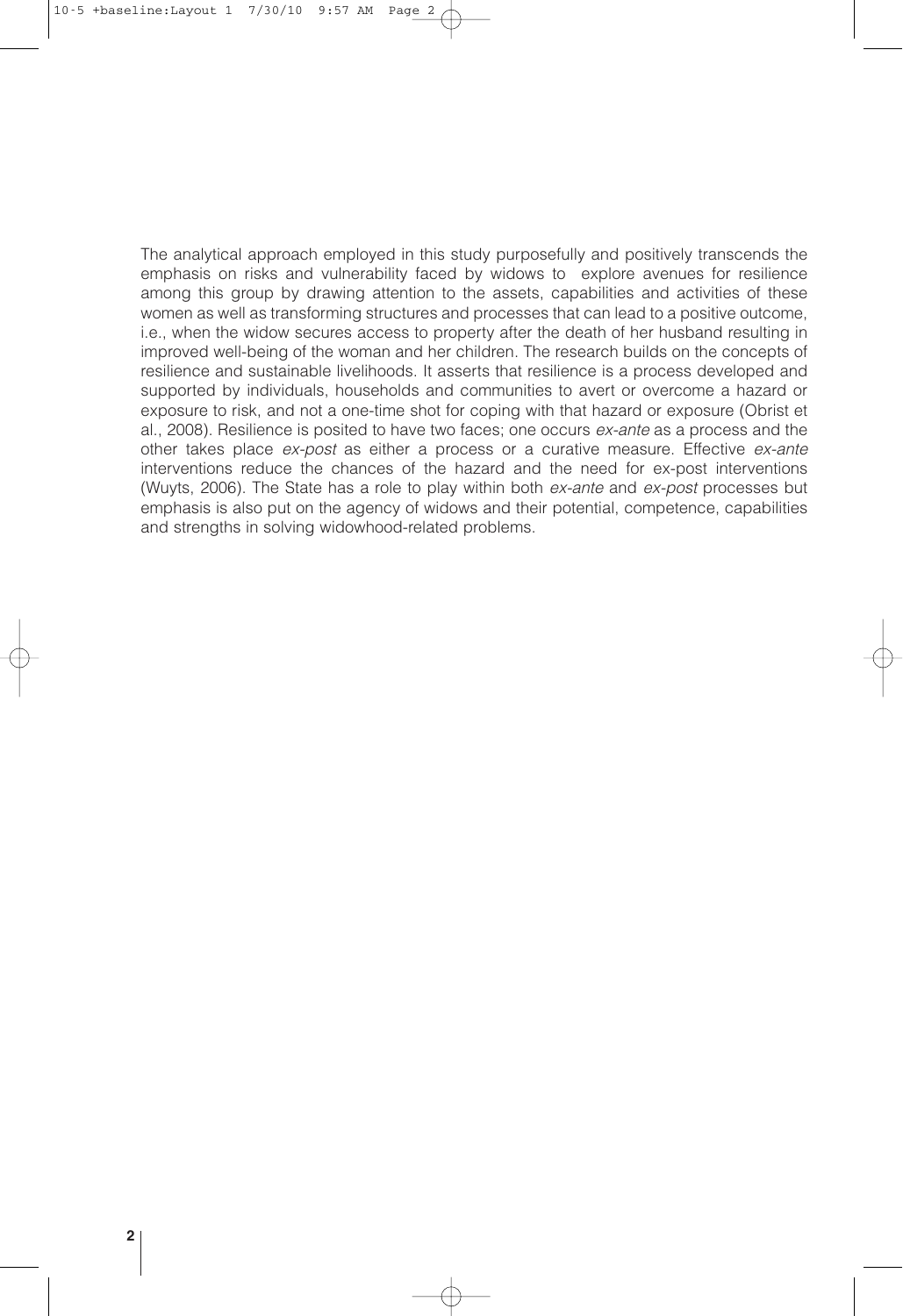## **Conceptual and Analytical Framework 2**

#### **2.1 Vulnerability and Resilience**

The concept of resilience originated in the work of ecologists (Hollings, 1973), but it has since been applied to people-nature interactions (Folke et al., 2002). In psychology, the concept of resilience has evolved from refined definitions such as "successful adaptation despite risk and adversity" (Masten, 1994 cited in Barton, 2005) to more elaborate definitions entailing exposure to a significant risk, overcoming risk or adversity, and success that is beyond expectations (Richman & Fraser, 2001). In social sciences, the concept of resilience has been applied to examine the ability of social actors not only to cope with and adjust to adverse conditions (reactive), but also to create sustainable options and responses (proactive) which open new pathways for living with the change (Obrist et., 2008).

Vulnerability on the other hand has been defined as the likelihood of being harmed by a given adverse event. For example, Chambers (1989) defined vulnerability as having two sides: an external side of risks, shocks and stress to which individuals or households are subjected to, and an internal side which is defenseless, referring to a lack of means to cope without a damaging loss.

Vulnerability and resilience concepts can also be linked with the concept of "sustainable livelihoods". Glavovic, Scheynens and Averton (2002) argue that the vulnerability facing poor people can be better understood when conceptualised as "waves of adversity" against livelihood systems. Livelihood assets and the institutions that provide access to these assets are parts of the livelihood system that provides people with "layers of resilience" to cope with various disturbances. These authors stress that livelihood assets and transforming structures and processes are a multi-dimensional livelihood system that may be subject to disturbances. The strategies employed to cope with these disturbances reflect the capacity of individuals, groups, communities and even nations to access and use assets to achieve desired livelihood outcomes. The strategies chosen, in turn, affect the integrity of the livelihood system.

Resilience is also seen as a multi-layered process whereby several actors are involved in creating an adaptive system (Glavovic et al., 2002). These layers range from what the individual (for example, widow's agency in the current study), household and community members (community agency) as well as state and non-state actors put in place to prepare for and respond to adverse shocks to systemic resilience avenues such as a functional legal system. Figure 1 presents one resilience model which draws attention to both pre- and post- impact processes when a shock occurs, and that both proactive and reactive enabling factors are necessary for bringing about positive outcomes.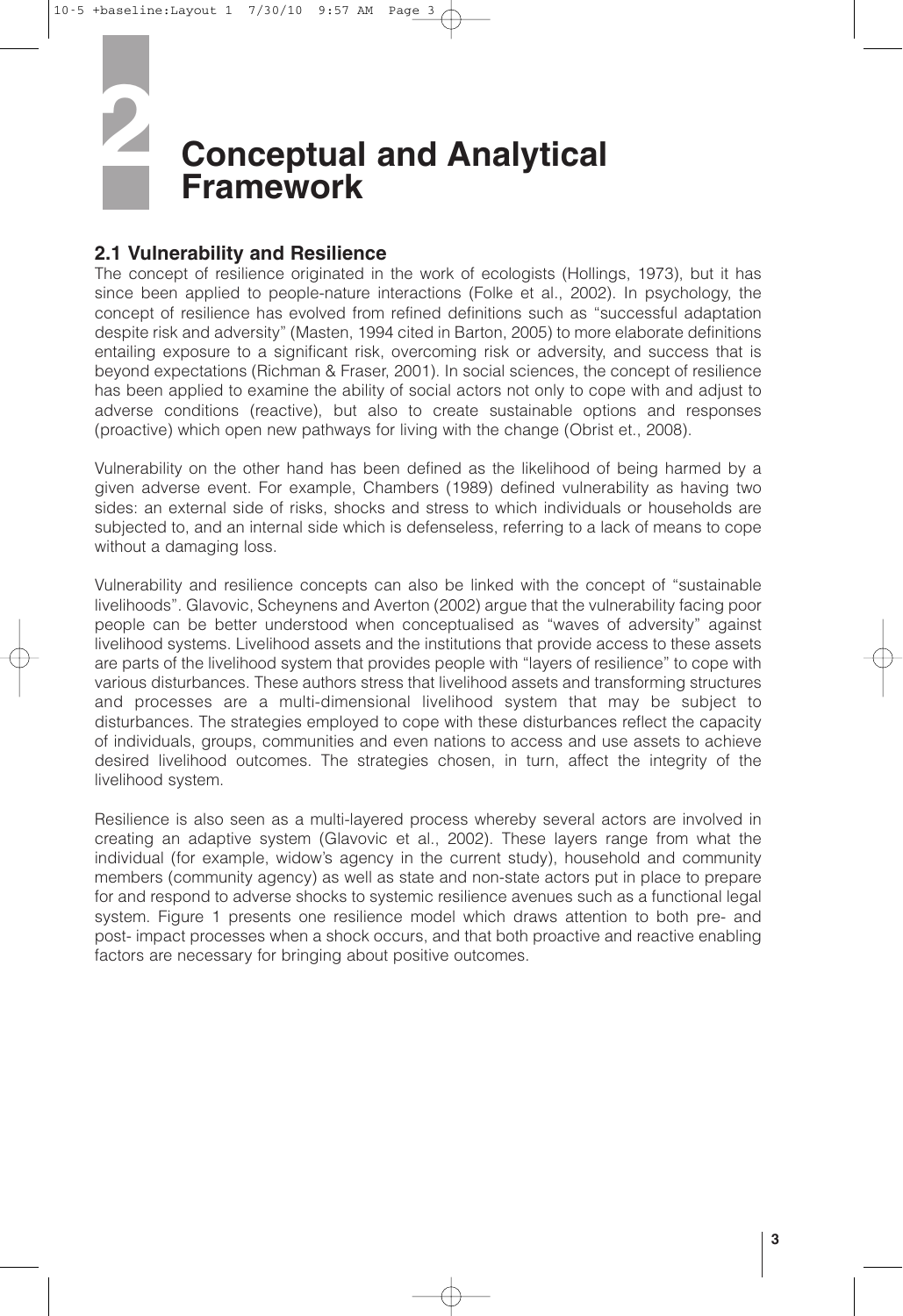



#### **2.2 Widowhood and Property Rights**

Widowhood is a clearly defined social role for women. It is associated with prescribed and institutionalised cultural and religious norms as well as social sanctions if deviation from social role expectations occurs. An altogether different set of norms applies to men upon the death of their wives (Sleap, 2001). Indeed, the concept of "widowerhood" is not well known, especially in polygamous societies: a man does not become a widower upon the death of his wife because there are other wives in his family, or because there is an expectation that he will soon remarry. Widowers, even when old, are far more likely to remarry than widows of any age. A survey of literature and empirical studies on this subject reveal markedly different experiences of widows vis-à-vis widowers. This is partly due to the strict role prescriptions and socio-cultural controls that apply to widows, and not to widowers.

Widowhood is oftentimes associated with vulnerability and sometimes with a downward spiral in the widow's socio-economic circumstances due to property grabbing. In the current study, property rights are conceived as the bundle of rights held by a person or entity in a thing owned. Thus property rights are seen as a logically connected "bundles of sticks" or incidents, which include:

- Rights to use, possess and manage property, and to receive income from one's own economic activities or a spouse's activities;
- Powers to transfer, waive, exclude and abandon rights to property; and
- Immunity from expropriation.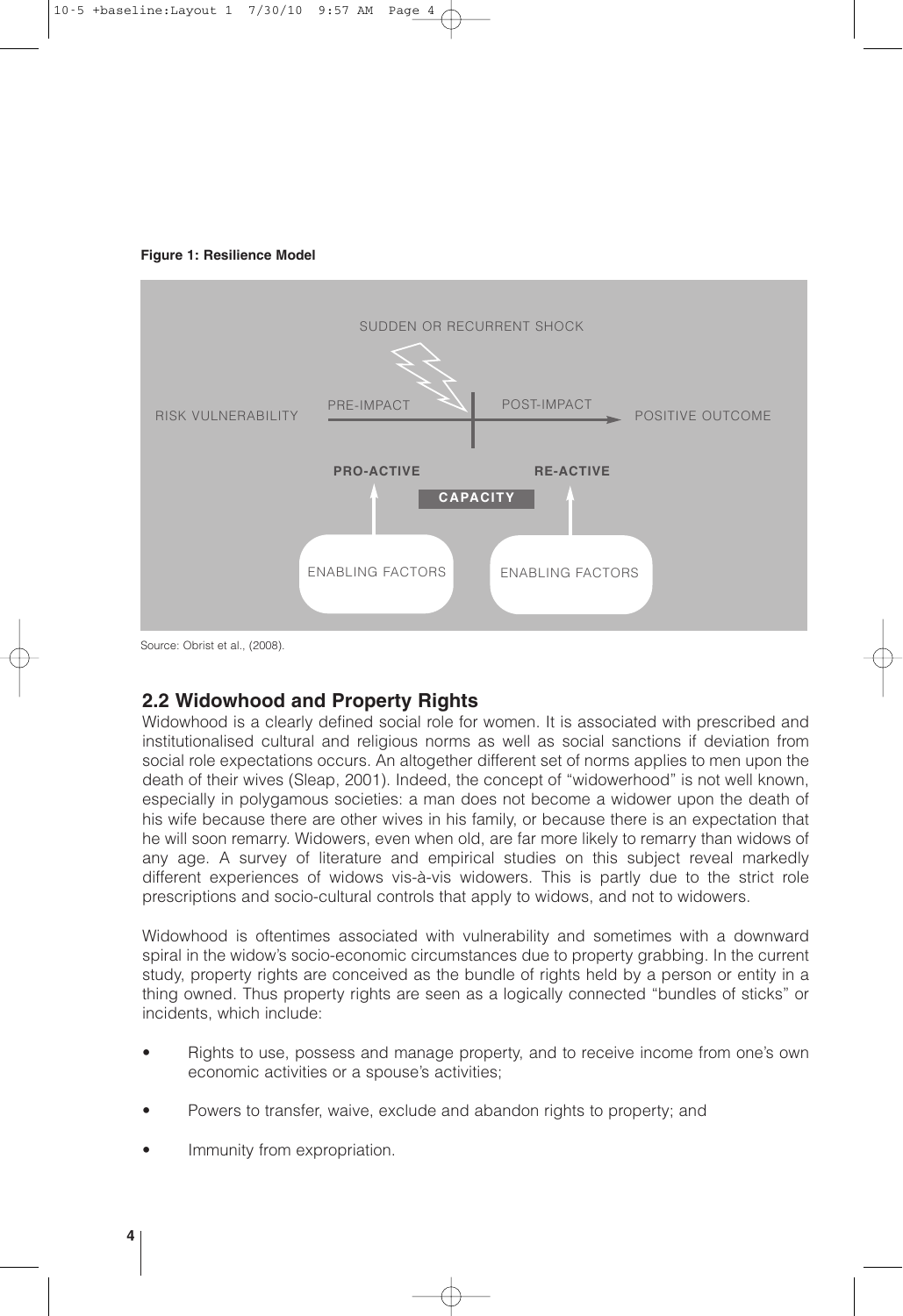A command of most of these rights would constitute a strong property rights regime, while the opposite would amount to a weak or limited property rights regime. Critically, incidents or bundles of rights have to be socially recognised and enforceable by prevailing structures and processes. It is imperative, therefore, to examine the capabilities of vulnerable groups, in this case, widows, to fight for their rights, thus increasing their ability to exercise control over things that affect their lives and to hold public institutions accountable (Narayan, 2002).

The institutional economics framework incorporates the entitlement and transaction cost approaches in explaining the vulnerability of women to property grabbing (Ngwira, 2002). Under this framework, violation of women's property and inheritance rights is seen in the first instance to arise from the failure to assign property ownership and inheritance entitlements to women. This assignment of property rights is done primarily through the institutions of traditional customs governing marriage and inheritance and the body of statutory law. In the second instance, there is failure to secure whatever entitlements have been assigned, which may be due primarily to and is encoded in the costs and losses incurred in processing property ownership and inheritance claims, caused by red tape in administration and adjudication institutions or systems. People's perceptions of what is right or "proper" for women to do also affect both the assigning and securing of women's property and inheritance entitlements.

#### **2.3 Existing Structures, Processes and Interventions**

Figure 2 presents the analytical framework used in this study. The framework is premised on the major assumption that the violation of human rights is the result of existing structures – including social institutions and the resource bases/livelihood sources – operating in a given society. It recognises that households and individuals are interconnected with social institutions and the resource bases/livelihood sources on one hand. On the other hand, processes and interventions/mechanisms to protect the rights of widows (resilience avenues) exist, but the lack of capacity and/or priorities of key institutions in securing rights act as a barrier to the effectiveness of resilience. Thus, the impacts experienced at household and individual levels are the result of the interactions between existing structures and the processes and interventions/mechanisms to protect widows' rights.

The existing structures (households, social institutions, resource bases) contribute to the violation of women and children's rights. Violations are produced and reproduced through these structures. For instance, at household level, the woman's position and status frequently determine her experience as a widow upon the death of the husband. Further, existing structures that perpetuate customary or statutory laws may exacerbate inequalities with regard to inheritance and property rights.

Social institutions – including political, legal, economic and educational systems, cultural and religious institutions, and the mass media – control or mediate social relations especially in relation to resource base. A new force that has emerged in the development field consists of non-governmental organisations (NGOs) and community-based organisations (CBOs) that can provide individuals or households with alternative means for coping with waves of adversity and for enhancing livelihoods. Given their role in negotiating social dynamics and change, understanding these institutions and analysing their capacity is central to this study. The dynamics of power are in large part determined by who has access to and control of resources. Resources include natural or environmental resources, such as land, sea, forest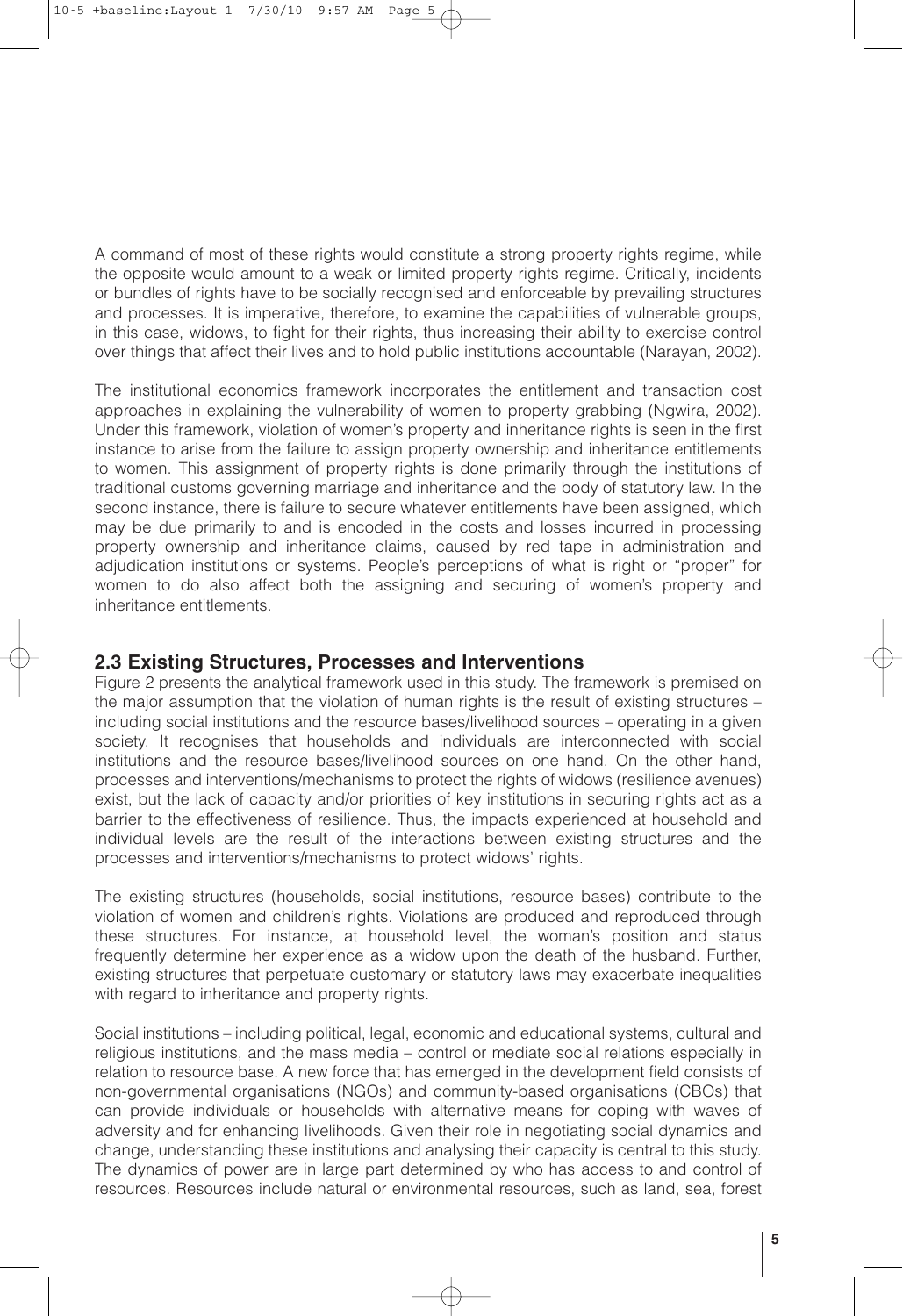and communal resources as well as financial and economic resources, such as labour, capital, markets, technology and information, that provide the means to make land productive and profitable. Social institutions and access to resources determine the types of livelihood pursued by widows.

The framework underscores the importance of local-level empowerment/participation, as well as meso- and macro-level mechanisms to break the cycle of poverty when poor communities cannot achieve this alone. In this way, individuals or households are linked with external opportunities and local initiatives. These processes and interventions can be used to alter problematic conditions/structures. Changes are envisioned through different kinds of interventions: empowering people locally, utilising macro-level enabling mechanisms, and linking top-down and bottom-up initiatives.



#### **Figure 2: Diagrammatic Presentation of the Analytical Framework**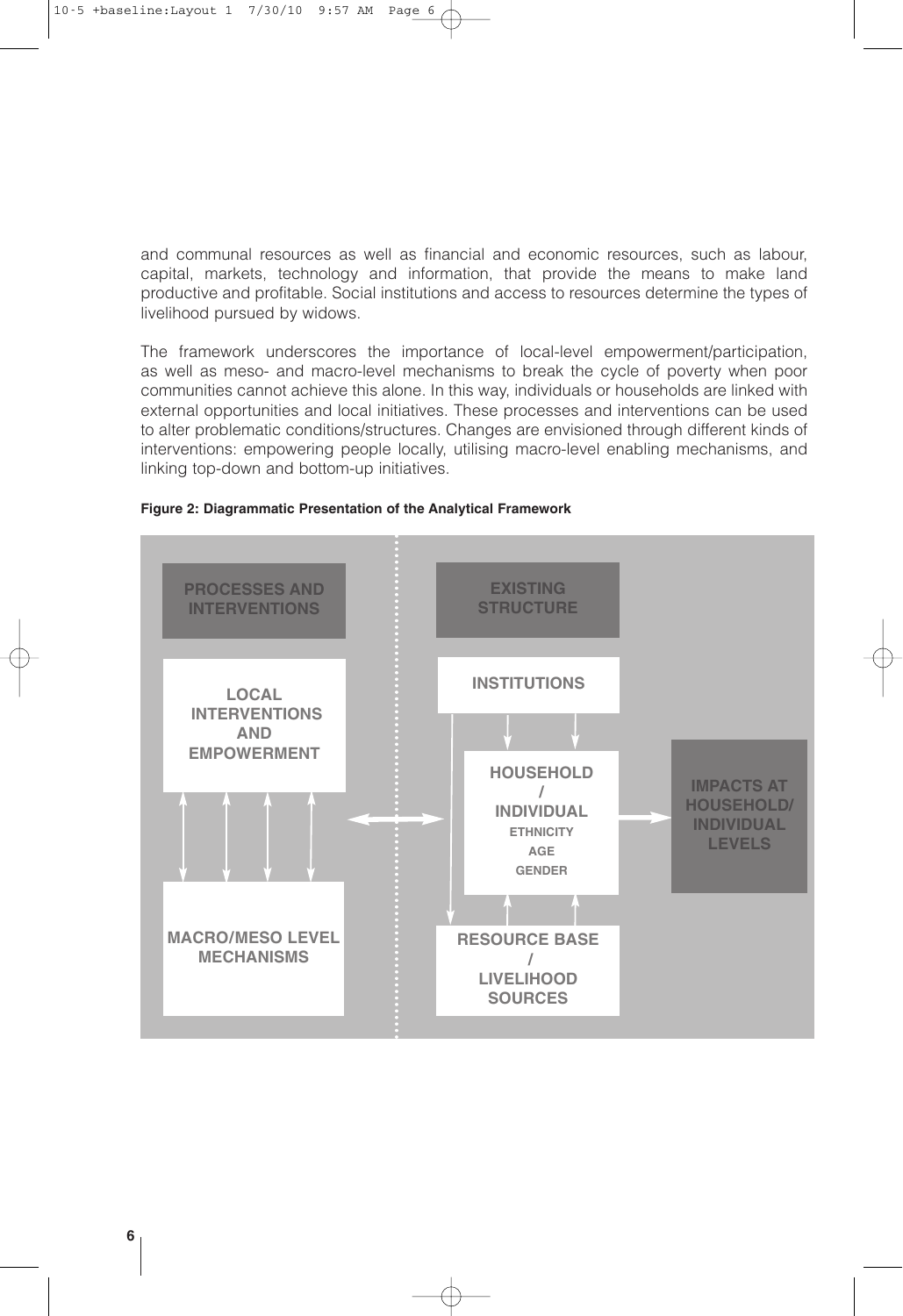**3**

## **Widows' Vulnerability in the Context of HIV and AIDS: A Literature Review**

There is a correlation between gender equity and economic development. The wider the gender gap in all spheres of society, the slower the pace of economic growth (King & Mason, 2002). Further, there is a link between gender relations and a lack of access to productive resources. <sup>2</sup> Women's lives are defined by a historically constructed ideology of domesticity, which is closely linked to patriarchal gender/power relations, and by an artificial private/public distinction (Hansen, 1992). Patriarchy defines women in such a way that their full and wholesome existence depends on getting married, producing children and caring for the family. Thus, the domestic roles of mother, wife and homemaker become the key construction of women's identity in Africa. While patriarchy defines women in terms of domesticity, it simultaneously draws an artificial line to separate the domestic (private) arena from the public one. The public sphere represents men while the private is representative of domestic activities centered on the family. Women are confined to the domestic arena – a space where men rule over them as "heads of the family" and own and control all productive resources, including cash and no-cash resources – while men spend most of their time in the public realm, which is the locus of socially valued activities such as politics and business. The rationalisation for this dichotomy is that women's reproductive role makes them biologically and "naturally" predisposed to rearing children and taking care of the domestic sphere.

Biology, instead of gender,<sup>3</sup> is therefore used to explain social differences between men and women. Gender differences are reduced and justified by biological differences. The distinction between public and the private serves to ensure that women lack both the capacity and the means to access and control material resources. This has serious consequences on the life-cycle of women, particularly when they become widowed.

The ideology of domesticity is so well-organised that the majority of African women have internalised it. This ideology informs their self-identity. Domesticity confines African women both conceptually and practically in ways that limit their access to resources and increases their vulnerability in the context of HIV and AIDS. Literature is replete with stories of wives who have been chased off their land that they till for survival; of mothers that have been thrown out of their homes by unscrupulous sons; of sisters that have been denied the right to inherit or use land by male relatives; and even of women who have been squeezed onto ever smaller and increasingly more unproductive plots of land (Manji, 1999; Muchunguzi, 2002; Eilor & Mugisha, 2002 cited in Aliber and Walker 2006; Kessy et al., 2008). The already precarious socio-economic position of women has been exacerbated by the HIV and AIDS pandemic. Patriarchy uses several tools including culture, the law and religion to safeguard the public sphere as a domain of male hegemony and relegate women to the status of second-class citizens. Because of the marginalised nature of the physical and symbolic space that women occupy in society, their legal and social status is subordinated to that of men. Where roles are divided into breadwinner and homemaker, the customs decree that the

<sup>2</sup> A resource is any good or service that is relatively scarce and relatively useful. Resources have value: they can be cash or non-cash resources, such as land, labour (energy, time and skills) or tools; something that can be used, or potentially can be used, as an input; or something that can be used for the production of a desired output. Resources are the raw materials of productive activity.

Gender as used here connotes the social and cultural meanings that are attached to the two sexes, male and female. Gender refers to the relationship between women and men based on socially or culturally constructed and defined identities, status, roles and responsibilities that are assigned to one sex or another, while sex is a biological determination. Gender is not static or innate but acquires socially and culturally constructed meaning over time.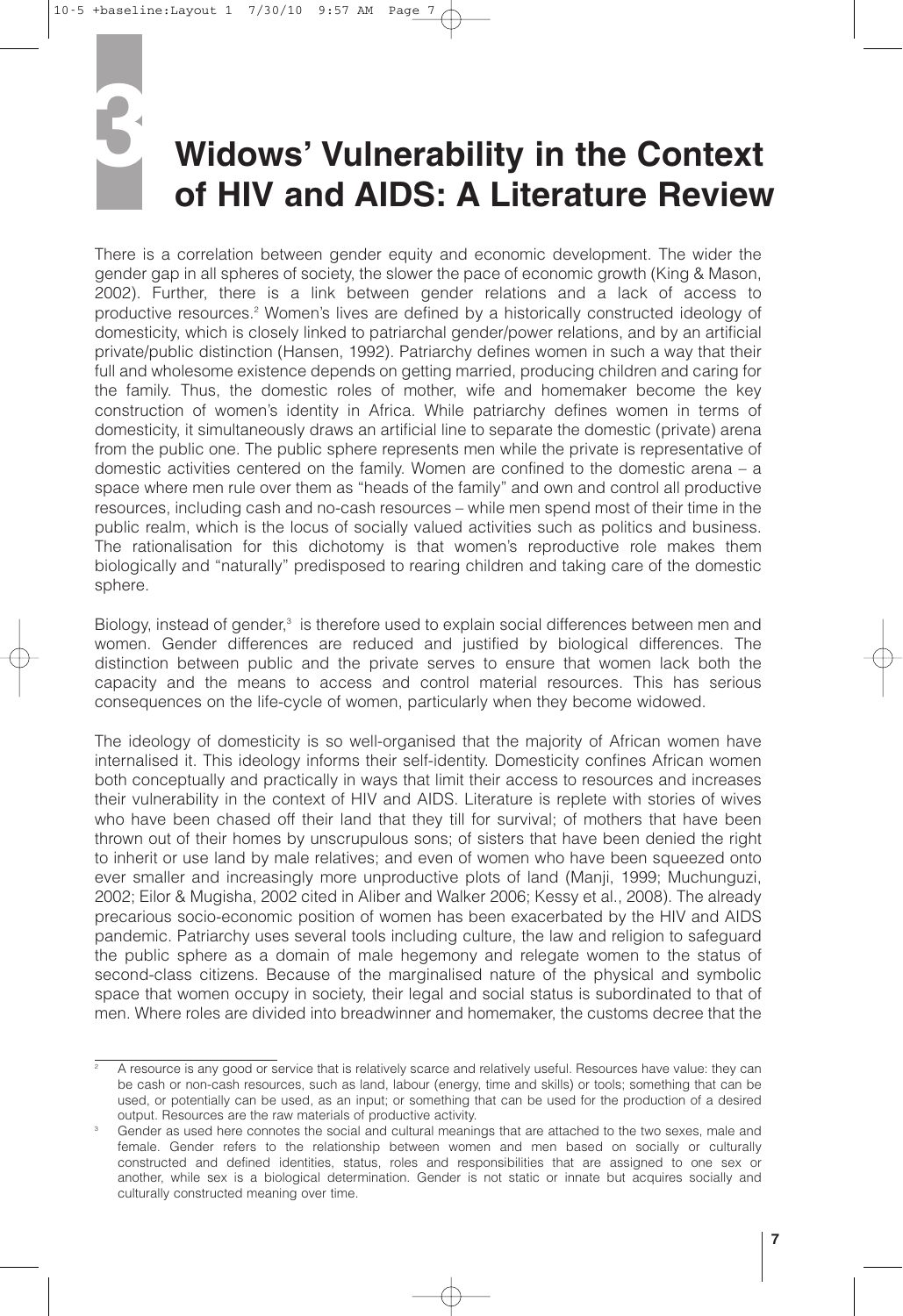breadwinner (normally the man) is owner of resources and in the event of the demise of the breadwinner, the consequences are telling for the homemaker, usually the woman.

A number of studies have looked at women's land rights in the context of HIV and AIDS. Manji (1999) studied women's claims to land in the context of the advanced epidemic in the Kagera region of Tanzania. She found that women's rights to land had been "profoundly" affected. With the epidemic of considerable duration in that region, norms surrounding land had become more stringent and different social players, including women, struggled to assert their claims to land. Manji made the point that while the HIV and AIDS epidemic was bringing the issue of women's land rights into sharp focus, the disease was not the only factor involved. She argued that women who are perceived to have little or no bargaining position within households are most likely to face problems in retaining access to land, and that women who own land in their own names are in a relatively strong position compared to women who do not.

Eilor and Mugisha (2002), cited in Aliber and Walker (2006), documented the life histories of 17 rural and 12 urban women in Uganda, all living with HIV and AIDS and, in all but two cases, widowed. Most of the widows were young women who had been the sole carers for their husbands before the men died. Land was sold to defray medical expenses in only a few cases, but all the women reported selling other household assets including small and large livestock. The death of their husbands exposed them to new strains in relationships with their in-laws, in which land featured as a major source of difficulties. Only one of the 29 women did not experience problems with land in the aftermath of her husband's death. In most cases, family land had not been handed over formally to their husbands by the women's in-laws and, as a result, the women found their claims to their marital land to be very insecure. The small number of women who did not have any children were especially vulnerable and were asked to return to their natal homes. Very few of the women knew about the legal steps to follow to obtain official "letters of administration" over their deceased husband's property. Stigma was found to be a more severe problem for the urban women in the study, who also identified access to decent housing as a pressing problem. The rural women were all open about their HIV status and regarded that as a very important element in the management of their health, as they were able to organise themselves into support groups and receive proper counseling on living positively with HIV.

HIV and AIDS have challenged the levirate system which has long been practiced in African societies. The system could be viewed as a resilience avenue for widows in terms of securing social rights (including, the right to be married) and economic rights (land and other properties). However, the system can also act to increase vulnerability to transmission of the virus and to further erode human and other resources.

A number of studies have documented where women themselves have shown unequivocal support for the levirate system. Platteau, Abraham, Gaspart and Stevens (2005) noted that widows in Senegal, much like divorced women, were traditionally allowed to return to their parents' home, and receive general rights to use land there. It appears that this tradition also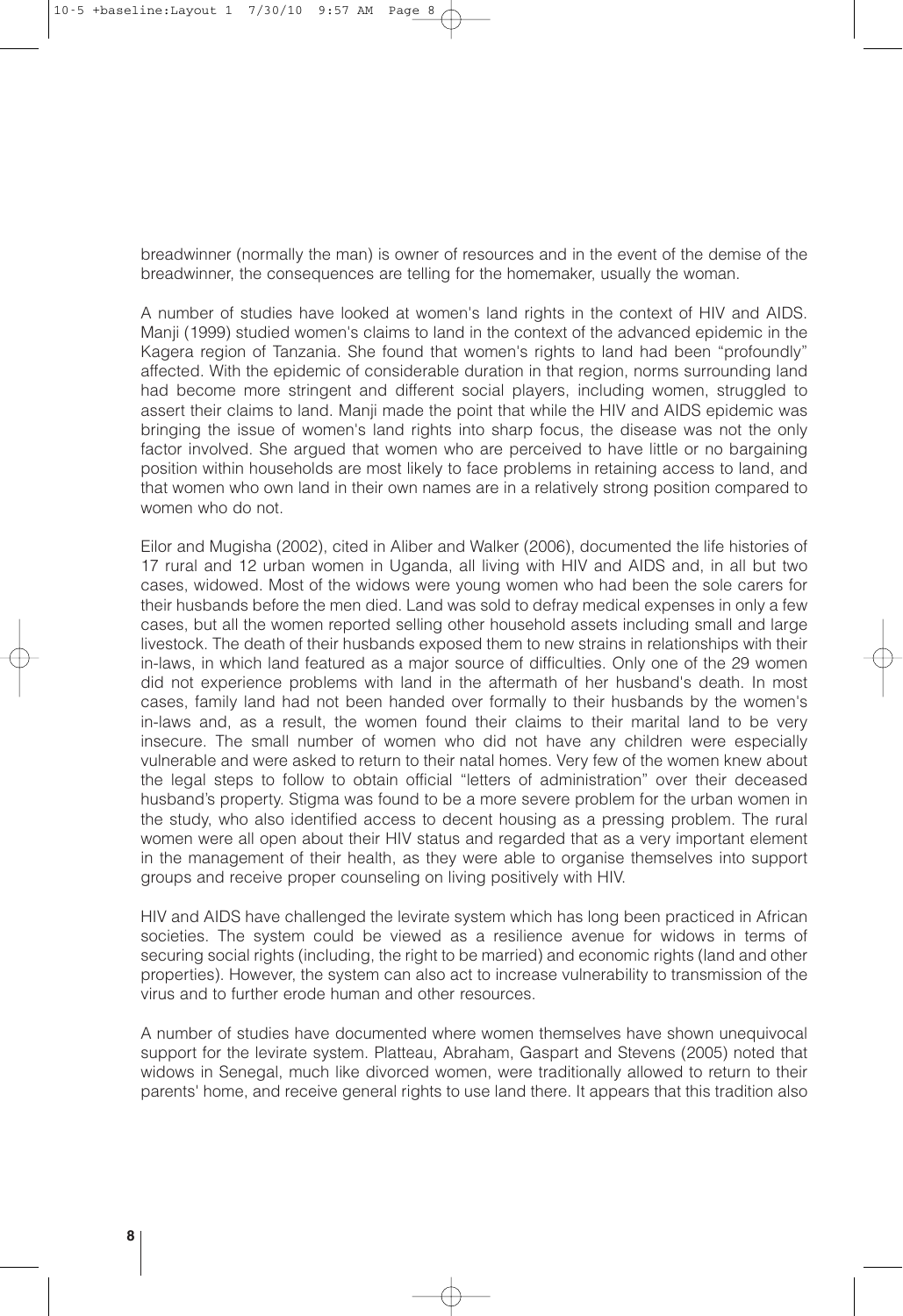continues but given the limited nature of their rights to family land, and the inability for sons to inherit land in their family of origin, tenure is more secure if they enter into levirate marriage. As such, a majority of women in the Senegal study thought that the levirate system was good (Table 1). This arrangement also assured the deceased husband's family that any further children borne by his widow, if she is still of childbearing age, will be rightfully entitled to land in the family lineage.

**Table 1: Opinions of Women on the Levirate System in Senegal (n=180)**

| <b>Opinion</b>                  | Frequency (%) |
|---------------------------------|---------------|
| Levirate is good                |               |
| Levirate is bad                 | 36.           |
| Levirate is good conditionally* |               |
| No opinion                      |               |

Source: Platteau et al., (2005).

Note: \* These women think that levirate system can be good if the woman is rather old (one opinion) if the woman accepts it (two opinions), or if the relationship between husband and wife is good (three opinions).

Similar findings were obtained in Burkina Faso. Burkinabe women who were widowed at a young age tended to enter into levirate while widowed women who avoided levirate tended to be above childbearing age (average age 50 years), and had children near adulthood. Table 2 shows the reasons for supporting the levirate system as observed in a study conducted in Burkina Faso.

| Table 2: Women's Reasons for Supporting the Levirate System in Burkina Faso |  |  |  |  |  |  |
|-----------------------------------------------------------------------------|--|--|--|--|--|--|
|-----------------------------------------------------------------------------|--|--|--|--|--|--|

| Levirate is a good practice because           | Frequency (%)* |  |
|-----------------------------------------------|----------------|--|
| it prevents the dispersal of children         | 10 6           |  |
| it permits a mother to stay with her children | 40.9           |  |
| the psychological and material support of     | 60 G           |  |
| widow and children is ensured                 |                |  |
| Other reasons                                 | 18 2           |  |

Source: Platteau et al., (2005).

Note: \* Since several women mentioned two reasons, the total exceeds 100%

On the other hand, although the system of levirate is still practiced in some African societies as a means for guaranteeing access to land by widows, land security for deceased husband's families and inheritance for sons, negative assessments of levirate, like those of polygamy, are becoming increasingly prevalent among younger women (Table 3). The Burkina Faso study shows that women, in particular those with some primary education, are even more likely to assess levirate negatively, perhaps because educated women have other social security options outside of agriculture.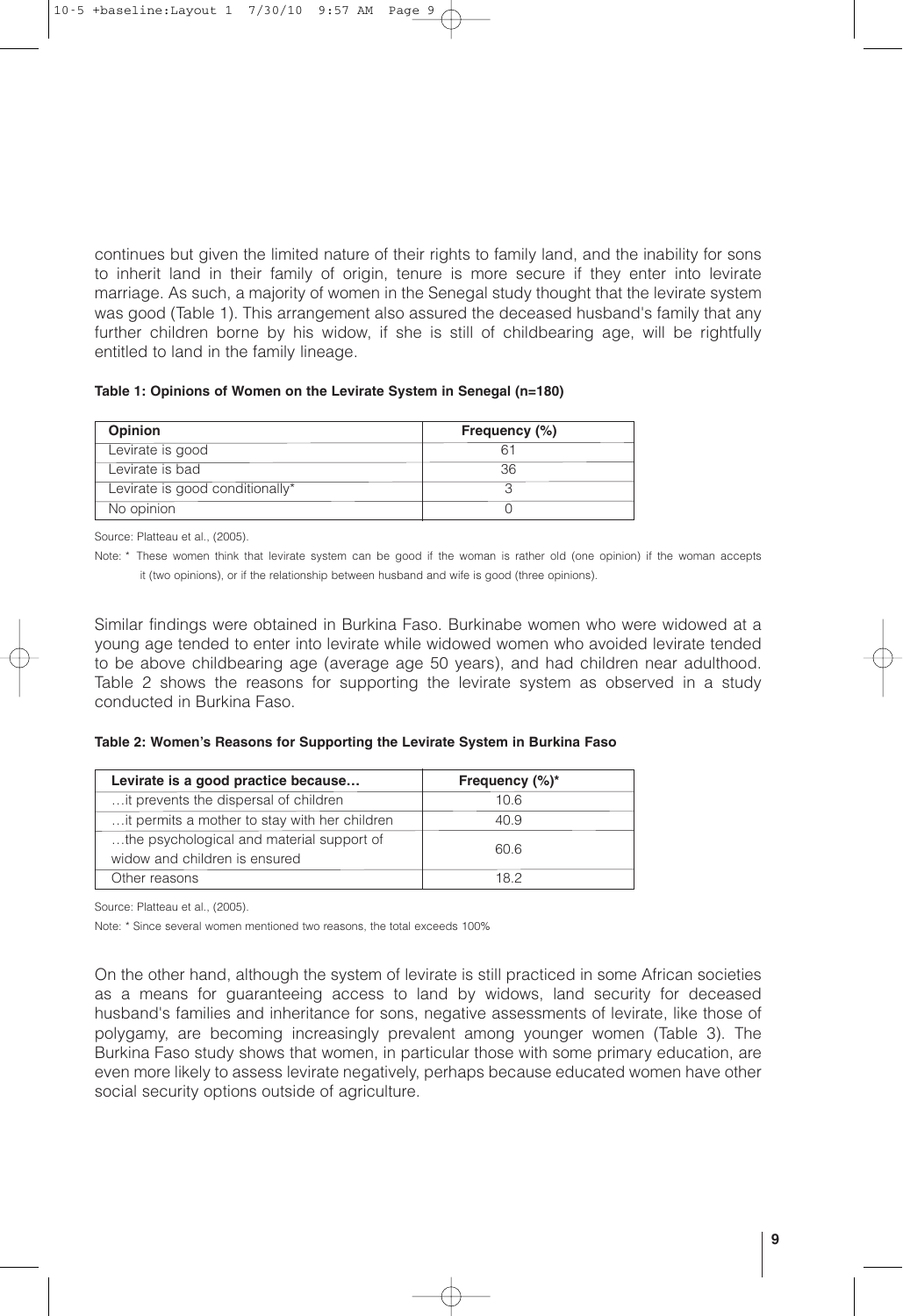| Levirate is not a good practice because      | Frequency $(\%)^*$ |
|----------------------------------------------|--------------------|
| the brother of the deceased husband does not |                    |
| take good care of the widow                  | 45.5               |
| there are feelings of physical repulsion     | 20.6               |
| there is absence of love                     | 13.6               |
| it gives rise to jealousy and quarrels       | 91                 |
| it promotes the spread of HIV and AIDS       | 68                 |
| Other reasons                                | 9.                 |

#### **Table 3: Reasons for Rejecting the Levirate System in Burkina Faso**

Source: Platteau et al., (2005).

Note: \* Since several women mentioned two reasons, the total exceeds 100%

The current research seeks to expand on the existing knowledge of widowhood in the context of the HIV and AIDS epidemic in Tanzania by:

- Examining different contexts, dynamics and implications of violating or protecting the inheritance and property rights of widows;
- Collecting data from a large enough sample so as to quantify the impact of various factors in safeguarding the property and inheritance rights of widows and to establish causal linkages. Several other studies have only provided qualitative assessment (Sleap, 2001; Baylies, 2004; Kessy et al., 2008).
- Exploring resilience avenues (*ex-ante* and *ex-post*) in securing the property and inheritance rights of widows.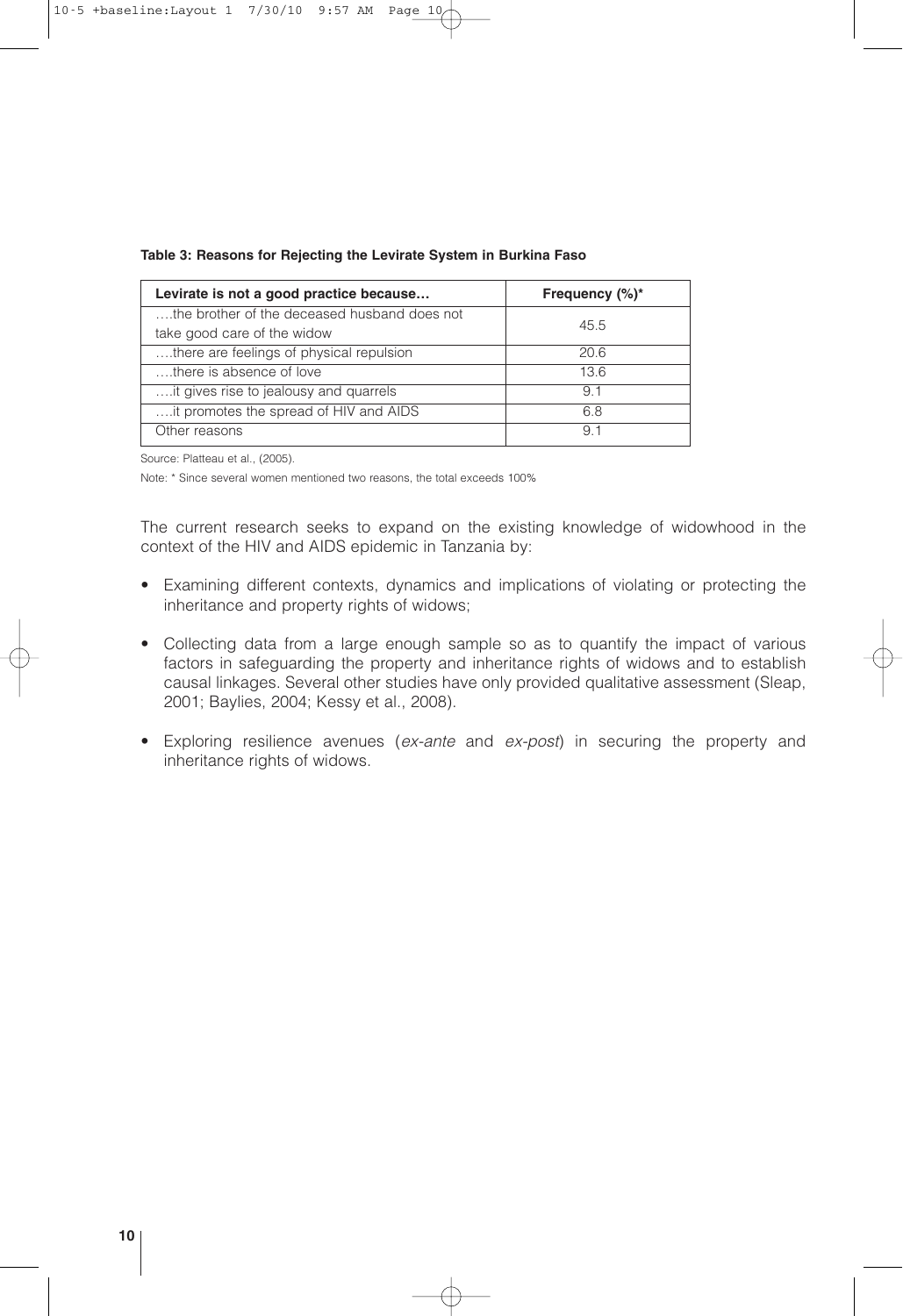

#### **4.1 The Study Area**

The study was conducted in Makete district, one of the seven districts of Iringa region located in the Southern Highlands of Tanzania. The total population of Makete district as per the 2002 census was 106,061 (URT, 2005b). In the Tanzania HIV/AIDS Indicator Survey (THIS) 2003/04, Iringa region had the second highest HIV prevalence rate nationally (13.4%), only marginally lower than the prevalence rate in Mbeya region of 13.5% (TACAIDS et al., 2005). In the Tanzania HIV/AIDS and Malaria Indicator Survey (THMIS) 2007/08, Iringa region recorded the highest HIV prevalence rate (14.7%) nationwide (16.8% and 12.1% in men and women respectively in age group 15-49 years). Table 4 shows data on HIV prevalence among blood donors in Iringa region by district. It is worth noting that the National AIDS Control Program (NACP) does not have a sentinel site at Makete district although this district has shown a high level of HIV prevalence according to several other district and hospital reports (for instance Makete District Council Report, 2005).

Therefore, Makete district was chosen as the location for this study based on two major reasons:

- The HIV epidemic appears to have peaked in the district in the recent past which has resulted in an increased number of widows and orphans (Table 5).
- The district has received high attention in the mass media, and from local and international NGOs striving to halt the epidemic and mitigate its impact. This attention could have acted as a catalyst to improve resilience avenues among individuals affected by the epidemic.

It is also worth noting that Makete District has the highest number of widows and orphans nationwide (Table 6).

|                          | HIV Prevalence among Blood Donors (%) |      |      |      |      |      |  |
|--------------------------|---------------------------------------|------|------|------|------|------|--|
| <b>District / Region</b> | 2000                                  | 2001 | 2002 | 2003 | 2004 | 2005 |  |
| Iringa Municipality      | 14.7                                  | 21.4 | 16.6 | 14.2 | 9.7  | 10.6 |  |
| Ludewa                   | 15.2                                  | 18.4 | 17.6 |      | 26.5 | 12.9 |  |
| Mafinga                  |                                       | 10.4 |      | 14.9 |      |      |  |
| Mufindi                  | 8.9                                   | 3.2  | 6.6  | 3.6  | 10.2 |      |  |
| Njombe                   | 16.6                                  | 13.9 | 13.7 | 22.1 |      | 20.8 |  |
| Makete*                  | ۰.                                    | ۰    |      | 22.9 | 18.0 |      |  |
| Iringa                   | 14.6                                  | 18.7 | 14.8 | 15.4 | 12.1 | 17.4 |  |

#### **Table 4: Prevalence of HIV Infection among Blood Donors, Iringa Region, 2000-2004**

Sources: URT, 2007; \*Makete District Council, 2005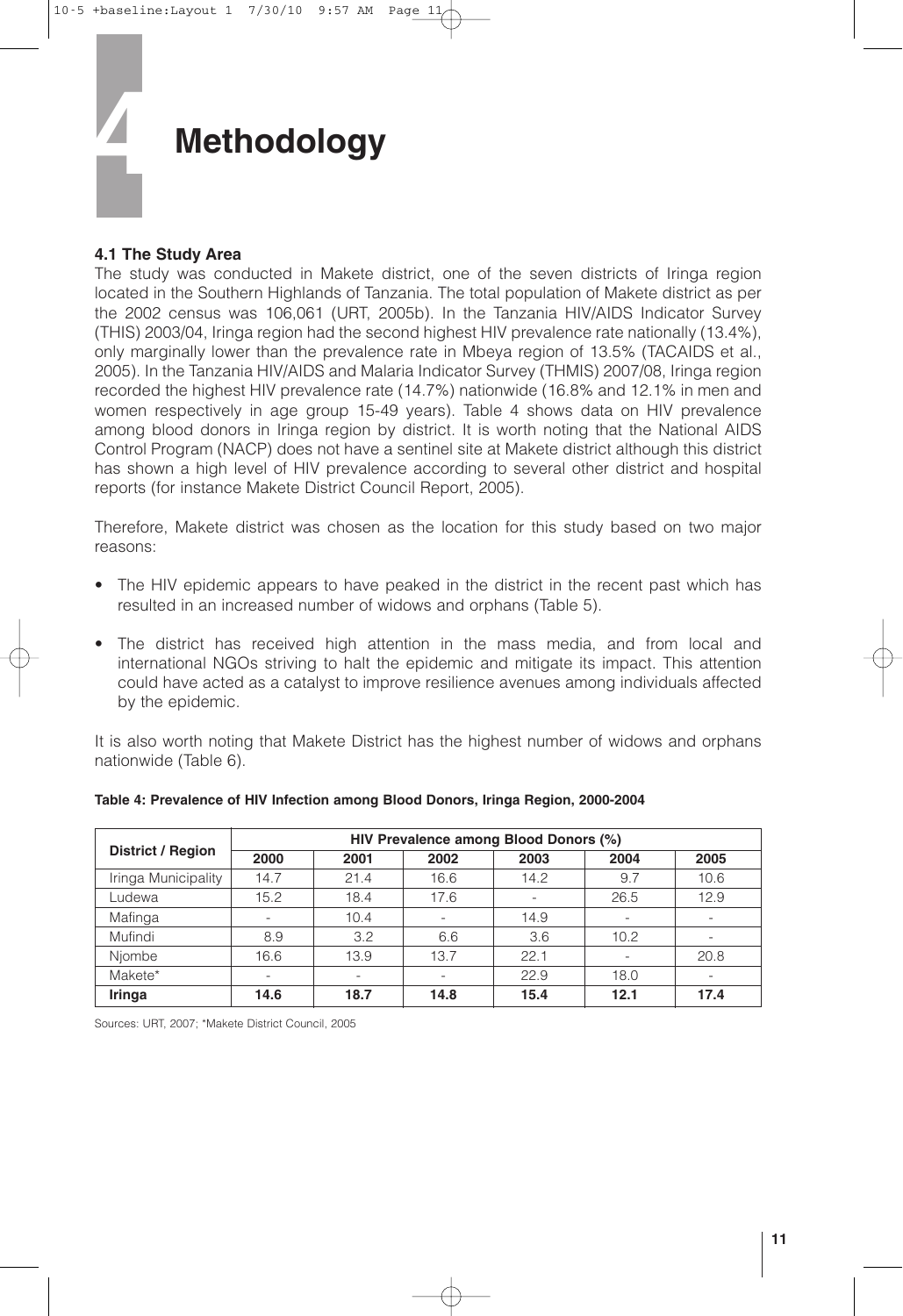| <b>Indicators</b>   | Widowhood (%) |                |              | Orphanhood (%) |                |       |  |
|---------------------|---------------|----------------|--------------|----------------|----------------|-------|--|
|                     | <b>Males</b>  | <b>Females</b> | <b>Total</b> | <b>Males</b>   | <b>Females</b> | Total |  |
| Iringa Rural        | 2.1           | 11.5           | 7.0          | 2.37           | 2.07           | 2.23  |  |
| Mufindi             | 1.8           | 10.0           | 6.2          | 2.71           | 2.98           | 2.84  |  |
| Makete              | 1.8           | 10.0           | 10.2         | 4.42           | 4.82           | 4.62  |  |
| Njombe              | 2.0           | 10.4           | 6.6          | 2.36           | 2.38           | 2.37  |  |
| Ludewa              | 1.6           | 9.2            | 5.7          | 2.22           | 1.90           | 2.06  |  |
| Iringa Municipality | 1.9           | 8.2            | 5.8          | 3.94           | 3.70           | 3.81  |  |
| Kikolo              | 1.5           | 9.3            | 5.6          | 1.89           | 1.74           | 1.82  |  |
| Iringa              | 1.9           | 10.5           | 6.5          | 2.59           | 2.57           | 2.58  |  |

#### **Table 5: Rate of Widowhood and Orphanhood in Iringa Region**

Source: URT, 2003

#### **Table 6: Districts with the Highest Rates of Widows and Orphans**

| Sn. | <b>District</b> | Orphanhood (%) | <b>District</b> | Widowhood (%) |
|-----|-----------------|----------------|-----------------|---------------|
|     | Makete          | 4.6            | Makete          | 10.2          |
|     | Iringa Urban    | 3.8            | Bukoba Rural    | 8.0           |
| 3.  | Bukoba Rural    | 3.6            | Niombe          | 7.0           |
|     | Kvela           | 3.2            | Dodoma Rural    | 6.7           |
|     | Rungwe          | 32             |                 |               |

Source: URT, 2003

#### **4.2 Sampling Strategy**

Makete district is administratively divided into 17 wards and 97 villages. To ensure a representative sample, the district's wards were stratified into those located near to and far from the district headquarters with assistance from district officials. Two wards were randomly sampled from the nearby group (Bulongwa and Iwawa wards) and two wards from distant group (Mang'oto and Matamba wards). District officials, however, cautioned that Matamba ward was at considerable distance and unreachable during the rainy season. Thus, this ward was replaced by Lupalilo ward. Villages were then randomly selected from the four wards as shown in Table 7.

| Sn. | Ward            | Village                 |
|-----|-----------------|-------------------------|
|     | <b>Bulongwa</b> | llolo<br>$\mathbf{1}$ . |
|     |                 | Bulongwa<br>2.          |
| 2   | Iwawa           | Ivalalila<br>3.         |
|     |                 | 4. Ndumali              |
| 3   | Mang'oto        | Mang'oto<br>5.          |
|     |                 | 6. Malembuli            |
|     | Lupalilo        | 7. Lupalio              |
|     |                 | Kisinga<br>8            |

|  | <b>Table 7: Sampled Wards and Villages</b> |  |  |  |
|--|--------------------------------------------|--|--|--|
|--|--------------------------------------------|--|--|--|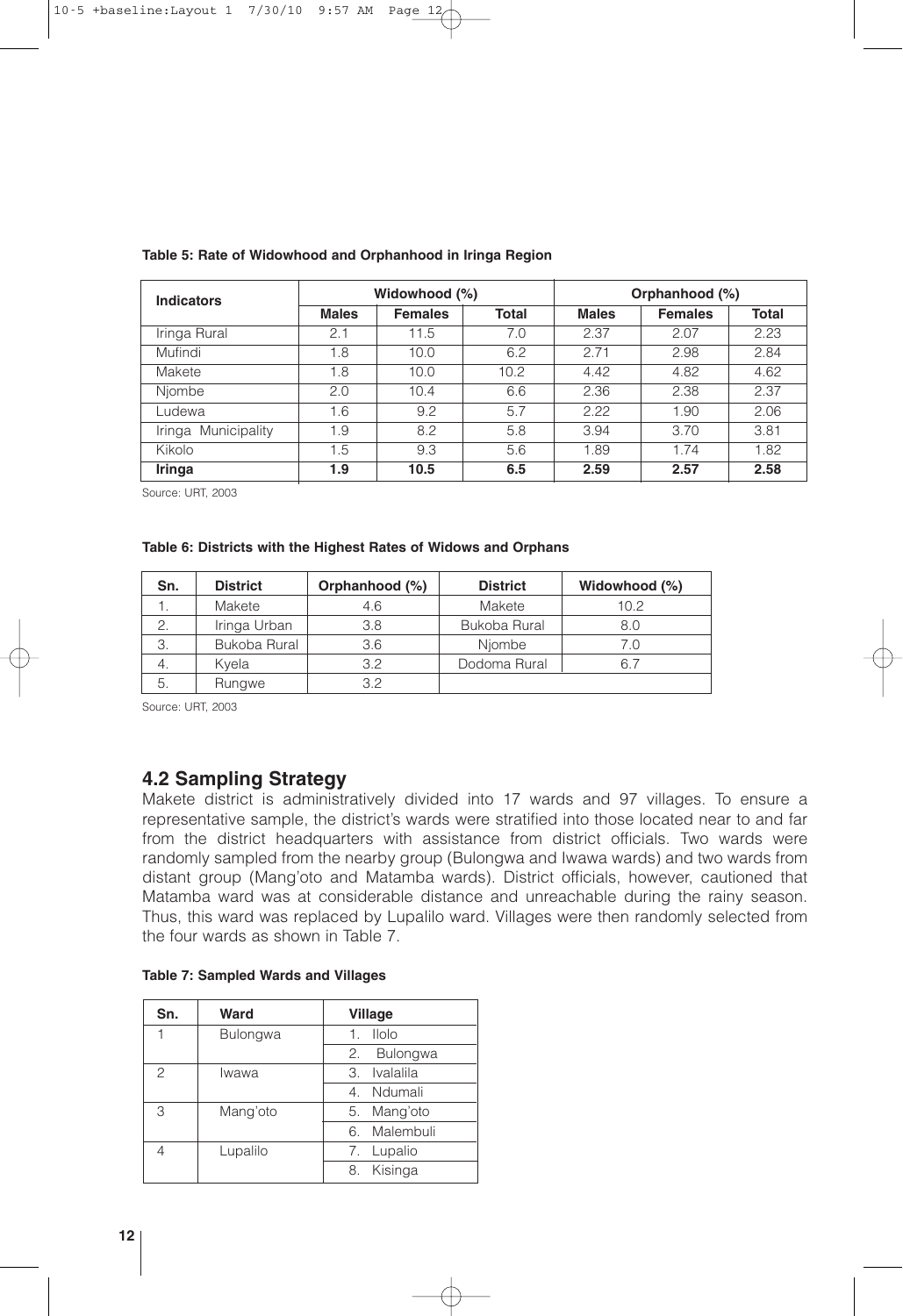The following sampling design was applied to select a representative sample of the target population of widows in the district that was sufficient in size to enable quantitative statistical analysis of results. From census data, the estimated proportion of women in Makete that have been widowed is 10%. This proportion was used in a statistical formula to generate the required sample size for quantitative analysis with a confidence interval of 95%. The sample size calculated was 139 widows. To overcome any design issues/problems related to clustering of the population, this sample size was doubled to arrive at a total of 278 households with widows to be sampled for interview. Among these households, a total of 236 widows were engaged by the research team.

Households with widows were identified with the assistance of village leaders and the widows themselves. Using a snowballing method, each widow interviewed was asked to mention another widow in the village, who was then approached to participate in the study, and if consent was given, interviewed. A total of eight focus group discussions (FGDs) were also held and 30 life histories were collected. Each FGD had a total of 8-12 members. The women who participated in the FGDs and who provided individual life histories were randomly selected from the total sample of 236 widows.

In addition, a total of six FGDs were held with orphans in six schools in the sampled villages. These were facilitated in front of a teacher. These discussions were conducted to collect information on the support available for orphans. <sup>4</sup> Information obtained from both widows and orphans on support mechanisms were corroborated by data collected from interviews with nine service providers who were purposively selected. The main criterion for selecting the providers was their involvement in HIV and AIDS interventions or legal work.

#### **4.3 Data Collection**

Data collection took place during February and March 2008. The study used both quantitative and qualitative tools to enable triangulation of data sources. <sup>5</sup> A household questionnaire was used to collect information from the 236 widows interviewed. The information collected included:

- socio-economic and demographic characteristics of households;
- livelihood sources;
- ownership and decision making on the use and disposition of household property (before and after the death of the spouse); and
- awareness of institutions (economic, social, legal, religious, etc.) working on protecting the human and property rights of community members.

<sup>4</sup> A comprehensive in-depth study on vulnerability of orphans and resilience avenues needs to be conducted. This study has to be properly designed based on the REPOA protocol on researching children.

<sup>5</sup> See Madey (1982) for the benefits of integrating qualitative and quantitative methods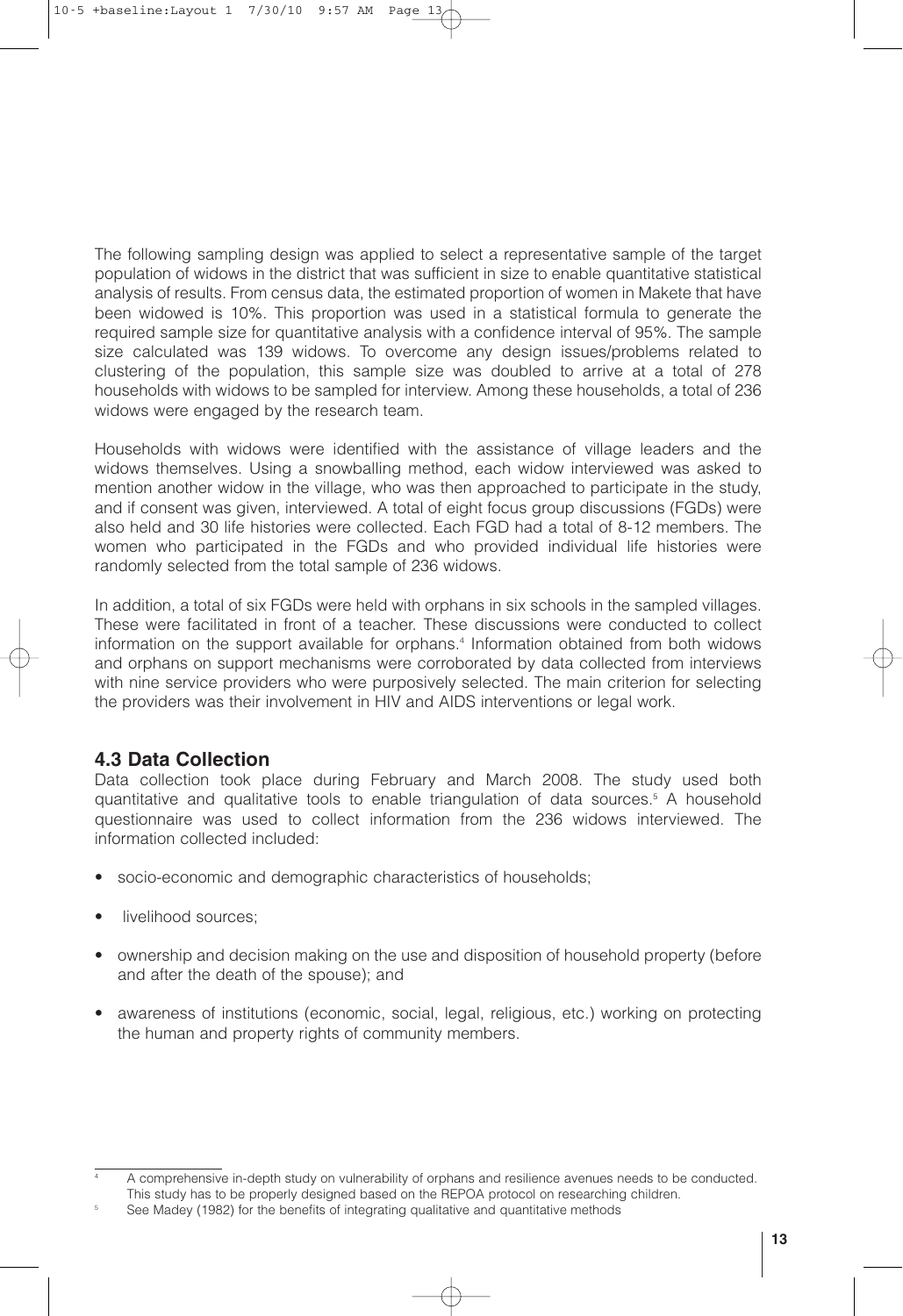Focus group discussions, collection of individual life histories and key informant interviews were the main qualitative data collection methods used. FGDs and individual life histories were held with widows to collect in-depth information on:

- the demographic characteristics of households;
- livelihood sources;
- access to and control/ownership of household resources;
- decision making in the household;
- status of orphaned children including their access to life improvement opportunities; and
- support services available in the study area and their effectiveness in relieving the negative consequences of HIV and AIDS on afflicted individuals.

As noted above, additional FGDs were held with orphans but the focus was only on the support mechanisms available for orphans. Key informant interviews were also held with service providers in NGOs, community-based organisations, faith-based organisations (FBOs) and government institutions. The purpose of these interviews was to collect information on the types of services provided by these institutions and the constraints they faced in service delivery. In this way, information was captured on interventions to protect the rights of widows and their children, which formed a basis for assessing whether these services could be considered as potential sustainable resilience avenues.

#### **4.4 Empirical Analysis of the Factors Determining Whether Widows can Secure Their Property and Inheritance Rights**

The incidence of property inheritance for widows was empirically measured by an econometric model. The study adopted a simple model in which the probability of successful inheritance of property by widows *(PI)* is modeled as a function of the key variables derived from quantitative analysis (including characteristics of widow, the deceased and household, and whether the husband's death was due to HIV and AIDS). The study model is as follows:

(1)

$$
\lambda(PI) = \beta_0 + \beta_i X_i + e_i
$$

Where:

 $\lambda$  = a latent variable of probability of *successful* inheritance *(PI)*, and which assumes value of 1 if *PI* is successful (implying that widow inherited the property without difficulty) and 0 otherwise;

 $X_i$  = individual household explanatory variables which are related to the probability of *successful* inheritance (PI) for the *i*<sup>th</sup> household; and

 $e_i$  = the error term (accommodating other unobservable variations in *PI* that are not included in  $X_i$ ). The estimated model was specified as follows (see Appendix 1 for *apriori* expectation on some variables):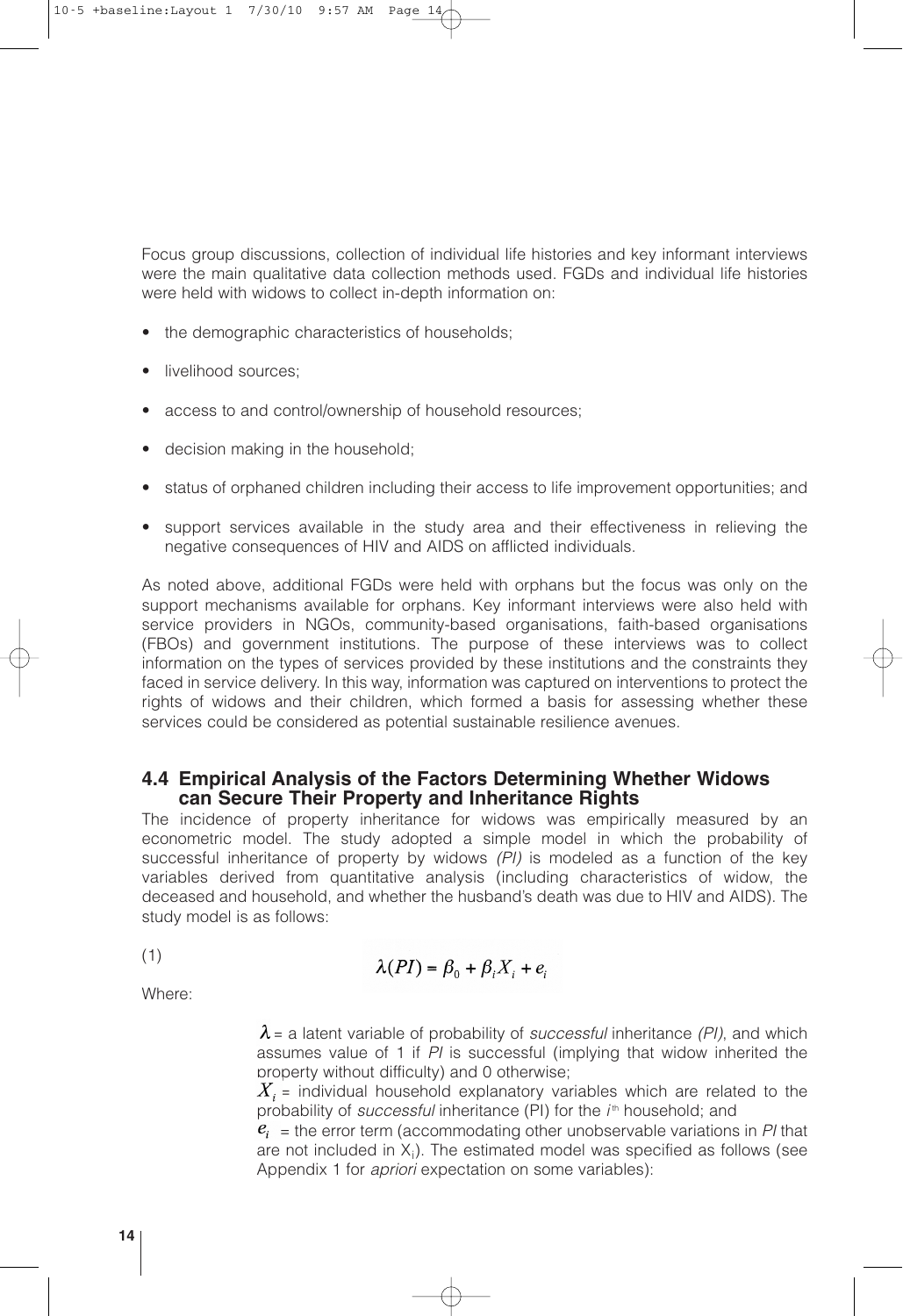PI =  $\beta_0 + \beta_1$ Econvalue + β2AgeW + β<sub>3</sub>Children + β<sub>4</sub>EdupriW + β<sub>5</sub>EdunoneW +  $\beta_6$ Childnumber + β7Malechild +β8Will + β9HIVdeath + β<sub>10</sub>Tribe +  $\beta_{11}$ Ageson1 + β<sub>12</sub>Ageson2 + β<sub>13</sub>EdupriHus + β<sub>14</sub>EdunoneHus + β15Maritalson + β16Demand + β17Decision +*e*……(2)

Where:

| PI               | a dummy variable which is equal to 1 if the widow was able to inherit the<br>husband's property; $else = 0$                                 |  |  |
|------------------|---------------------------------------------------------------------------------------------------------------------------------------------|--|--|
| Econvalue        | a dummy variable which is equal to 1 if the property is used for income generation;<br>$else=0$                                             |  |  |
| AgeW             | the age of the widow which is a continuous variable                                                                                         |  |  |
| Children         | a dummy variable which is equal to 1 if the couple had children; else = 0                                                                   |  |  |
| EdupriW          | a dummy variable which is equal to 1 if the widow had primary education; else = $0$                                                         |  |  |
| FdunoneW         | a dummy variable which is equal to 1 if the widow has no education; else=0                                                                  |  |  |
| Childnumber      | a continuous variable on the number of children the deceased had with the widow                                                             |  |  |
| Malechild        | a dummy variable which is equal to 1 if the couple had a male child; else=0                                                                 |  |  |
| <b>HIV</b> death | a dummy variable which is equal to 1 if the cause of the death of the<br>husband was HIV and AIDS related; else $= 0$                       |  |  |
| Tribe            | a dummy variable which is equal to 1 if the spouses are from the same tribe; else = $0$ .                                                   |  |  |
| Ageson1          | a dummy variable which is equal to 1 if the age of the youngest son is less than<br>18 years (a child); else = $0$ .                        |  |  |
| Ageson2          | a dummy variable which is equal 1 if the age of the youngest son is between<br>19-35 years (adult); else = $0$ .                            |  |  |
| Will             | a dummy variable which is equal to 1 if the deceased left a written will; else $= 0$                                                        |  |  |
| EdupriHus        | a dummy variable which is equal to 1 if the deceased husband had primary education;<br>$else = 0$                                           |  |  |
| EdunoneHus       | a dummy variable which is equal to 1 if the deceased husband had no<br>education; $else = 0$                                                |  |  |
| Maritalson       | a dummy variable which is equal to 1 if the youngest son is married; else=0                                                                 |  |  |
| Demand           | a dummy variable which is equal to 1 if the demand for land/shamba in the study<br>area is high; $else = 0$                                 |  |  |
| Decision         | a dummy variable which is equal to 1 if the husband was the sole decision<br>maker on the use of plots of land before his death; else = $0$ |  |  |
| e                | the error term. <sup>6,7,8</sup>                                                                                                            |  |  |

<sup>6</sup> A logistic regression was run since the dependent variable is a dummy variable. In this case the estimated betas are converted to odds ratio which shows the increase or decrease in the probability of inheriting the property after the death of the husband in relation to increase/decrease in the magnitude of specified variables.

No community variable was entered into the regression analysis. This is because no meaningful data were obtained on the two major community variables; the distance to the court and presence of a functional land tribunal at ward level.

For the dummy variables—education of the widow and education of husband, the omitted category was education beyond primary level; for the age of the son dummy variable, the omitted category was age above 35 years.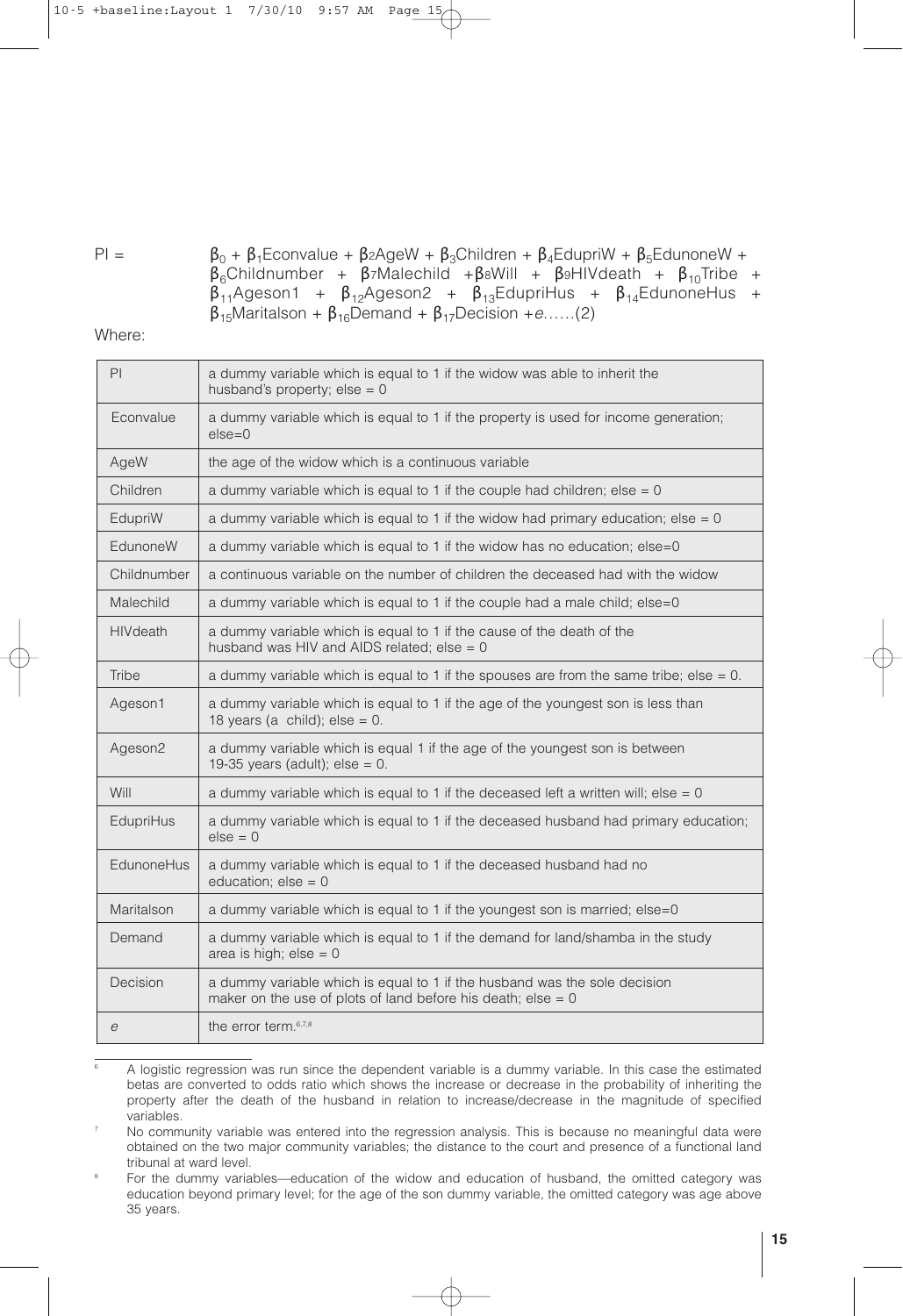## **5 Study Findings**

#### **5.1 The Extent of Property Grabbing**

Communities in Makete are customarily patrilineal. This means that, when a woman is married, all children of the marriage belong to the father's clan and their (children's) inheritance is expected to come from their father's estate (upon his death, or upon the children marrying). Women are expected to benefit from their prospective husband's assets and any inheritance bequeathed to the husbands. With time, this traditional inheritance system is becoming more flexible and women can inherit their husband's estate upon his death. Thus, a majority of widows interviewed (70%) mentioned that the property rights regime has become more secure compared with the situation ten years ago. This was attributed to greater awareness received through different media on the rights of women and widows in particular. About 75% of the 236 interviewed widows revealed that they were allowed to inherit their husband's estate without harassment, although 54% were not the sole inheritors. About 17% (40 widows) were not allowed to inherit and, of these, 29 were also asked to leave their matrimonial home after the death of their husbands.

Although the extent of property grabbing – i.e. the percentage of widows who were not allowed to inherit their husband's property – was not high, some widows were chased away like trespassers. Nine widows were threatened and a further 12 widows were also harassed which forced them to leave. Cases in which widows were threatened and harassed were motivated by different reasons, for example, widows refusing to be inherited by one of the husband's male relatives (as described by 11 women out of 30 who provided their life histories), women pursuing legal action after their in-laws had shown an intention to seize the property, and widows insisting on staying in the estates left by their husbands. It is worth noting that in some cases the in-laws didn't seize the land and the house, but took other assets such as radios, saw-mills, animals and money. In other cases, the widows lost their properties to their in-laws upon the pretext that the in-laws would take care of the children. However, in most instances, the in-laws took the property but never took care of the children. In several cases, widows were kindly asked to leave (5 widows) and some (3 widows) were expected to leave based on tradition (for example, the marriage had not produced a child or did not have a male child). Box 1 provides five narratives of widows on the experiences of property grabbing.

*Box 1: Experiences of Property Grabbing Among the Widows Interviewed* **<sup>9</sup>**

*"After the death of my husband, my in-laws, led by the senior brother, asked me to choose between being inherited, or leaving my matrimonial home and returning the properties of their relative but I refused. I even refused to attend the family meeting to decide the matter. After realising that their first attempt was not successful they started threatening and harassing me. To start with, they grabbed the animals (three pigs) that I had and sold them claiming that they wanted to recover some of the expenses that they incurred to seek treatment for my late husband. Despite their intimidation, I became adamant and decided to report the incident to the village government office. The case was held at the village office and the accused attended the proceedings but no action was taken because the village authorities said that it was necessary for them to sell the animals so as to recover those expenses. After the case I was not satisfied with the decision but the village officials colluded with my in-laws and told me that they were not*

<sup>9</sup> For anonymity purposes, hypothetical names are used throughout the paper.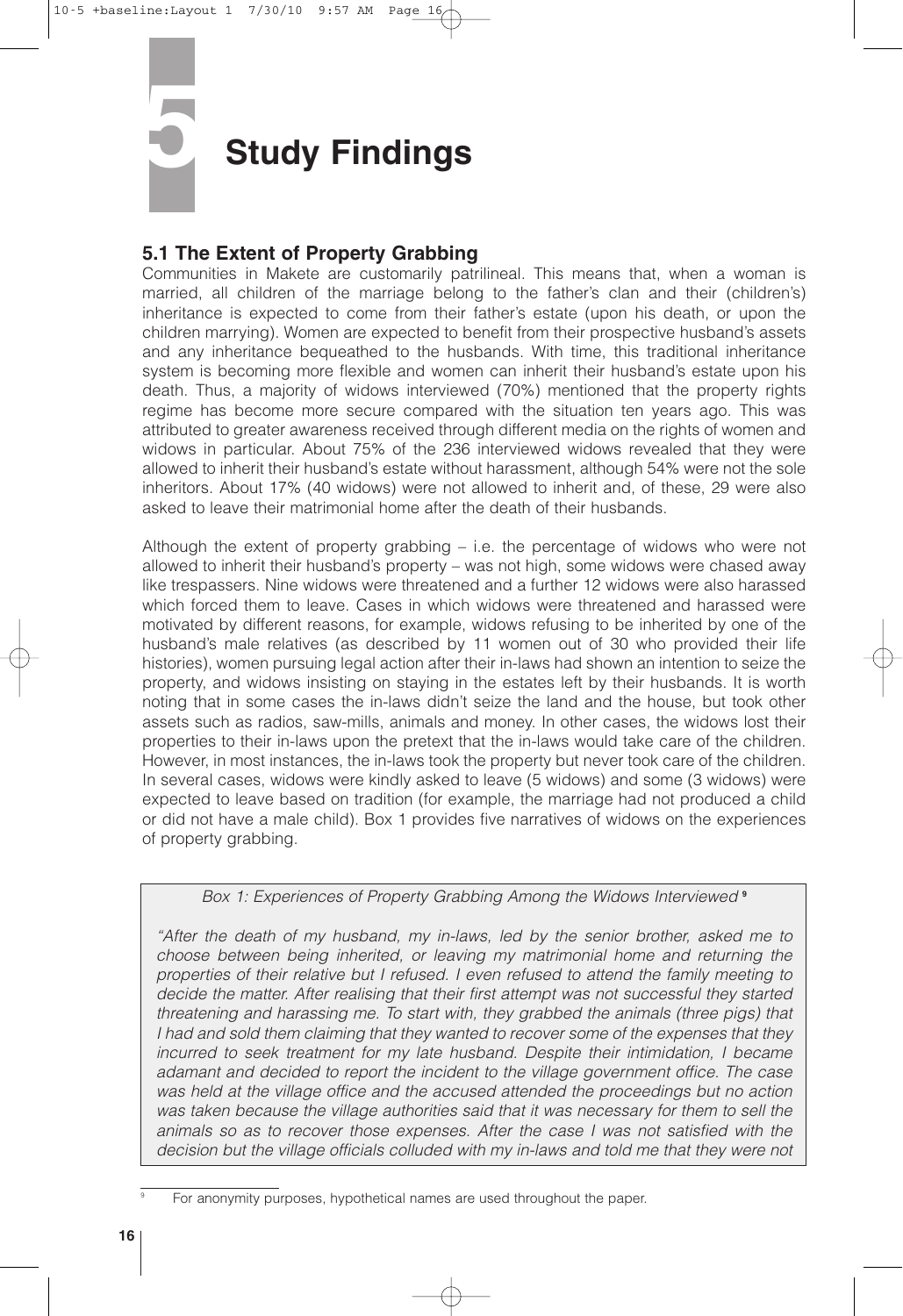*ready to write a letter for me so that I could petition at the higher/ward level. Fortunately, my brother in-law who wanted to inherit me and who was behind all these events passed away and the harassment stopped."*

Anna Habibu, 39 years old, Bulongwa village

*"After the burial of my husband, my in-laws conducted a family meeting where they decided that one of my brothers-in-law had to inherit me. So while in Bukoba, my husband's relatives forbade me to go back to Makete. I refused to be inherited and one of my sisters-in-law suggested that if I didn't want to be inherited, then I had to leave the children and go. I fought my way out and I left with my children with assistance from some villagers who helped to show me the way back. My sister-in- law then traveled from Bukoba to Makete to claim her brother's property and she managed to take the documents for pension claims as well as three months' salary which was paid to the deceased due to government regulations."*

Vivian Andakisye, 36 years old, Lupila village

*"After the death of my husband the children of his other two wives claimed that my animals (five pigs and goats) were the property of their late father so they wanted to take them. I refused to let them take those animals and I reported the matter to the village authority. Having reported the case to the village office, the case stayed pending for almost two months and I was not told the reason. During that time, the children of those wives kept on pressing me to give them all the animals or else they would teach me a lesson. Still I was adamant to not allow them to grab the animals. Since the case was taking forever to be heard, one of my friends advised me to sell the animals which I did. The children quarreled a lot when they found out and even the village government was against my decision. I threatened to take the case to the district authorities. With this threat, the village government ruled in my favour and asked my step-sons to stop harassing me."*

Anye Kabala, 30 years old, Bulongwa village

*"After the death of my husband all properties I had with him were grabbed by my in-laws. We had a house, land and tree farms. These properties were taken by my father-in-law. I was not even able to take some domestic appliances because my father-in-law chased me away. Having no children with the deceased, I failed to take any action against my father-in-law. Nobody was ready to help me because I was seen as a barren woman who was worthless. My in-laws were very bitter with me; they were very angry with me, they said I had killed their relative. After the burial of my husband I was forced to leave the house and all other properties. I am living with my parents and I am always too sick to work."*

Rose-Mary Manyika, 40 years old, Mang'oto village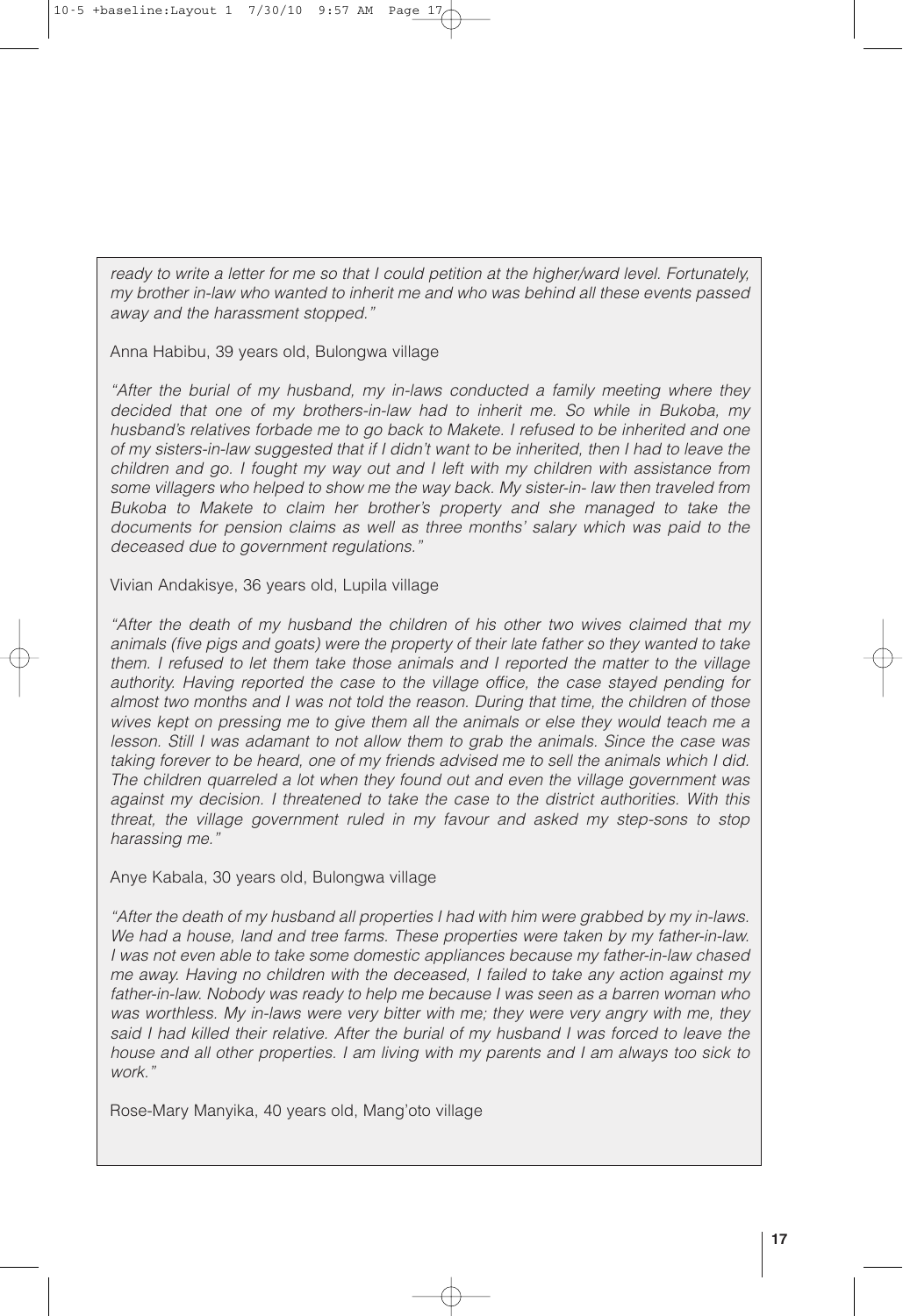*"After the death of my husband there was a meeting of my husband's relatives and it was agreed that one of my brothers-in-law had to inherit me. They informed me that in our culture I have to be inherited so as to preserve the genealogy of my late husband. I refused to be inherited! After telling them my decision, they grabbed almost all of the property which I owned with my husband; they took the house, bed, tables, chairs, couches and some other plots of the land. I managed to collect only my clothes. I reported the case to the ward tribunal where my father-in-law apologised to the council and to me and promised to build another house for me and my children. The ward tribunal accepted the idea and forced me to agree to that idea though I was not satisfied. Until this moment (the time of survey) no house has been built for me and I am still living in my natal home."*

Josina Kamba, 34 years old, Mango'to village

Sometimes women had to leave even if nobody had asked them to leave. These situations arose in cases when the women could not cope with the demands from their in-laws. This scenario is portrayed by the following story;

*"I did not see the need to trouble myself in the court of law since nobody grabbed my* property but I decided to leave. What my in-laws told me is that if I want to leave I could *leave but, if I leave, the properties will no longer be mine. In order for the properties to remain mine I had to live at the same place. I couldn't live there because of the harassments from my sisters-in-law. It is better to live in a place where I suffer in fending for myself rather that living in the place where I received constant harassment."*

Roseana Mtegwa, 33 years old, Kisinga village.

#### **5.2 The Context of Vulnerability among Widows: Why Property Grabbing?**

As mentioned above not all widows were able to inherit their property after the death of their husbands and those who managed were not necessarily the sole inheritors. Several factors were mentioned by these women as reasons for the loss of property. Although some reasons were anchored in traditional social norms, most of the reasons were related to the greed of in-laws in wanting to secure the economic value and gains from the property. Table 8 presents results from a logistic regression analysis of selected variables.

The average age of the widows was 44 years. In 48% of cases (all interviewed women), the cause of the husband's death was described as HIV and AIDS-related. Among the life histories collected almost every widow mentioned that their husband was diagnosed with tuberculosis and had suffered a long illness (more than three years) before death. Thus, the major cause of widowhood in Makete is AIDS. The results of the analysis show the probability of the widow inheriting the deceased's property to be low if the cause of death was HIV and AIDS-related (p=0.023). This may in part reflect the stigma associated with the disease and the belief that the widow will also most likely die after a short while. This finding, however, is not corroborated by data from the life histories which revealed perceptions on the extent of stigma related to HIV and AIDS. Among the narratives, the majority of widows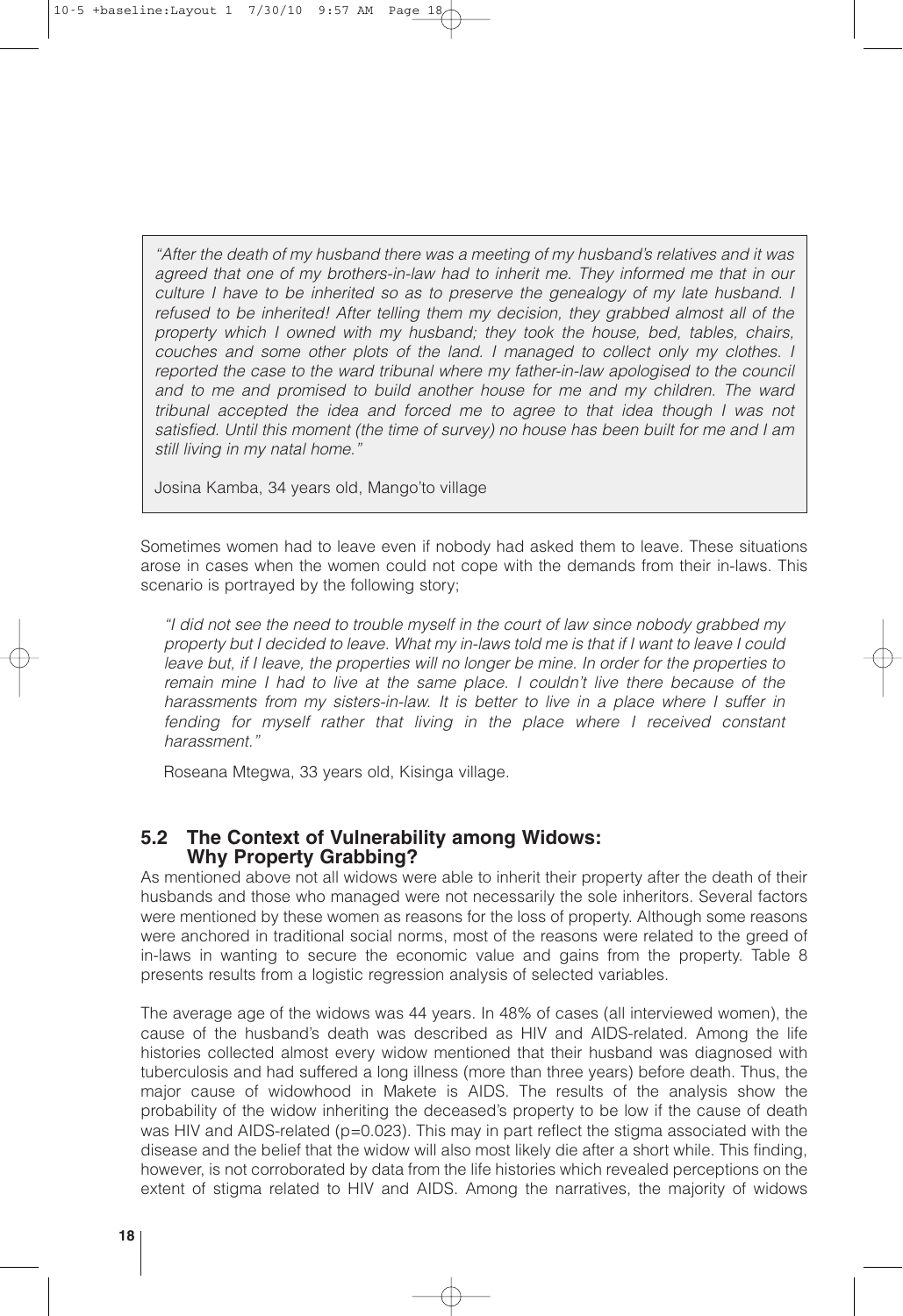believed that their vulnerability to property grabbing was not correlated with the cause of their husband's death – whether AIDS- related or not – but just the death itself. This is because the society at large in Makete tends to attribute every death to witchcraft. This widespread belief in witchcraft is fuelling the spread of the virus as clearly evidenced by the cases of remarriages and co-habiting and the number of incidences where the widow has been asked to be inherited (see section 5.3 below).

| Variable                                     | <b>Odds Ratio</b> | z                | P > z |
|----------------------------------------------|-------------------|------------------|-------|
| Economic value of the property               | 1.161988          | 0.37             | 0.712 |
| Age of the widow                             | 1.001145          | 0.05             | 0.959 |
| Widow had children                           | 2.182947          | 0.70             | 0.484 |
| Widow has primary education                  | 12.27273          | $2.23$ **        | 0.026 |
| Widow has no education                       | 8.269025          | 1.48             | 0.053 |
| Number of children                           | 1.360424          | $***$<br>2.57    | 0.010 |
| Widow had a male child                       | .7790484          | $-0.71$          | 0.480 |
| Husband's death is HIV and AIDS-related      | .4352684          | $-2.28$ **       | 0.023 |
| Same tribe as husband                        | 15.25701          | $***$<br>2.31    | 0.021 |
| Age of the youngest son (less than 18 years) | .3832435          | $-1.90$ *        | 0.058 |
| Age of the youngest son (18-35 years)        | .3833912          | $-1.82$ *        | 0.068 |
| Husband left a will                          | .9325412          | 0.16             | 0.870 |
| Husband had primary education                | 14.12973          | $***$<br>3.14    | 0.002 |
| Husband had no education                     | 2.098354          | 0.81             | 0.421 |
| Marital status of the youngest son           | .7791166          | $-0.46$          | 0.648 |
| Demand for land                              | .5096278          | $-1.96$ **       | 0.050 |
| Husband as the major decision maker          | .2621873          | $***$<br>$-3.40$ | 0.001 |

**Table 8: Logistic Regression Results of Property Inheritance by Widows and Household Characteristics (N=221) 10**

Note: \* shows significance at 0.1 level (Z-value is 1.645 but less than 1.960).

\*\* shows significance at 0.05 level (Z-value is 1.960 but less than 2.567).

\*\*\* shows significance at 0.01 level (Z-value is 2.567 or larger).

Other socially-related variables examined included the number of children that the couple had at the time the husband passed away, and whether the couple had male children. Although having a male child alone did not seem to have a significant impact on the probability of inheriting the husband's property ( $p=0.480$ ), the number of children had a positive impact, that is, the more children the widow had at the time of her husband's death, the higher the probability that she inherited the estate  $(p=0.010)$ . This is also correlated with the age of the widow since the older the widow the higher the probability that she would have more children. Moreover, older women can be allowed to stay in the estate, because given their more advanced years, widows were considered to be less likely to attract men and remarry and have children outside the clan.

Out of 236 widows interviewed, only 221 provided complete data necessary for the regression analysis.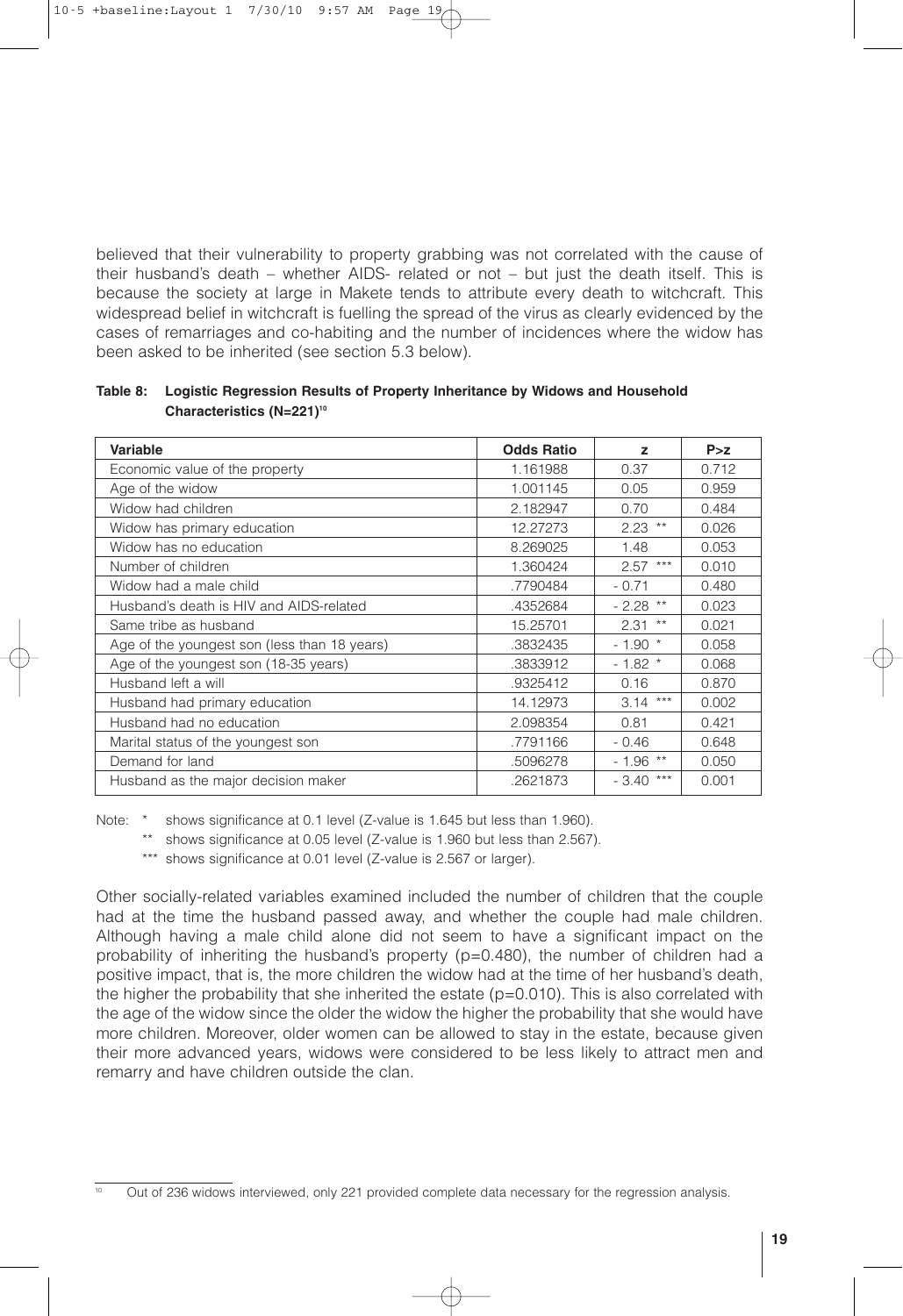The variable 'will' which shows whether the husband left a will before his death had a positive but insignificant coefficient. However, very few husbands were mentioned to have prepared a written will before their death. About 22% of the deceased husbands had left a will but most of these wills were oral. Although the last word is a type of oral will, it was mentioned as a different kind of will given its usefulness; people always respect the last word from the dying person. Results from the regression analysis show that writing a will was positively correlated with the probability of inheriting the deceased husband's property although the relationship is weak (18%). This weak correlation might be caused by the fact that few men left a will and also very few had post-primary-level education (7%) which is likely correlated with their ability to write a will and with their understanding of the importance of a will.

Property registration was not common in the study area although it may have a high probability of enhancing widows' property rights and in particular when the property is registered under the name of the widow.<sup>11</sup> However, in-laws could still manipulate the property even if it was registered, as is clearly shown in the following testimony:

*"My in-laws failed to seize the house because the house had been registered and the land lease was under my possession. Despite these, the land was divided into three plots whereby I only own one plot and the rest have been taken by my in-laws."*

Hananase Seenga, 39 years old, Iwawa village

The study also collected information on who was the major decision maker on the use of land before the death of the husband. About 63% of the widows mentioned that their husbands made all the decisions regarding the use of land before their death. This aspect of gender relations was found to have a high and negative probability of successful inheritance by widows ( $p=0.001$ ). If the husband and the wife were from the same tribe, the likelihood of inheriting the property was also high and significant ( $p=0.021$ ). In this case the widow was much more accepted in the social-cultural context. Although they happen, inter-tribal marriages are not easily accepted in many tribes in Tanzania due to concerns that a wife from a different tribe might not be able or willing to fully observe the traditional norms of her husband's tribe. This includes the family's apprehension that upon death of the husband the widow might just leave with everything the husband had accumulated while alive including the children, whereas she is expected to stay and observe the rituals practiced by the tribe to which she entered upon marriage. In some tribes, for instance the Luo, a man who has married a woman from a different tribe is not considered to be properly married unless he also has a wife from his own tribe. In some cases arranged second-wife marriages have been organised. With time, however, adherence to this custom is changing and inter-tribal marriages are gradually becoming acceptable.

Economic-related variables examined by the analysis included the economic value of the property (which was measured by the variable of whether the property could be used for income generation), the demand for land (land as property) and the education of both the deceased and the widow. Results indicated that the likelihood of widows inheriting land was low (p=0.050) and this was particularly so in the cases of inheritance of tree plantations. Of

This variable was not entered into the regression equation because only a fraction of the interviewed widows (3%) mentioned that their properties were registered.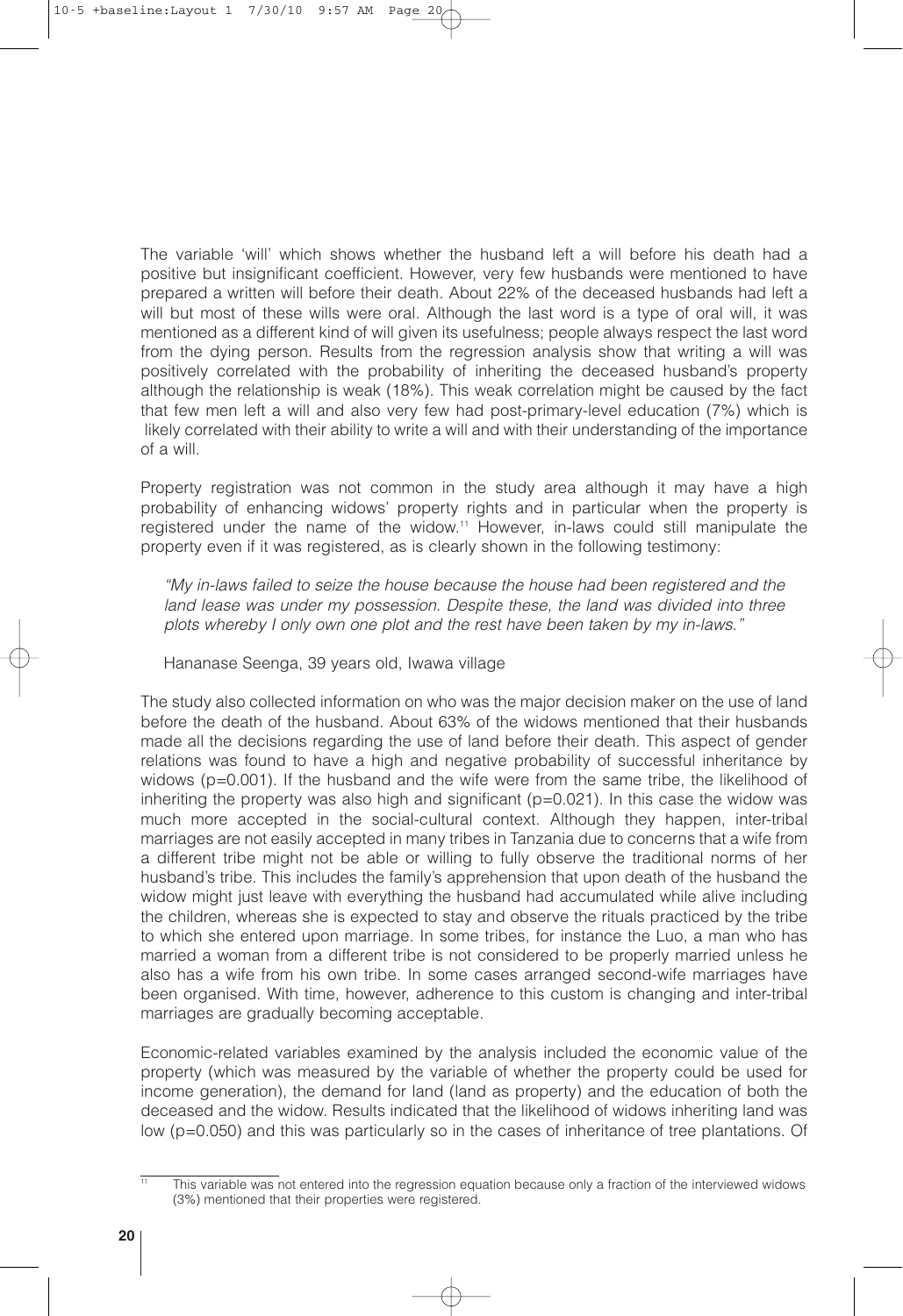the interviewed widows, 57% had primary education, 40% had not gone to school, and less than 2% had secondary education. Similar data on education level was found among the deceased men – 34% had no education, 59% had primary education, and only 7% had secondary education. Having at least primary education (among the deceased) was positively and highly associated with successful inheritance of the property by the widow (p=0.002). So too, the education level of the widow was positively and highly correlated with the probability of inheritance ( $p=0.026$ ). Again these findings may indicate that educated men are more likely to write wills that are intended to protect their wives against property grabbing.

Several other processes are known to contribute to the vulnerability of widows but these variables could not be quantified in this study, for example, the sale of assets, including livestock, in order to get money for the care of a sick husband. <sup>12</sup> This was not uncommon in the study area as supported by the following quotes from widows.

*"When my husband was alive, we had 3 cows, 3 tree farms, 2 sheep, 11 goats, 3 saw-mills and valuable utensils. These properties supported our life and we had a good life. In showing that I loved my husband, I had to sell all these in order to support him. Selling them led us to have a very difficult life but what else could I have done so as to rescue the life of my husband? When he died in Makete hospital I was supposed to transport the body back home by hiring a car and nobody could assist. I had to sell the last tree farm so as to manage the transport cost."*

Seve Mahinga, 42 years old, Ivalalila village.

*"During the sickness of my husband, I had to work in people's farms so as to get money to buy him medicine but the money was not enough. Thus, I had to sell two* plots of land but the money I got was not enough to buy the drugs. I didn't get a good *price. Having lost many of his relatives due to AIDS, my husband depended solely on me for any support. I was the sole provider of everything in my house starting from what to eat and where to get it and getting the money to buy medicine. Truly I was in very hectic situation."*

Andy Kalikasi, age not known, Lupalilo village

#### **5.3 Enforcement of the Levirate System amidst the HIV and AIDS Epidemic**

Findings in section 5.1 showed that some widows had lost property to their in-laws and were asked to leave their nuptial home, and Section 5.2 quantified some of the important socio-economic and cultural factors that can contribute to the vulnerability of widows. In this section, perceptions of factors that may contribute to widows being able to stay in their nuptial home or being asked/forced to leave are investigated. From the study findings, it was learnt that some women do succumb to the pressure and leave their nuptial home but some do withstand the harassments and stay. The following reasons were mentioned by widows who had managed to stay:

See Economic and Social Research Foundation (2003), a study of the social and economic impacts of HIV in Tanzania.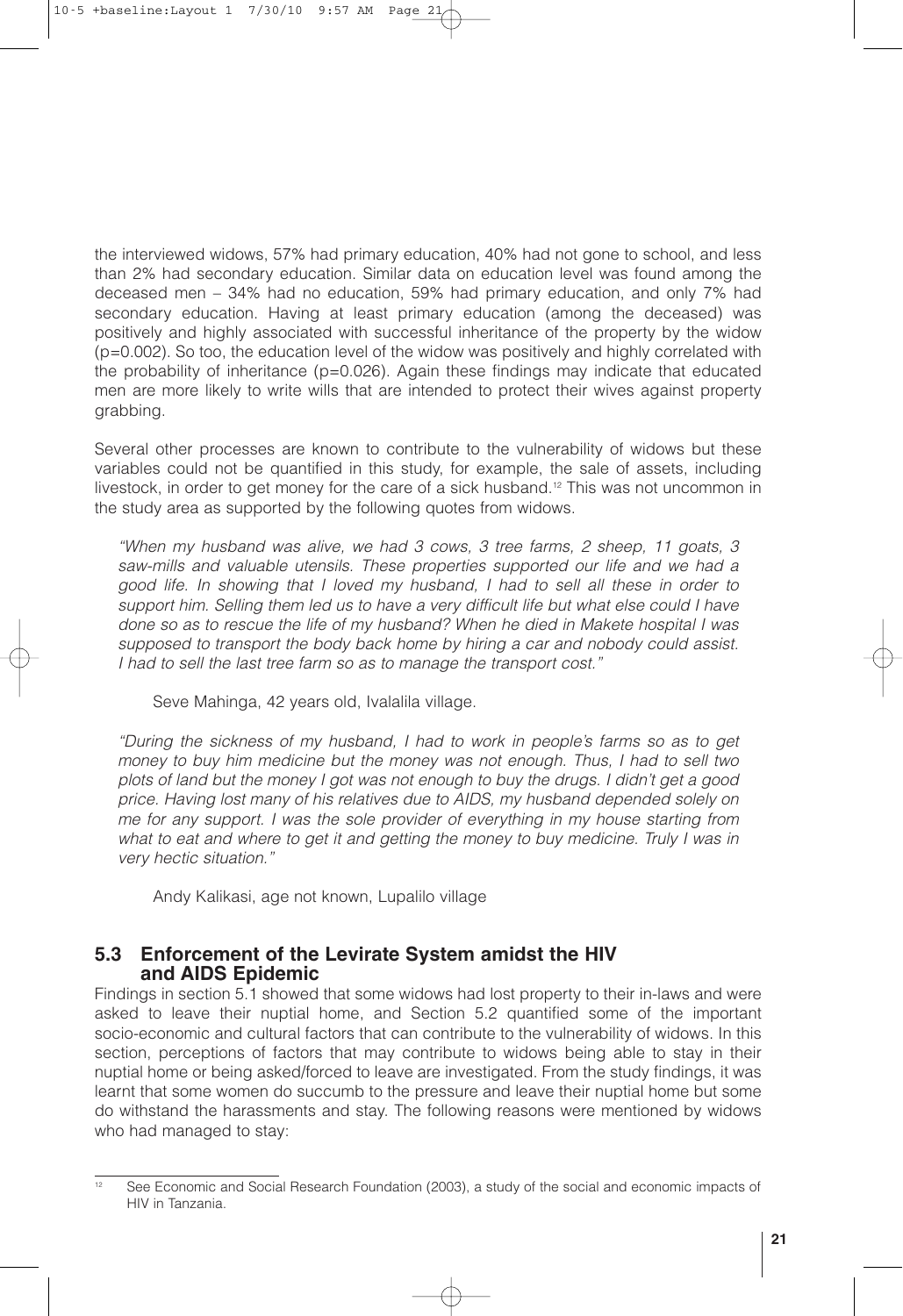- 1) Most of the deceased husband's relatives who could have been a threat had died so the widow was free from the interference of her in-laws (this is a further manifestation of HIV and AIDS);
- 2) The husbands relatives acted justly and appreciated the importance of keeping her husband's estate for her own livelihood and that of her children;
- 3) The widow was old, therefore, the relatives of the deceased husband believed that she would not get married again. Under these circumstances, the in-laws tended to be comfortable that what was left with their relative would only be used by his family and would not go to another family (note that from the regression analysis the age of the widow is positively linked with the likelihood of inheritance although the relationship is not significant);
- 4) The widow managed to defend her rights despite the high cost (financial and emotional/psychological torture) involved. The major cost was mentioned to be hatred by the in-laws and cost in terms of taking the risk of being bewitched by the relatives of the deceased husband; and
- 5) The widow succumbed to and agreed to follow the levirate system by accepting to be inherited by one of her in-laws.

In defending their rights, only 9% of the 236 widows interviewed mentioned that they took legal actions against the perpetrators and in most cases the legal action was reporting their grievances or mistreatment by in-laws to the village/ward office. The major reason cited for not taking action was because of the conflicting and often confusing advice received by the widows. In many cases, it was found that friends advised the widow to take legal action but the relatives from the natal side would defer or argue against her taking action based on that advice. This reflects community expectations of widows that they should as much as possible avoid entering into confrontations with in-laws. Confronting the in-laws, it is believed, could put the widow in an insecure situation not only with the in-laws but also with the whole community. Sometimes, the tables might be turned against the widow and she might be accused of being confrontational and disrespectful to her in-laws.

The levirate system in Tanzania is not history but a fact of life for widows! For most widows, being inherited is not a matter of choice but convenience. It is imperative to understand the origins of these customs. The levirate system represented a sort of social security system within the African tradition which was instituted to protect the spouse and the children after the death of the husband. Thus, while customary marriage systems – such as marriages which involve payment of a bride price, polygamy or levirate marriages – are taboo in Western society, these constitute viable conventions through which women's access to agricultural land is protected in many African societies. Although these systems do not allow explicit control of land, they tend to protect women's livelihoods in the short run and may extend greater independence and control to women than what they might enjoy otherwise, given the institutional context for land tenure in African countries.

The findings from the current study corroborate the literature as presented in Section 3.0 above. More widows rejected to be inherited by the in-laws compared with those who accepted. Among the 30 widows who provided their life histories, 11 were asked to be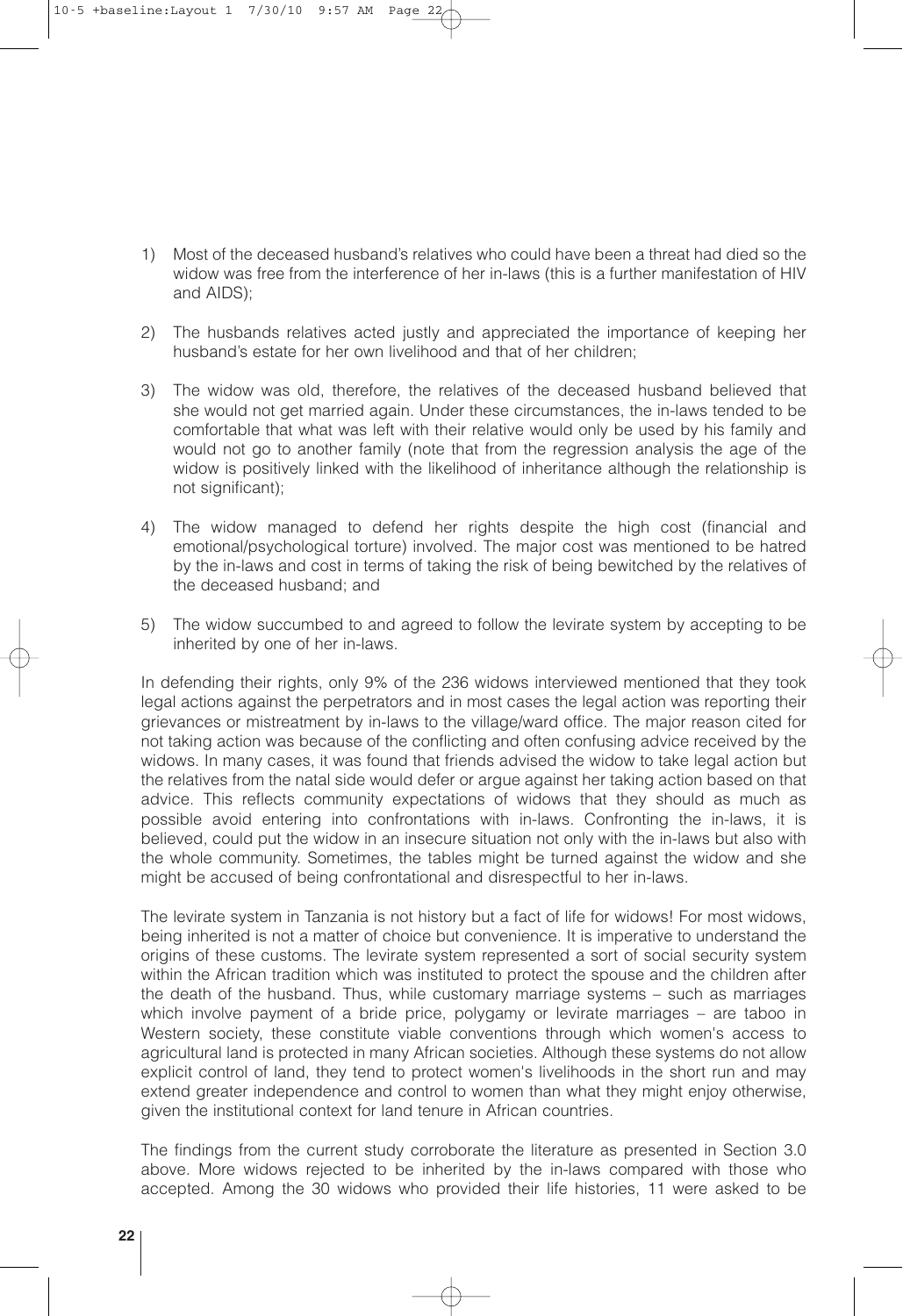inherited by their in-laws but refused, two accepted to be inherited, four mentioned that they remarried after the death of the husband, and one had experienced the deaths of three husbands. The widows' transcripts presented in Box 2 drive the point home. What is striking is that the widows were not keen to test for HIV after the death of one spouse, possibly due to fear of stigma, and one widow remarried without taking a HIV test. Of further note, one of the respondents who accepted to be inherited did not respond to the survey questions on: 1) whether her brother in-law knew that she might be HIV-positive 2); and whether she took any measure to protect her brother in-law (the new partner) from the transmission of HIV. These questions made her very uncomfortable to continue with the interview despite having established a good rapport with the researcher. Thus, despite the good intentions of the levirate institution, its impact must be examined closely in the context HIV and AIDS and amid the rapidly changing societal values and norms fuelled by globalisation.

*Box 2: Despite the Impact of HIV and AIDS, the Levirate System is not History*

"In September 2002 my husband died. In a family meeting held after the burial ceremony, I was asked to make a decision on whether I would like to remain in my nuptial home or not. I decided to stay in the house where I was living with my husband. The elders asked me to make a clear statement about where I could go in case I or my children had any problem. I declared that in case of any problem I could seek help from one of my brothers-in-law. The statement was clear to everyone. This decision made the elders advise my brother-in-law to inherit me. Their argument was that because I was still young, to let me go free could lead to somebody else moving into the house as my new husband. If I were to marry another man and that man moved and stayed in that house this could be an embarrassment to the family. As a result, in November 2003, my brother-in-law moved into the house. I agreed to be inherited by my brother-in-law; to become a second wife to a man who had a family with children. I live with this in-law since then although we always quarrel on how to use the proceeds from our properties."

Talasa Chegula, 39 years old, Kisinga village

"I married Iddy in 1983 but we parted in 1987 and I lived in several towns (Mbeya, Iringa, Makambako) while practicing prostitution. I returned home in 1995 and Iddy accepted me back. We lived together but he died in 1999. I was inherited by Iddy's brother, Sandawe, who also died in 2002. Again I was inherited by Sandawe's brother who died in 2007. I am now very sick because of HIV. No properties were taken from me after the death of my husband because I accepted to be inherited. I regret because I might be the one who infected all my three husbands."

Renei Ikanga, 42 years, Lupalilo village.

"I didn't face any harassment because there was nobody who could have interest in inheriting my husband's property. Who was there to inherit me and the properties? All of my brothers-in-law had died already so there was nobody to inherit me."

Pia Lundi, 54 years, Endulamo village.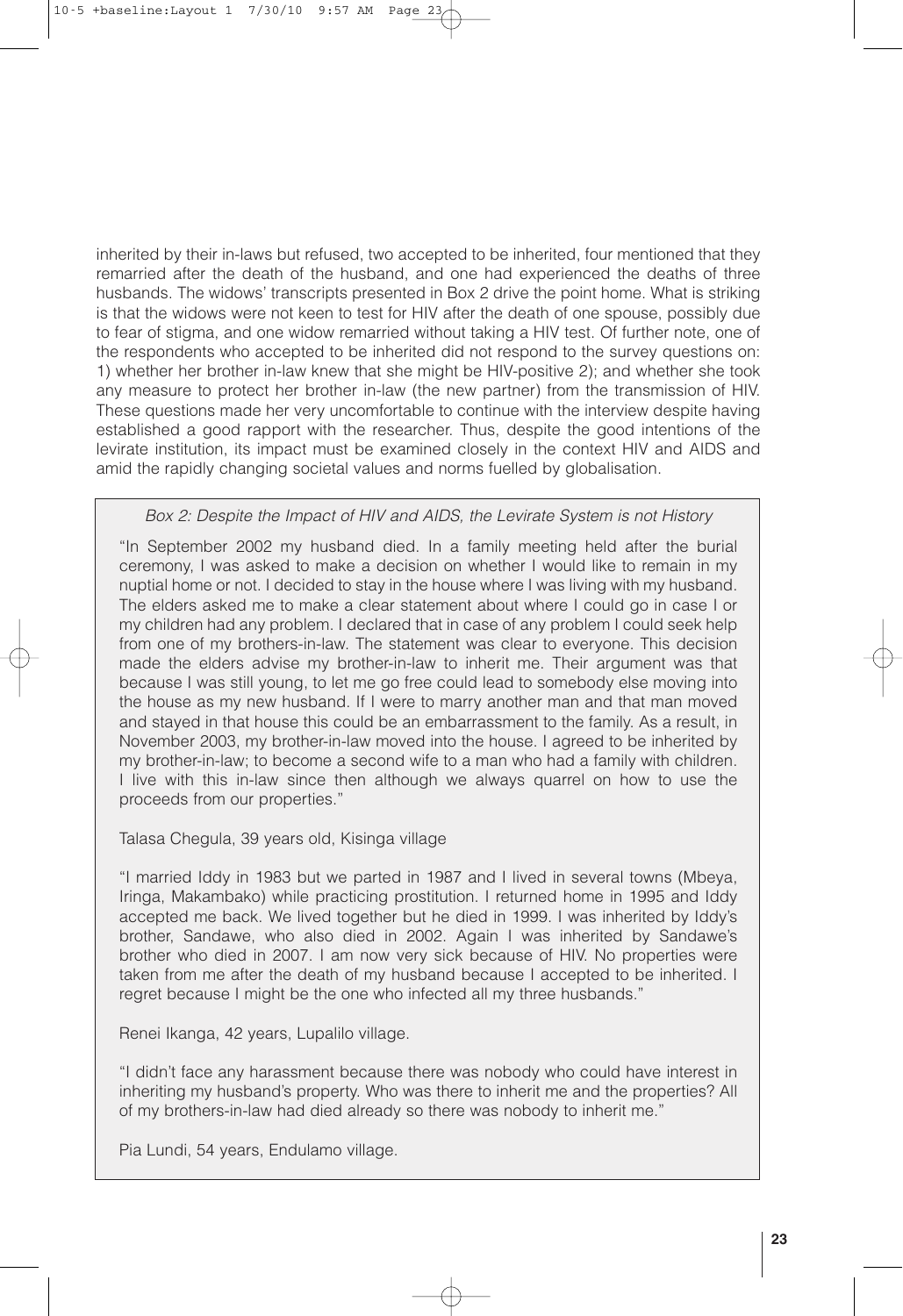#### **5.4 Support Mechanisms**

Information on the types of support provided to widows and orphans was obtained from all study participants – widows, orphans and service providers. The data collected indicate that support (social protection interventions) was provided by a few institutions located in the study locations, but support from family members was limited due to two main reasons:

- 1) Family members were willing to carry the responsibility of taking care of the sick husband but this same support was not extended to the widow beyond his death. A possible explanation could be that these family members were also burdened by responsibilities of taking care of their own families;
- 2) Some widows mentioned that they were not receiving any support because some or most of the in-laws who could have supported them had died of AIDS or other causes.

The major institutions mentioned to be providing support were NGOs, CBOs and churches. Although few organisations were operating on the ground, they did provide a diverse range of services to widows and orphans ranging from health-related services, capacity building on inheritance and property rights, income generation, legal support and social welfare.

In respect of healthcare, these organisations have provided palliative care to people living with HIV and AIDS (PLWHA) and other HIV and AIDS-related services such as counselling, testing, prevention, and care and treatment. Under the care and treatment programs available, anti-retrovirals (ARVs) were provided at the regional hospital and the majority of women who provided their life histories and who were living with the virus were using this service. NGOs have also increased awareness on the rights of widows and orphans and built community capacity to implement income-generating activities. Provision of HIV and AIDS education at primary and secondary schools, and important life skills education for when children leave primary school were also found to be part of capacity-building interventions.

Some NGOs provide welfare-related services, in particular to orphans, such as the provision of uniforms and school fees, shelter, clothes, food and health services, including the payment of health insurance (Community Heath Fund). To a limited extent, some households, in particular child-headed households, have been provided with construction materials such as iron sheets. Home-based care for PLWHAs was also available. Income-generating activities mentioned included provision of technical advice on agriculture, seeds and fertilisers, and small loans that have been extended to vulnerable groups, in particular to people living with HIV and AIDS.

A few NGOs were involved in the provision of legal and reconciliatory services, and in solving land disputes and problems related to housing. However, these services were mainly provided by government bodies such as village, ward and district tribunals. Local CSOs had limited capacity to deliver these services, as most were not well-vested on legal issues. The most they could do was assist widows or orphans to initiate the court or clan proceedings needed to secure their property rights.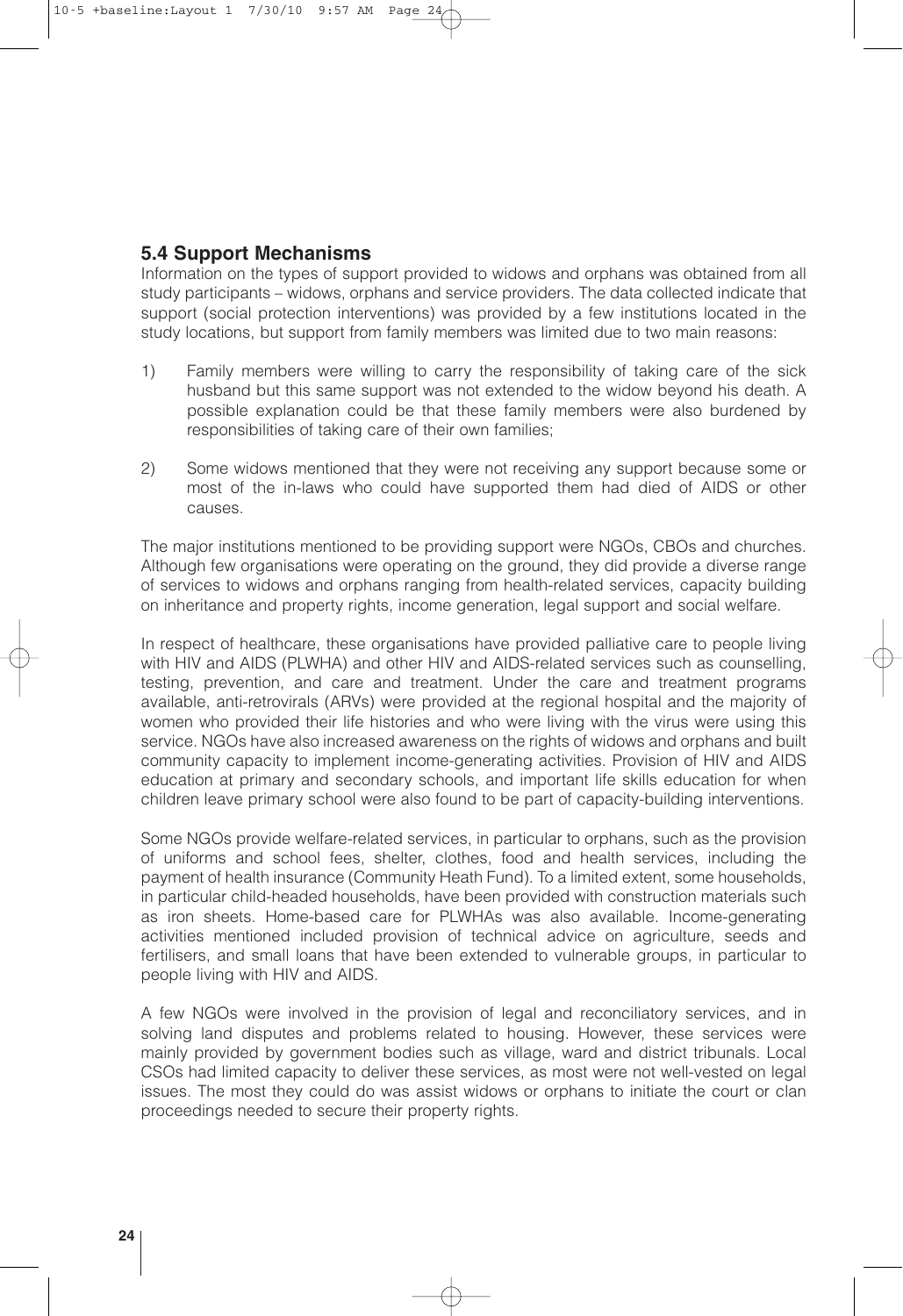The services described above are essential to enhance the life of widows and their children, in particular ones living with HIV and AIDS. However, interviews with the women revealed that few of them had been reached. Of the 236 widows interviewed, only 10% had received some kind of support from local based CSOs, 14% from churches, and 6% from the district.

In seeking support, most widows actively expanded their social networks. Most of them joined church groups and/or formed or joined widows' self-help groups. The most notable network was through the church whereby one becomes a born-again person/convert. Of course this is an ex-post decision as most women became "born-again Christians" after their husband's death.

*"After the death of my husband, I have pushed myself into doing everything from the village government, school committee, Makete Widows Organisation as a treasurer, and a church-based NGO in the TUNAJALI program13 that supports widows and orphans. In each of these organisations, I am guaranteed to get a little money which I use for subsistence and for sending my children to school. Currently TUNAJALI pays school fees for my son who is at secondary school while I meet other costs."*

Matoledo Mbalanya, 35 years old, Iwawa village.

#### **5.5 Institutional Challenges to Protect Inheritance Rights of Widows**

The surveyed organisations expressed several challenges in providing services to the intended beneficiaries. Major challenges relate to socio-economic, legal and organisational constraints and issues of accountability.

#### *Socio-economic Related Challenges*

- The complexities surrounding relationships: It is sometimes hard to resolve property issues because of the various social, cultural and economic issues surrounding the relations of the plaintiff.
- An increasing number of widows and orphans relative to the resources available to assist them.
- The practice of inheriting wives which hinders efforts towards halting the spread of HIV (see examples provided in Box 2 above).
- Infrastructural problems villages located far from Makete Town are not reachable during the rainy season and thus women from these areas have limited access to support
- Too many and often unrealistic expectations from the community. For instance, carers of orphans expect to get food and money from the organisations surveyed which is not possible in many cases as it isn't within their mandates. Further, community members demand to be paid for attending any awareness-raising meetings. This behaviour is fuelled by high levels of poverty.

<sup>13</sup> TUNAJALI Community Care for People Living with HIV and AIDS and Orphans and Vulnerable Children project is led by Family Health International (FHI) Tanzania The project seeks to build the capacity of community-based organisations and support groups to deliver services, reduce stigma, and conduct home-based HIV counseling and testing.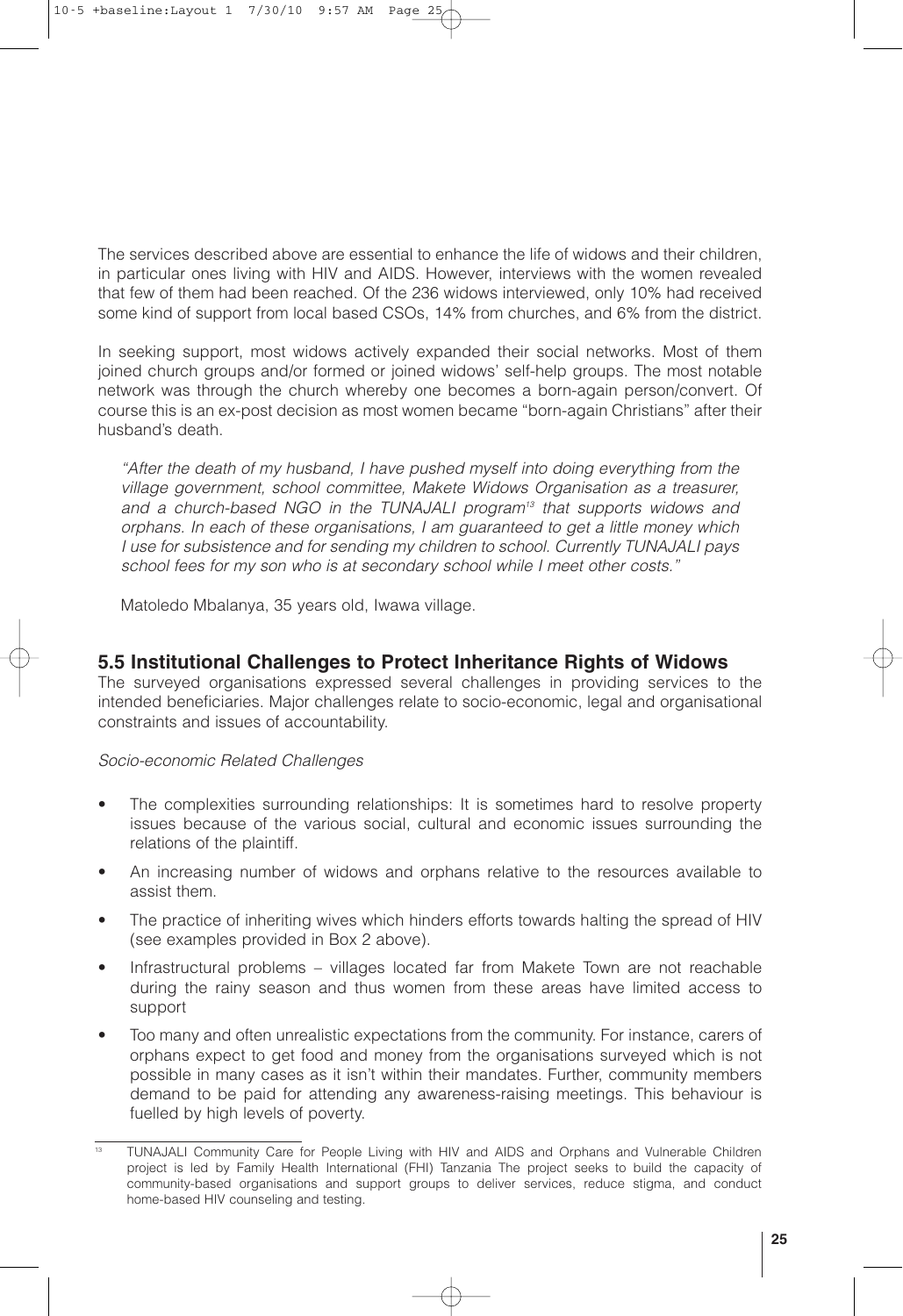#### *Legal-related Challenges*

- Legal literacy is low in the communities. Even the committees entrusted to handle legal matters at the village level are not very conversant with traditional and contemporary legal issues.
- The majority of community members are ignorant of their rights.
- There are few grassroots-level legal-based CSOs.

#### *Organisational Constraints and Accountability-related Challenges*

- Poor accountability of some workers, who misdirect funds earmarked for vulnerable groups to their personal benefit.
- Corruption whereby affluent people use money during court proceedings to suppress the rights of poor people.
- Central and local government contributions to these organisations for the care of orphans are minimal. This creates a very high donor dependence syndrome – all NGOs depend heavily on donors. Therefore, if funds from donors are not forthcoming then the pace of implementing activities is impaired.
- Due to meagre resources some organisations are working on a voluntary basis. This is not sustainable in the long run.
- Misleading information from community leaders on the roles of the NGOs and their resource base.
- Too many organisations are concentrating on HIV and AIDS issues at the expense of other crucial development issues.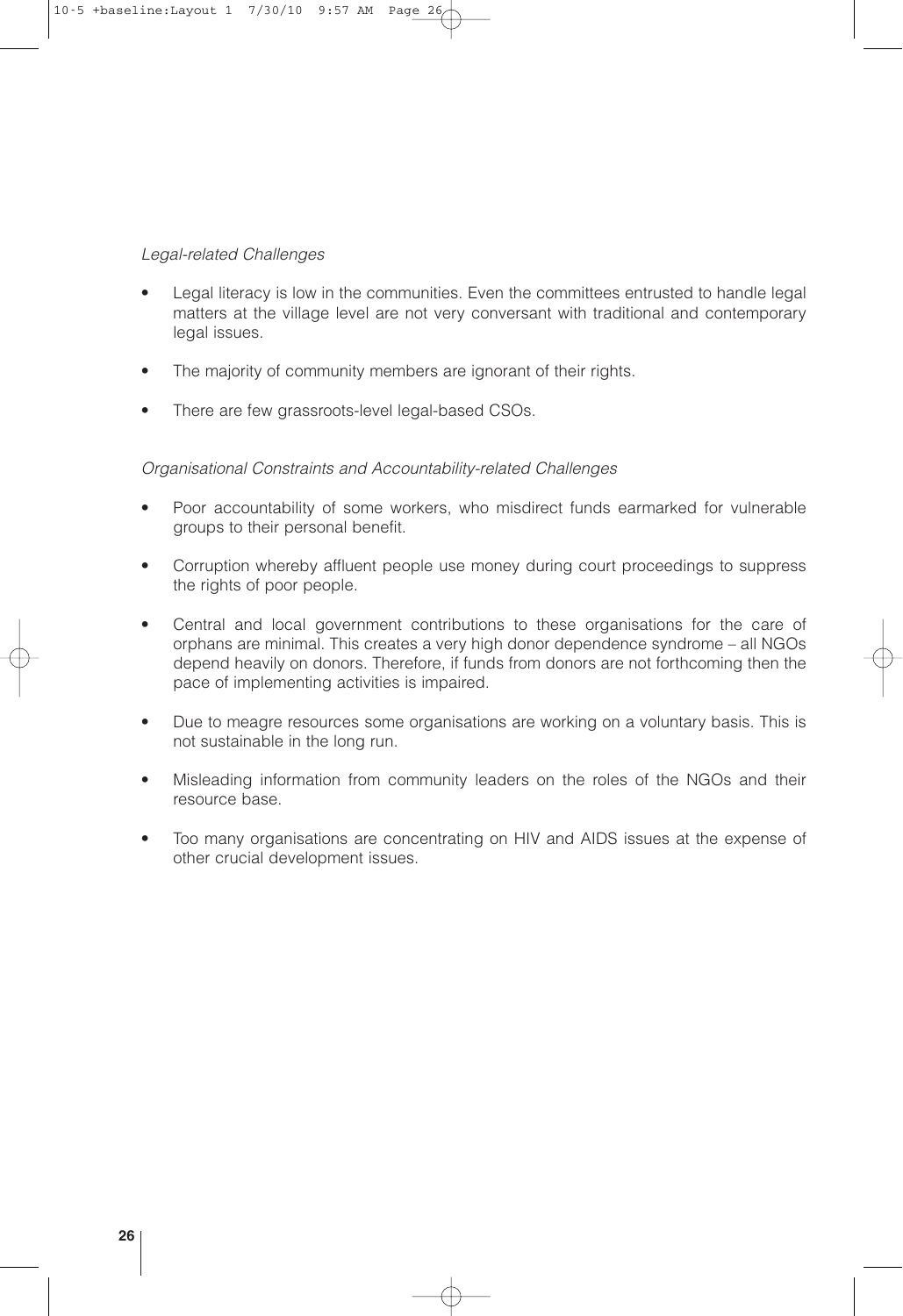## **6 Discussion**

#### **6.1 Resilience Building**

Based on findings from the study, resilience avenues were explored for curbing property grabbing related to widowhood. For this analysis, the process of resilience building for an adverse event/shock (pre-impact) is distinguished from coping after the shock (post-impact). The research team explored enabling factors such as processes and interventions at the local level and meso/macro mechanisms and existing institutions which facilitate structural and relational processes required for building resilience. The diversity and roles of actors in building resilience were also investigated.

In exploring avenues for resilience, the study considered the layers of hazards whereby one hazard is linked to another which necessitates a multitude of multi-faceted solutions. Mixed results were obtained with regard to property grabbing; some women survived the harassments of their in-laws and remained in their nuptial homes albeit with conditions such as being inherited while other widows had to leave their homes. Whether or not a widow left her nuptial home is dependent on both *ex-ante* and *ex-post* processes that build resilience which and which are influenced by existing structures, processes and interventions in place. These coping mechanisms delineate how widows gain control over, and maintain access to the property owned with their deceased husbands. The major mechanisms relate to institutions, knowledge, government leadership, and networks (Table 9).

| <b>Mechanisms</b> | Examples on how these mechanisms can be employed                                   |  |  |
|-------------------|------------------------------------------------------------------------------------|--|--|
| Institutions      | Institutions in place (government and non-government) to facilitate the process of |  |  |
|                   | safeguarding the property rights of widows, for example, legal institutions        |  |  |
|                   | such as an efficiently functioning court system as well as institutions that       |  |  |
|                   | collect statistics on widows to inform the effective targeting of interventions.   |  |  |
| Authorities       | Government actors and leaders to play leadership roles in curbing property         |  |  |
|                   | grabbing                                                                           |  |  |
| Knowledge         | Capacity of widows and orphans to utilise institutions to fight for their rights   |  |  |
| <b>Networks</b>   | Community-based organisations and non-governmental organisations providing         |  |  |
|                   | wide range of socio-economic and legal support to vulnerable groups                |  |  |
| Financial         | Financial resources and assets to follow up court proceedings and sustain the      |  |  |
| resources/assets  | livelihoods of widows                                                              |  |  |

#### **Table 9: Resilience-building Mechanisms**

With respect to *ex-ante* measures, HIV and AIDS erode the conditions necessary for creating resilience avenues over time. This is because when a spouse is sick (in particular the male spouse) and no other financial means are available, major assets are sold to generate the money needed for the care of the husband. In the study area, livestock and tree farms were sold to take care of the sick husband. Further, the study found that building resilience *ex-ante* did not take place in most cases because of an already low economic base (poverty), inability to anticipate future shocks and their impacts, and expectations that the extended family would be able to provide support to cope with unforeseen shocks. Except for the small number of spouses who wrote wills and/or registered their properties under the names of their wives, no other *ex-ante* mechanisms, for instance, insurance, were practiced.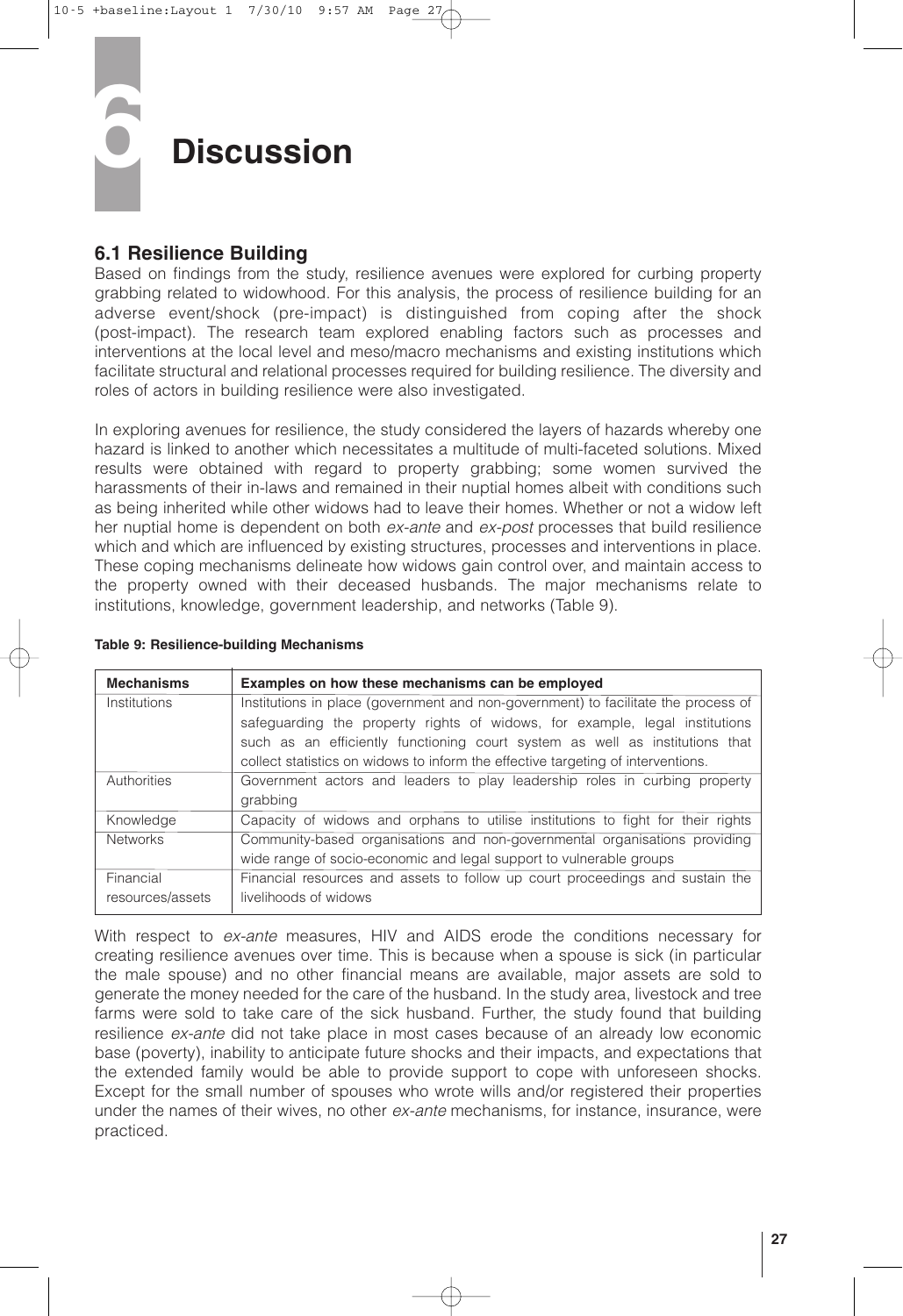Several resilience avenues *ex-post* can be identified from the findings of the study. Expanding social networks was the major *ex-ante* resilience avenue that was adopted by the widows interviewed. Widows exercised their personal agency by joining formal and informal networks. The networks were useful both socially and economically. Women sought psychological and economic support from these networks and they also sought sympathy in particular from church groups. Networks were also important in providing financial resources to enable widows to follow up court proceedings as these frequently took a long time and to support the purchase of necessities such as food. Networks were mentioned to strongly influence the ability of the widows to survive and take care of their children even if she moved from her nuptial home to her natal home. Networks cement the solidarity of women and they are the best platform for women to exercise their agency and solve widowhood and AIDS- related problems. As Ulin (1992:64) cited in Baylies (2004:1) pointed out "the solidarity of women in rural African communities may be their greatest resource for coping with the AIDS epidemic."

Another resilience avenue is the presence of meso- and micro-CSOs for the support of widows and orphans. These organisations were providing a wide range of services albeit at a low scale due to their meagre resource bases. They provide social and economic services which are highly relevant in addressing the vulnerability of widows and orphans. These organisations are also transforming (again on a limited scale) the physical capital of widows by providing inputs for production.

The judicial system<sup>14</sup> as one of the pillars for effecting justice in the community was found to be weak. The study findings showed that village authorities were not very helpful at resolving cases of property grabbing. This can in part be attributed to the social relationships and ties that exist in communities. Moreover, the situation is compounded due to the weak capacity of widows to utilise institutions beyond this level to fight for their rights. As one case showed, widows who know their rights and who are outspoken and aggressive in protecting their rights end up with better outcomes. The low level of awareness and capacity to initiate legal proceedings could, in turn, be linked to the low educational attainment of the widows interviewed. The overwhelming majority of widows (97%) had either primary education or no formal education at all. Legal literacy among the widows was low, and few CSOs offered legal assistance. Thus, the legal system at the grassroots level needs to be transformed to bring about positive inheritance outcomes for widows.

Collecting epidemiological data on widows could be another effective step in combating HIV and AIDS and could play a significant role in creating resilience avenues in communities even if it is done ex-post. Sleap (2001) pointed out that epidemiological studies to date have tended to ignore widows. Statistics on the number of women who have been widowed due to an AIDS death or of the number of widows living with HIV and AIDS are not easily available. Thus, reaching them with effective programs, for example, care and treatment services, becomes difficult.

Here we define the judicial system to include all government institutions starting from the village level which are responsible for handling all disputes in the community.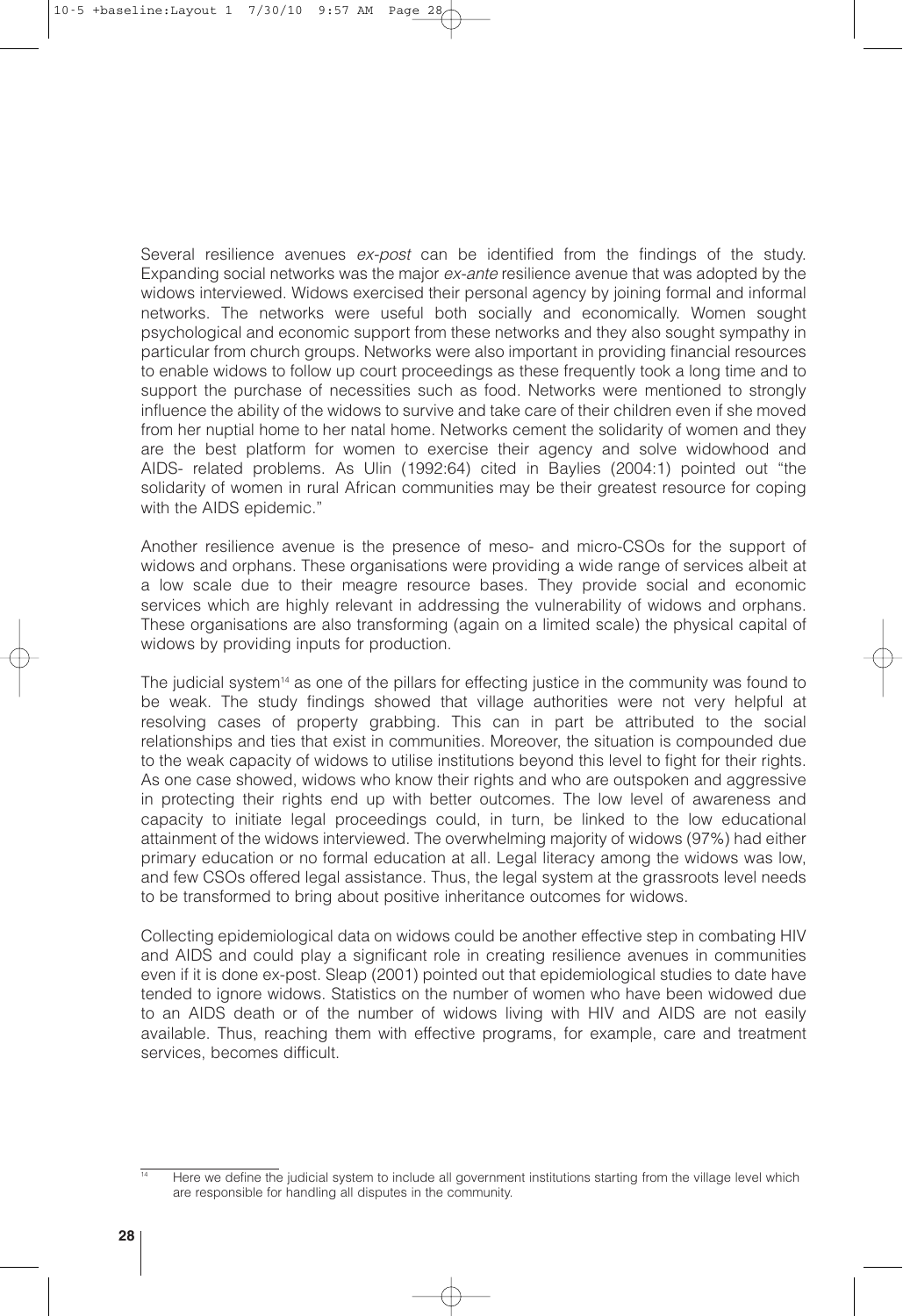#### **6.2 Destructive Coping Strategies**

HIV and AIDS and discrimination against widows are inter-related in two ways. First, HIV and AIDS significantly compounds the burden associated with the inferior status of widows. Second, this economic, social and political inferiority makes widows (and women in general) more vulnerable to HIV infection. It is a vicious circle of discrimination and poverty (Sleap, 2001). As a result, denial is one of the coping strategies used by widows with potentially destructive consequences on the lives of the women and others. In the study area, people do deny that the cause of death is often HIV and AIDS related. However, the situation is improving and people are becoming more open. Self-denial and blaming witchcraft as the major culprits for deaths which are clearly HIV related deter efforts to curb the spread of the virus.

Succumbing to the levirate system is another destructive solution in the HIV and AIDS era. In the absence of the proof of the cause of their husband's death, a widow may transmit the virus to the men who inherit them and to their co-wives unknowingly. On the other hand, widows face the risk of being infected by inheritors. Moreover, being inherited jeopardises the welfare of women since most in-laws are already married. Self-denial is also linked to wife inheritance since both the inheritor and the widow may deny the fact that the cause of death of the deceased husband might be HIV and AIDS related. As a result, no HIV testing is done before remarrying. The consequence of infecting the inheritor is that this source of support for the widow is also jeopardised.

Widow inheritance is one practice that people feel (even traditional clansmen) should be revived. In Kenya for instance, the Luo elders in Kisumu where the adult rate of infection was around 20% in early 2000 wanted to identify HIV-positive women and impose restrictions on them. These restrictions would include the practice of widow inheritance as an attempt to strengthen extended families and care for the growing number of orphans in their community but the elders have stated that they seek to stop the "sexual cleansing" element of the practice, and to rename it "symbolic inheritance." As far as this may help stop the spread of the virus, this could have negative repercussions on widows; the fear of the widows is that the loss of these customs may penalise widows who wish to be inherited since the alternative is destitution (Schoofs, 1999). Identification of HIV-positive widows would also likely aggravate stigma directed at these women.

#### **6.3 Resilience Building as a Social Protection Issue**

In conventional thinking, social protection is commonly defined as a collection of measures that includes:

- (i) social or welfare assistance;
- (ii) social investment and development funds (including micro-credit, investments in education, health, etc.);
- (iii) labour market interventions; and
- (iv) pensions and other insurance-type programs.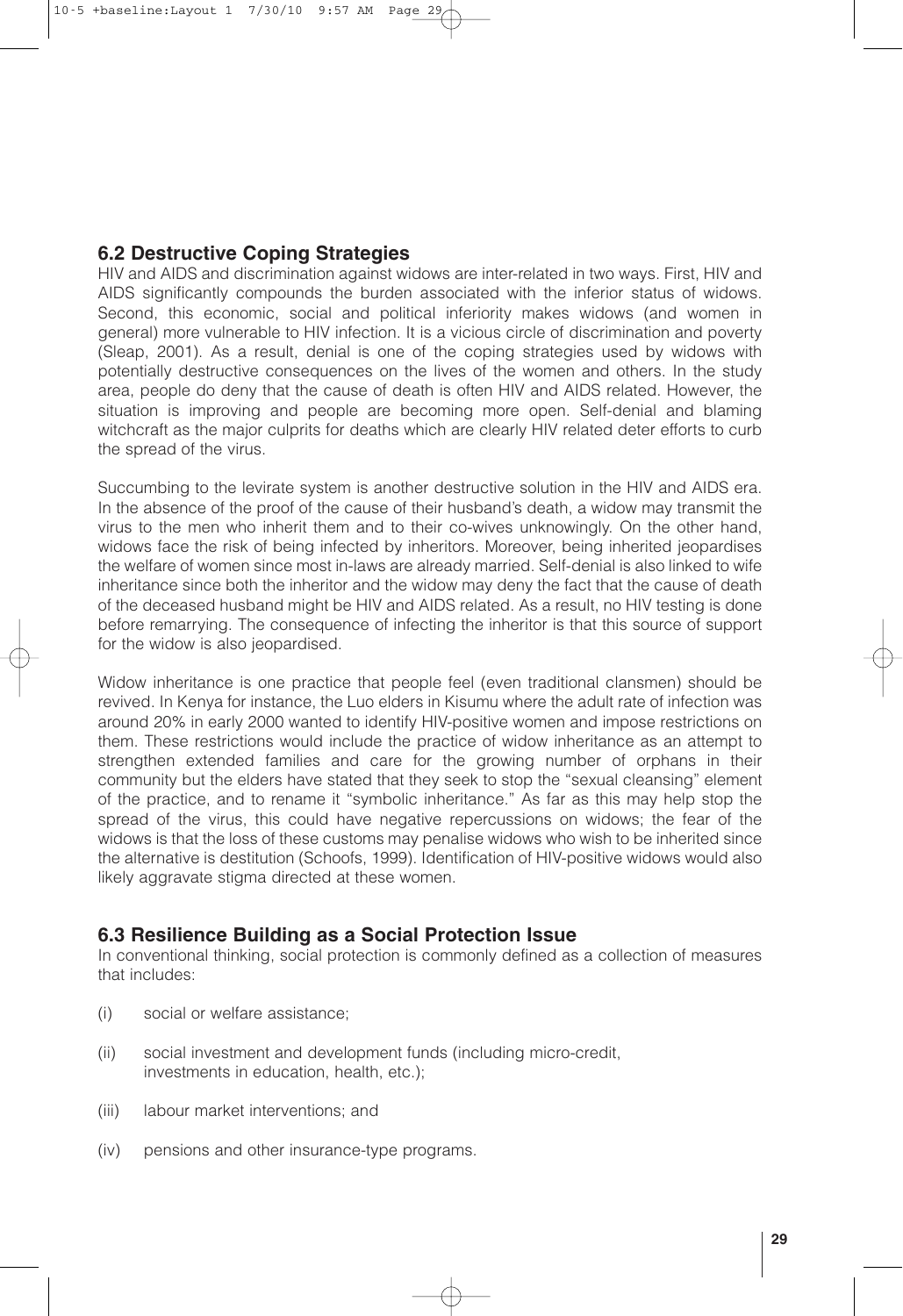Under contemporary thinking, a new framework for social protection has developed that includes:

"public measures intended to assist individuals, households and communities in managing risks in order to *reduce vulnerability, improve consumption smoothing, and enhance equity while contributing to economic development in a participatory manner."* Holzmann, R and Jorgensen (1999) pp 1006

Thus, under this approach, social protection is forward-looking and takes a more pro-active role; social protection is not only meant for consumption smoothing but can be an important catalyst for growth and equity (see Wuyts 2006; Kessy, 2008). For vulnerable widows, promotive social protection measures would aim to enhance the real incomes and capabilities of recipients and this should be seen as a resilience avenue. Promoting the productive capabilities of widows could be achieved through a range of livelihood-enhancing programs at household and individual levels, such as microfinance.

About 24% of households in Makete live below the basic needs poverty line (URT, 2005b). Thus, based solely on the poverty headcount ratio, Makete is not among the poorest districts in Tanzania. However, the district remains in a state of endemic vulnerability as a consequence of the HIV and AIDS epidemic. Where the majority of community members are vulnerable, economically insecure, and social protection is low, there is strong justification for promotive social protection measures. If social protection efforts for widows focus only on mitigation and coping measures and do not support the building of assets and capabilities requisite for enhanced productivity, many insecure widows will remain in impoverished conditions and probably fall into extreme vulnerability. Thus, the prevailing context of generalised insecurity demands that interventions be linked to productive opportunities and asset building (financial, human, social and physical assets), i.e., *ex-ante* mechanisms. These programs can, in turn, be linked to poverty reduction and *ex-post* coping mechanisms.

Beyond promotive social protection initiatives, transformative social protection interventions address social equity (for example, cases of social exclusion) and redistributive issues. In the study context, transformative measures would include upholding the human rights for vulnerable groups, such as strengthening the regulatory framework to protect widows and orphans against discrimination and property grabbing, as well as sensitisation campaigns (such as HIV and AIDS anti-stigma campaigns) in order to transform public attitudes and behaviour and thus enhance social equity.

Table 10 provides some examples of social protection based resilience avenues for vulnerable groups, inclusive of widows. The current study has clearly shown that widows are a highly vulnerable group due to the impoverishing forces they frequently face, property grabbing being one of them.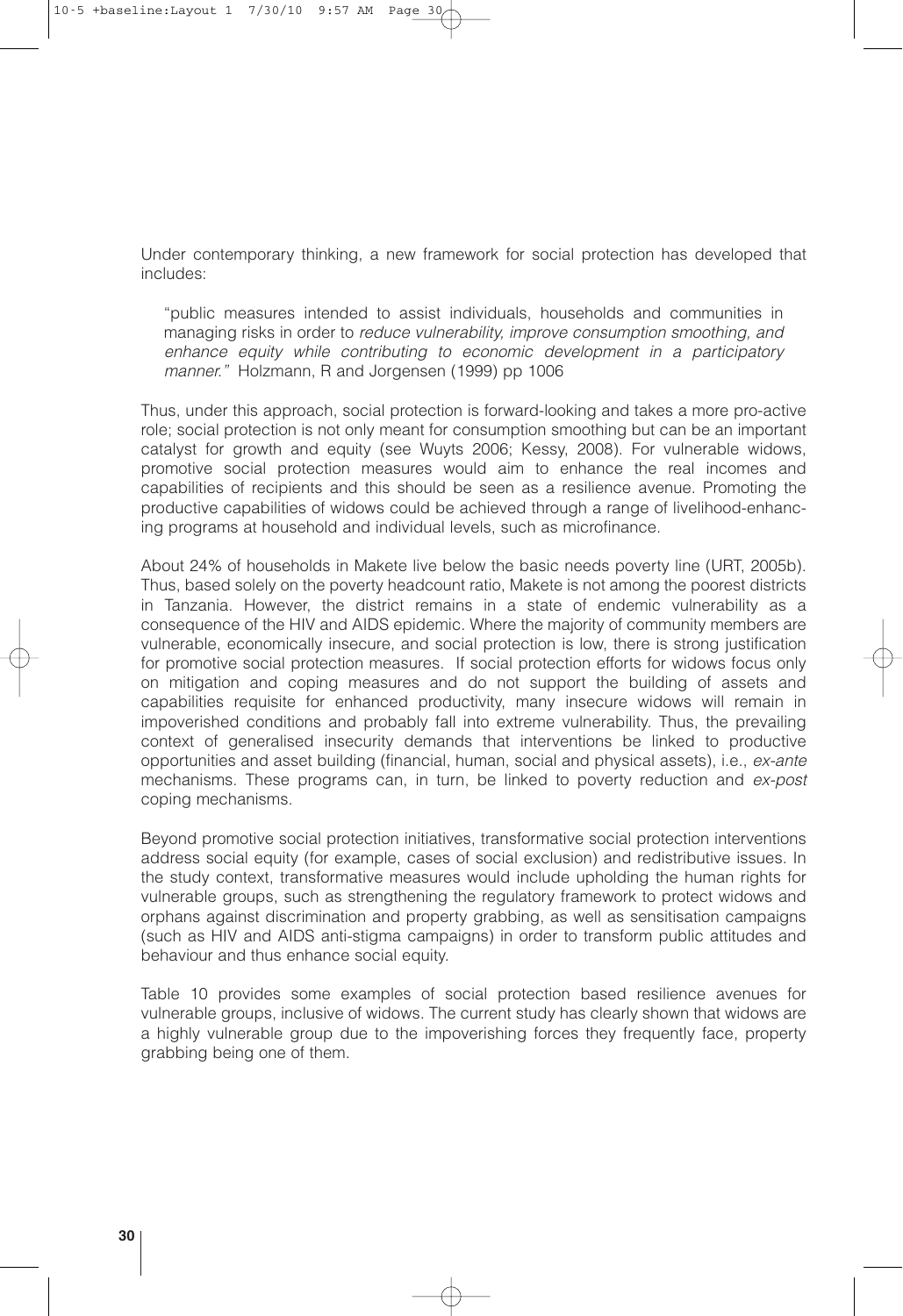| <b>Socially Vulnerable</b><br><b>Groups</b>                                  | <b>Categories of</b><br><b>Interventions</b> | <b>Examples of Types of Programs</b>                                                                                            |
|------------------------------------------------------------------------------|----------------------------------------------|---------------------------------------------------------------------------------------------------------------------------------|
| Ethnic minorities<br>Abducted children<br>$\mathcal{P}^-$                    | (a) Transformative actions                   | Changes to the regulatory framework to<br>(i)<br>protect vulnerable groups                                                      |
| People living with HIV<br>З.<br>and AIDS                                     |                                              | Operationalisation of economic, social<br>(ii)<br>and cultural rights                                                           |
| 4. Victims of domestic<br>violence                                           |                                              | (iii) Sensitisation campaigns on the rights<br>and opportunities for vulnerable groups                                          |
| People with disabilities<br>5.<br>Street children<br>6.<br>Widow-headed<br>7 | (b) Promotive actions                        | Capacity building on crop diversification<br>(i)<br>(for agricultural-based economies) and<br>diversification of income sources |
| households                                                                   |                                              | (ii) Programs to promote building of<br>women's human capital through formal<br>education system.                               |
|                                                                              |                                              | (iii) Provision of microfinance                                                                                                 |
|                                                                              | (c) Protective actions/                      | Community-based care programs<br>(i)                                                                                            |
|                                                                              | social services                              | Orphanages<br>(ii)                                                                                                              |
|                                                                              |                                              | (iii) Pre-school programs                                                                                                       |
|                                                                              |                                              | (iv) Free health care                                                                                                           |

#### **Table 10: Social Protection Based Resilience Avenues for Vulnerable Groups**

Source: Adapted from Devereux and Sabates-Wheeler, (2004).

#### **6.4 Are the Numbers of Vulnerable Widows Big Enough to Act?**

As mentioned earlier, data from 2002 census show that 10% of all women in Iringa region are widows (and 10% of women in Makete district) making it the region with the highest number of widows in the country (URT, 2003). Testimony from the widows' life histories and focus group discussions provide clear evidence of the hardship faced by these women. Notwithstanding the fact that only a small number of women provided their life histories (30 widows), the results are intriguing. AIDS has created a generation of relatively young and middle-age widows. The average age among the sample of 236 widows interviewed by this study was 44 years, with an age range of 24 to 60 years. These widows, often raising young children, face the burden of discrimination on two counts – the loss of their husband and living with the virus. Their relatively young ages also increase the probability that they will be subject to the levirate system, as well as the likelihood of property grabbing.

As pointed out earlier, statistics on how many women have been widowed by the pandemic and their poverty status are not available. One immediate question is, therefore, whether institutions should wait for demographic research to show that the numbers of widows are significant before they implement interventions to protect this population. If the requirements of the conventions on human rights to which Tanzania is a signatory are to be followed, then every individual must be given the means to live a decent life. Thus, even when the evidence is based on small numbers, providing life-saving and life-affirming support to vulnerable individuals should be the motto of any well-meaning government and non-state actors. As long as data are not routinely collected and, as a result, widows remain largely invisible, state and non-state actors will have to rely on the information captured by a few small,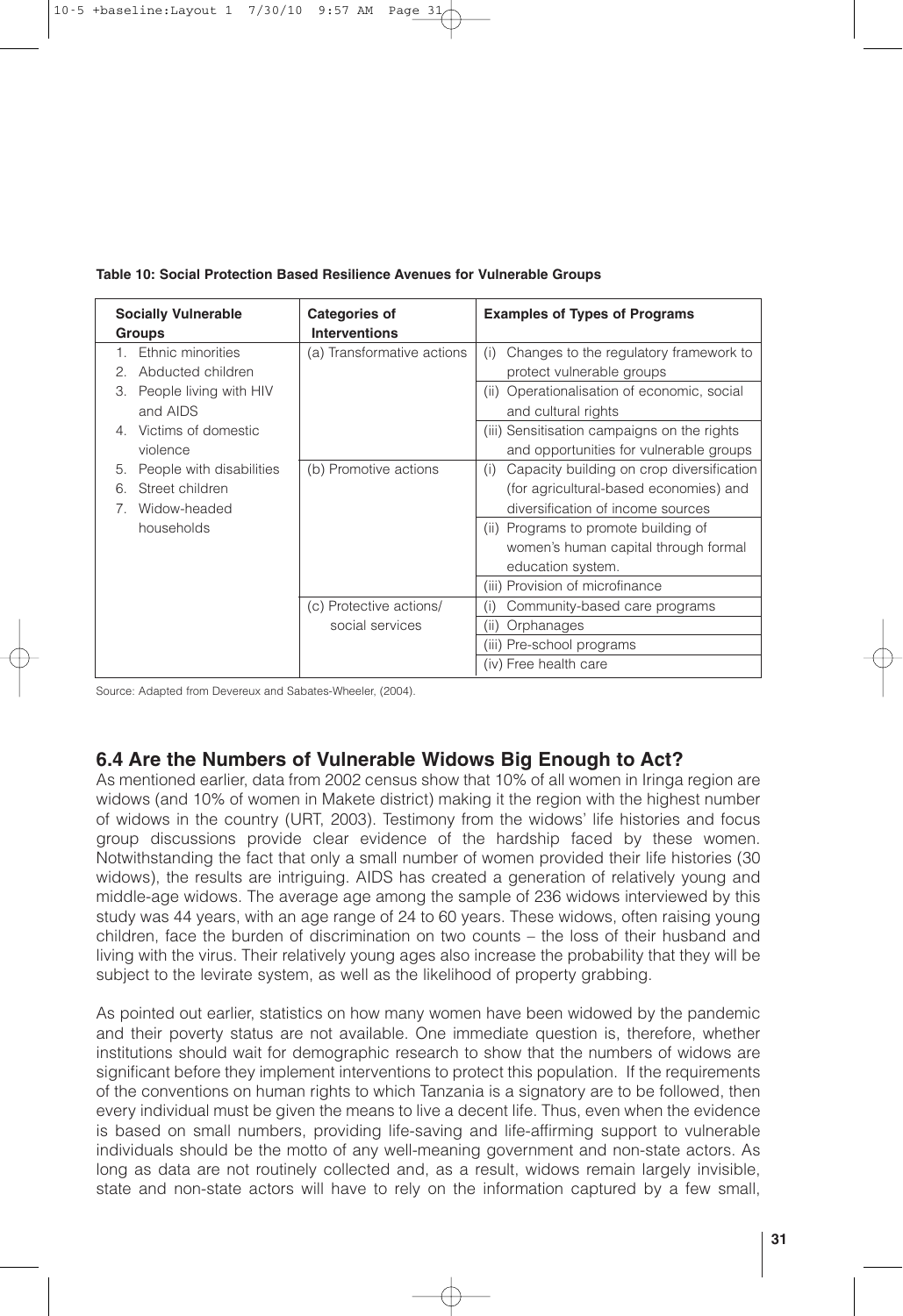localised studies such as this one. However, researchers must be wary of making generalisations as every individual and every community differs. But until more comprehensive information is available localised studies are all that is available to get an idea of the scale of the effect of HIV and AIDS on widows.

#### **6.5 Addressing Property Grabbing as a Human Rights Issue**

It is clear that the violation of widows' human rights, such as property grabbing, is connected to the spread of HIV and AIDS. What is less clear are what rights have been violated and by whom. Sleap (2001), however, provides a most valuable summary, which is applicable to Tanzania given that it is based on the international human rights instruments to which Tanzania is a signatory. To date, the Government has failed to adequately fulfill the following provisions within major conventions:

- To ensure equal access to education (Convention on the Rights of Children [CRC] 28; Convention on Elimination of All Forms of Discrimination Against Women [CEDAW] 10);
- To remove legal or social barriers to equal access to healthcare (CEDAW 12);
- To modify laws and the social behaviour to eliminate customary practices that discriminate against women (CEDAW 2f & 5a)
- To ensure the right to marry who one pleases (CEDAW 16).

However, what is less obvious is how to ensure that these rights are respected and the situation of widows improves. Human rights instruments define the relationship between the individual and the State. Attempts to bring human rights from the public into the private sphere where they are most pertinent to women and widows have had little success. Unfortunately, CEDAW is one of the least effective of the international instruments despite its high ratification rate. Activism in the HIV and AIDS era has mainly concentrated on improving poor health infrastructure and access to anti-retroviral treatment but little has been done to safeguard women's social rights more broadly, such as concerted efforts to eliminate property grabbing.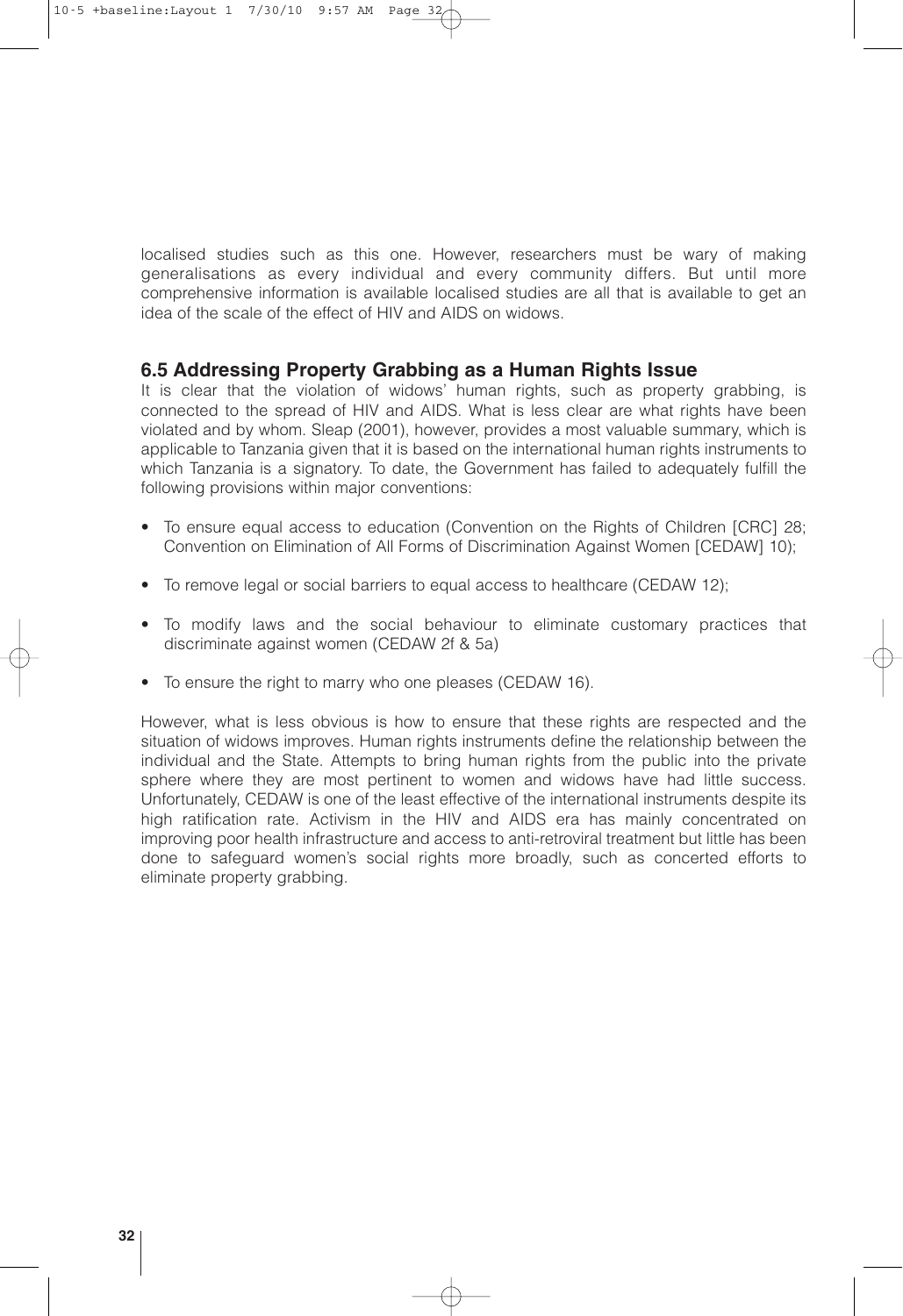## **7 Conclusions and Policy Issues**

This study has outlined some of the obstacles facing the increasing number of women who are widowed as a result of AIDS. The study findings show that property grabbing after the death of the husband is a reality and not a myth. The widows interviewed lost property to in-laws and other relatives as a result of several socio-economic factors, the major ones being the economic value of the property and the cultural practices allowing inheritance of the wife. Findings clearly show the high propensity of in-laws to grab land and other productive assets such as livestock. Women's refusal to accept the levirate system was another major factor for property grabbing and the abandonment of widows and their children. The women's testimony also reveals that the inheritance of widows may increase the risk of transmitting HIV to the inheritor and to co-wives on one hand, but also of infecting widows who did not have the virus.

Currently, only limited interventions target widows and their families, principally in rural areas. However, legal rights have mainly being advocated by governmental entities as non-state actors have not ventured far into rural areas. Several resilience avenues are, therefore, seen as entry points in safeguarding the property rights of widows and their children. Each resilience avenue identified is viewed as a sustainable measure for improving the well-being of widows within a broad-based social protection framework.

#### *Promotive Interventions*

The expansion and strengthening of promotive social protection is seen as a resilience avenue for empowering women.<sup>15</sup> Building the productive capacity of women by giving them requisite productive skills and inputs will empower women *ex-ante* to manage their livelihoods with less dependence on the husbands. The same social protection measures are needed *ex-post* to help women mitigate the shock of losing property. It is recommended that programs aimed at improving income-generating skills and opportunities should be promoted to achieve sustainable livelihoods for beneficiaries. Operationalisation of the National Social Protection Framework is seen as a channel through which vulnerable groups in this case widows can participate in realising the goals of economic growth and poverty reduction envisaged by MKUKUTA.

#### *Transformative Actions*

The level of legal literacy was found to be low among the widows interviewed. This is in one way attributed to their low education levels but also on the lack of institutions with legal expertise to defend widows' rights. As such, interventions to increase awareness of the law among community members and build the capacity of institutions to provide legal services are imperative. Measures could include:

- Strengthening the capacity of the judicial system in terms of financial and human resources so that it can extend activities to rural and marginalised areas;
- Enacting and enforcing special laws based on the contemporary challenges of orphanhood and widowhood;
- Linking government legal offices with NGOs such as the Women's Legal Aid Centre (WLAC) in order to tap synergies and fill the gaps in service delivery, particular in rural areas;

In the absence of promotive measures to alleviate poverty, women resort to destructive coping strategies such as sex work which in turn put them at the risk of contracting HIV (see Mbilinyi and Kaihula, 2004).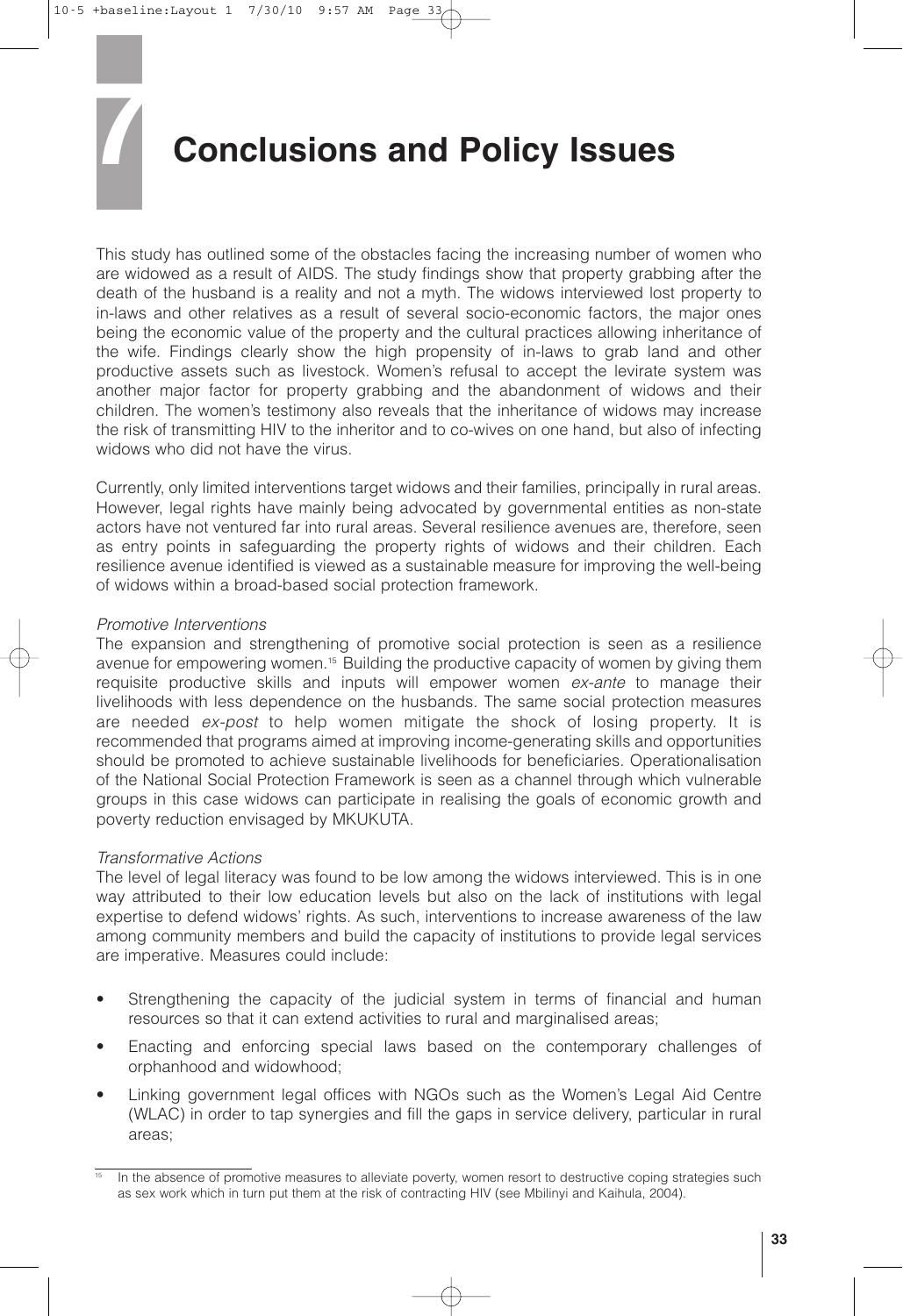- Capacity building and sensitisation on the processes involved in writing a will and the importance of leaving a will;
- Creating awareness on human rights issues, including the rights of widows to inherit her deceased husband's property and the right to refuse the traditional levirate system, and the right of HIV-positive widows to access ARVs; and
- Establishing village advocacy committees on the property rights of women and children. Village HIV and AIDS committees could be given such a mandate.

#### *Protective Interventions*

- Collection of demographic data on the number of widows and also those who have been made vulnerable by a HIV related death. This is critically important to enable effective targeting of social protection interventions.
- Collection of epidemiological data on widows. This is a prerequisite for widows to be able to access ARV.
- Education of women on how they can secure their rights over land based on the relevant land laws. This training would need to include how to obtain land title deeds.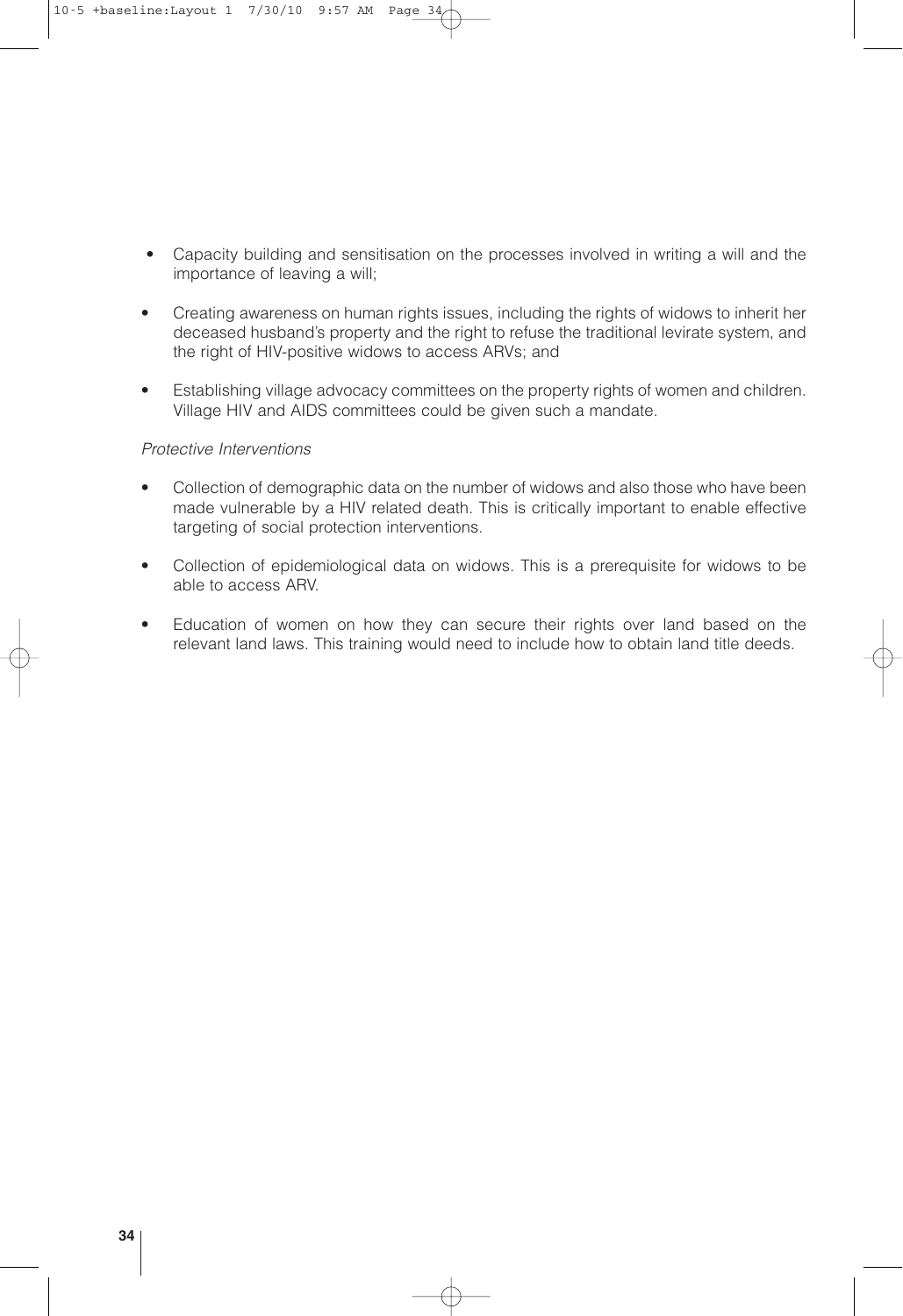# **8 Suggestions for Further Research**

- 1. Customary land tenure is complex in many societies because properties are often considered to be collectively owned by an entire clan. This has made it difficult for women to inherit land even where a will has been written by the deceased spouse. Further, women may possess usufructuary rights to land, that is, the right to use land that is not owned. Research is therefore needed to examine the gender dimensions of ownership and use of land through the customary rights lens and the interplay between the ownership and use of land and trade-offs therein. Such a study would need to shine a light on the extent to which customary rights are apprehended, what changes have occurred over time, and whether there have been debates at the grassroots level on how to overcome gender inequities relative to land ownership and use.
- 2. There is also a need to conduct a fully-fledged study on the vulnerability of orphans and resilience avenues. This study has to be properly designed based on the REPOA protocol on researching children.
- 3. The legitimacy of the levirate system needs to be judged by empirical findings, that is, to what extent (in the contemporary state) the levirate system serves the intended purpose as a social security system.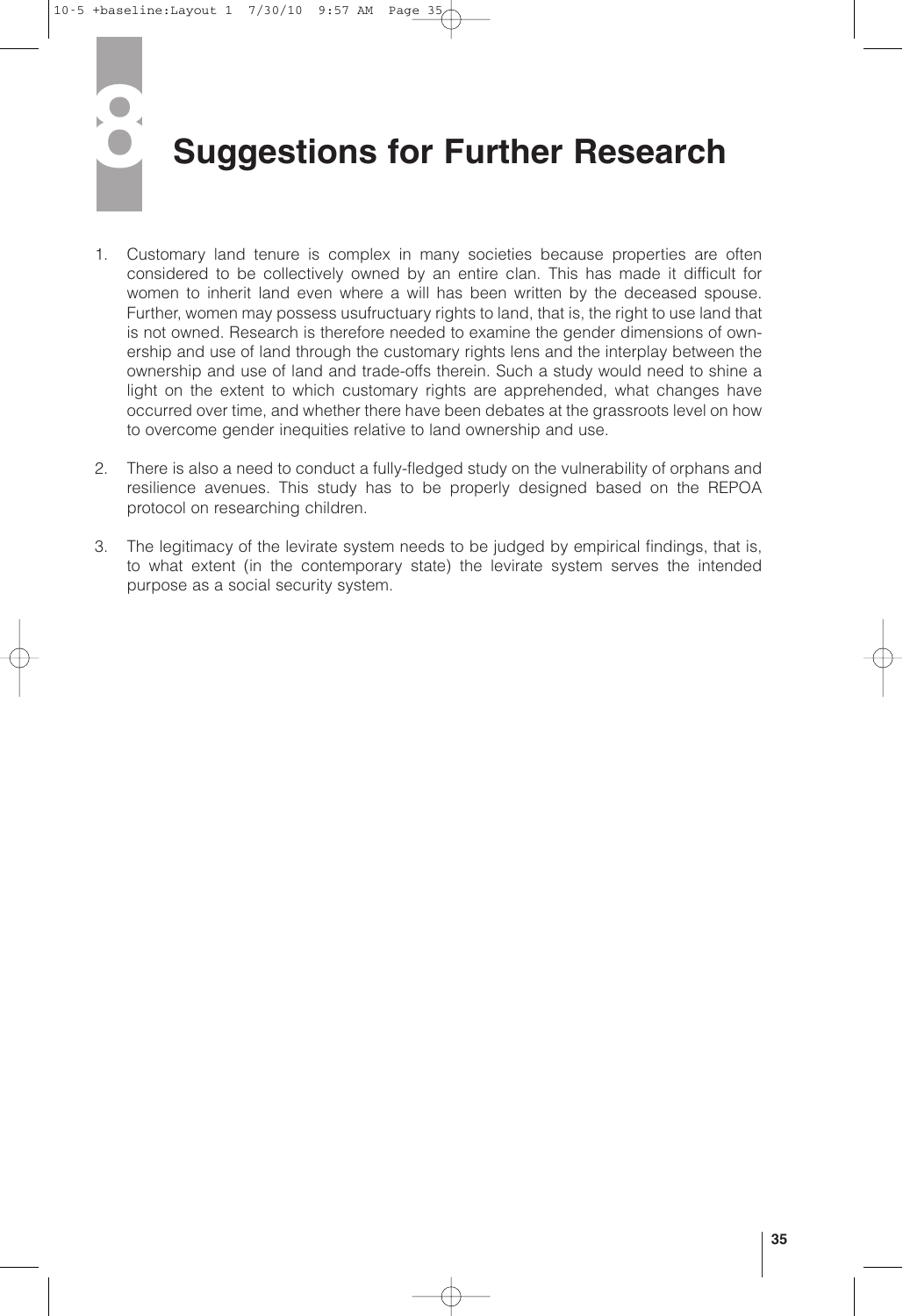## **9 References**

Aliber, M., & Walker, C. (2006). The impact of HIV/AIDS on land rights: Perspectives from Kenya. *World Development*, 34, 704-727.

Barton, W. H. (2005). Methodological challenges in the study of resilience. In M. Ungar (Ed.), *Handbook for working with children and youth: Pathways to resilience across cultures and contexts.* London: Sage Publications.

Baylies, C. (2004). Perspectives on gender and AIDS in Africa. In C. Baylies & J. Bujra (Eds.) AIDS, *sexuality and gender in Africa: Collective strategies and struggles in Tanzania and Zambia.* London and New York: Routledge.

Chambers, R. (1989). Editorial introduction: Vulnera-bility, coping and policy. *Institute of Development Studies (IDS) Bulletin* 20 (2), 1-7.

Devereux, S. & Sabates-Wheeler, R. (2004). Transformative social protection. *IDS Working Paper* 232.

Economic and Social Research Foundation. (2003). *The social and economic impacts of HIV in Tanzania.* Research report Submitted to SIDA, Dar es Salaam.

Folke C., Carpenter, S., Elmqvist, T., Gunderson, L., Holling C., & Walker, B. (2002). Resilience and sustainable development: Building adaptive capacity in a world of transformations. *Ambio*, 31 (5), 437-40.

Glavovic B., Scheynens, R. & Averton, J. (2002). *Waves of adversity, layers of resilience: Exploring the sustainable livelihoods approach.* Available at: www.devnet.org.nz/conf2002/papers/Glavovic\_Over ton\_Scheyvens.pdf,

Hansen, K. T. (Ed.) (1992). *African encounters with domesticity.* New Brunswick, N.J: Rutgers University Press.

Holling, C. (1973). Resilience and stability of ecological systems. *Annual Review of Ecology and Systematics*, 4, 1-23.

Holzmann, R and Jorgensen (1999), "Social Protection as Social Risk Management: Conceptual Underpinnings for the Social Protection Sector Strategy Paper," *Journal of International Development* 11:1005-1027.

Kessy, F., Kweka, J., Makaramba, R., and Kiria, I. (2008). Vulnerability and property rights of widows and orphans in the era of HIV and AIDS pandemic in Tanzania: A case study of Muleba and Makete districts. *Food and Agricultural Organisation (FAO) HIV and AIDS Program Working Paper No. 5.*

Kessy, F. (2008). *Social Protection.* Unit 9 of Module 3 (Exploring data on inequality and poverty) for the Tanzania Diploma in Poverty Analysis, ESRF, REPOA and ISS.

King, E., & Mason, A. (2002). *Engendering development through gender equality in rights, resources and voice.* Available at:

www.worldbank.org/developmewntnews/stories/html /030801a.htm.

Madey, D. L. (1982). Some benefits of integrating qualitative and quantitative methods in program evaluation, with illustration. *Educational Evaluation and Policy Analysis*, 4, 223-236.

Makete District Council. (2005). *Situational analysis for HIV & AIDS for 2005*, Makete.

Manji, A. (1999). Gender and the politics of the land reform process in Tanzania," *Journal of Modern African Studies*, 36(4).

Mbilinyi, M. & Kaihula, N. (2004). Sinners and outsiders: The drama of AIDS in Rungwe. In C. Baylies & J. Bujra (Eds.) *AIDS, sexuality and gender in Africa: Collective strategies and struggles in Tanzania and Zambia.* London and New York: Routledge.

Muchunguzi, J. (2002). *HIV/AIDS and women's land ownership rights in Kagera region, north-western Tanzania.* Paper presented at the FAO/SARPN Workshop on HIV/AIDS and Land Tenure, Pretoria, South Africa, June 24-25.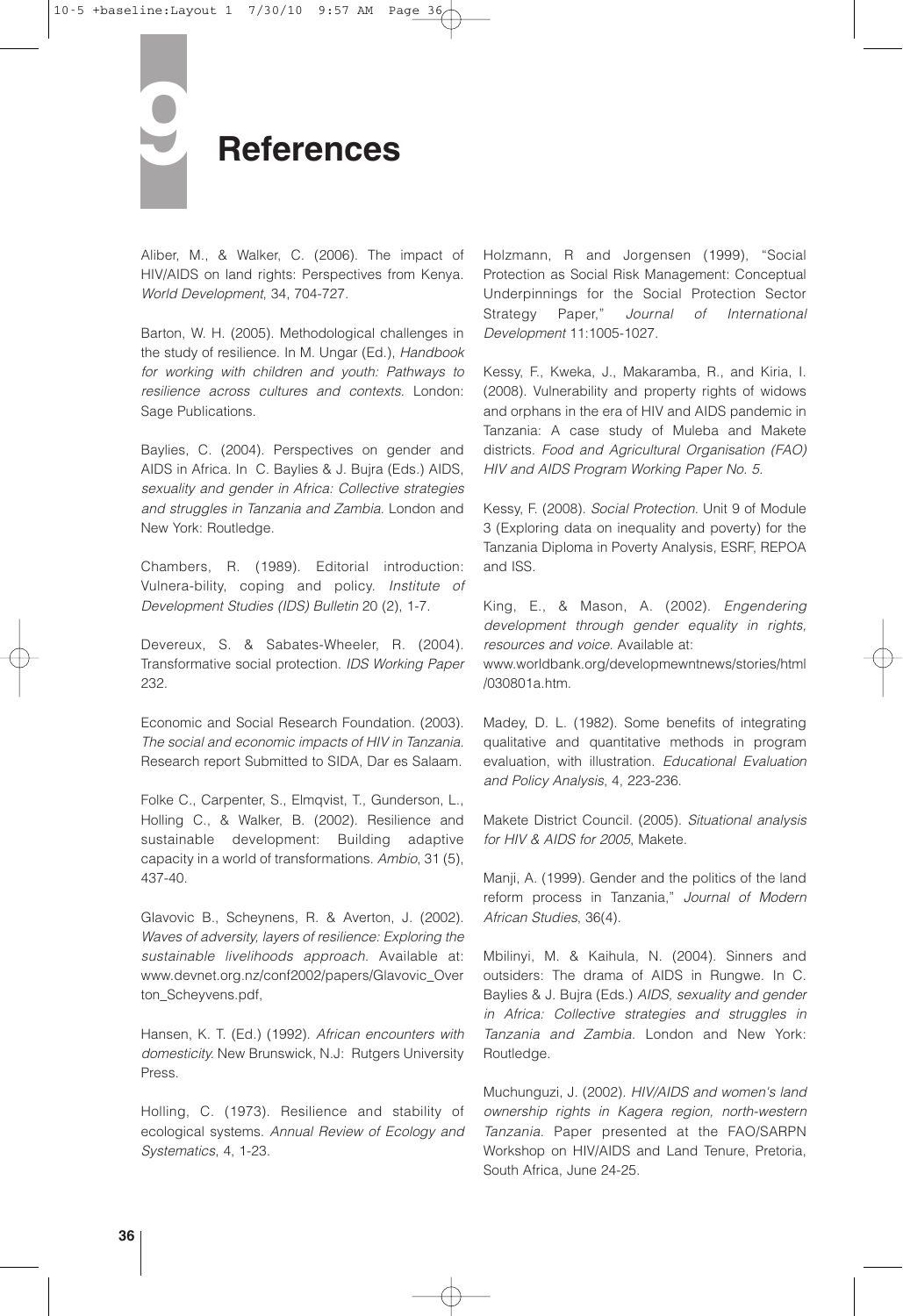Narayan, D. (Ed.) (2002). *Empowerment and poverty reduction: A sourcebook.* The World Bank, Washington D.C. Available at: http://www.worldbank.org/poverty/empowerment-/whatis/index.htm.

Ngwira, N. (2002). *Women's property and inheritance rights and the land reform process in Malawi.* Institute for Policy Research and Analysis for Dialogue, Malawi.

Obrist, B., Pfeiffer, C. & Henley, B. (2008). *Social resilience in context: A new approach in mitigation research.* Unpublished paper, Swiss Tropical Institute (STI).

Platteau, J., Abraham, A., Gaspart, F. & Stevens, L. (2005). Traditional marriage practices as determinants of women's land rights: A review of research. *In Gender and land compendium of country studies.* FAO publication.

Richman, J., & Fraser, M. (2001). Resilience in childhood: The role of risk and protection. In J. Richman & M. Fraser (Eds.), *Resilience, risk, and protection: The context of youth violence.* New York: Prager Press.

Schoofs, M. (1999). Death and the second sex. *Village Voice,* December 1-7 1999, Available at http://www.thebody.com/schoofs/africa5.html.

Sleap, B. (2001). Widows and AIDS: Redefinitions and challenges. A presentation at Panos AIDS Program, *Widows without Rights,* London, 7 February 2001.

TACAIDS, National Bureau of Statistics (NBS), & ORC Macro. (2005). *Tanzania HIV/AIDS Indicator Survey (THIS) 2003-04.* Dar es Salaam, Tanzania, and Calverton, Maryland, USA: TACAIDS, NBS & ORC Macro.

TACAIDS, Zanzibar AIDS Commission (ZAC), NBS, Office of the Chief Government Statistician [Zanzibar] (OGCS) & Macro International. (2008). *Tanzania HIV/AIDS and Malaria Indicator Survey (THMIS) 2007-08.* Dar es Salaam, Tanzania: TACAIDS, ZAC, NBS, OGCS & Macro International.

United Republic of Tanzania (URT). (2003). *Population and Housing Census 2002.* Dar es Salaam: National Bureau of Statistics.

URT. (2005a). *National Strategy for Growth and Reduction of Poverty (NSGRP).* Dar es Salaam: Vice President's Office.

URT. (2005b). *Poverty and Human Development Report (PHDR) 2005.* Dar es Salaam: Mkuki na Nyota for the Research and Analysis Working Group of the Poverty Monitoring System.

URT. (2007). *HIV/AIDS/STI Surveillance Report for January–December 2005,* No.20. Dar es Salaam: National AIDS Control Program (NACP).

Wuyts, M. (2006). *Developing social protection in Tanzania within the context of generalised insecurity.* Special Paper No. 06.19, Research on Poverty Alleviation (REPOA).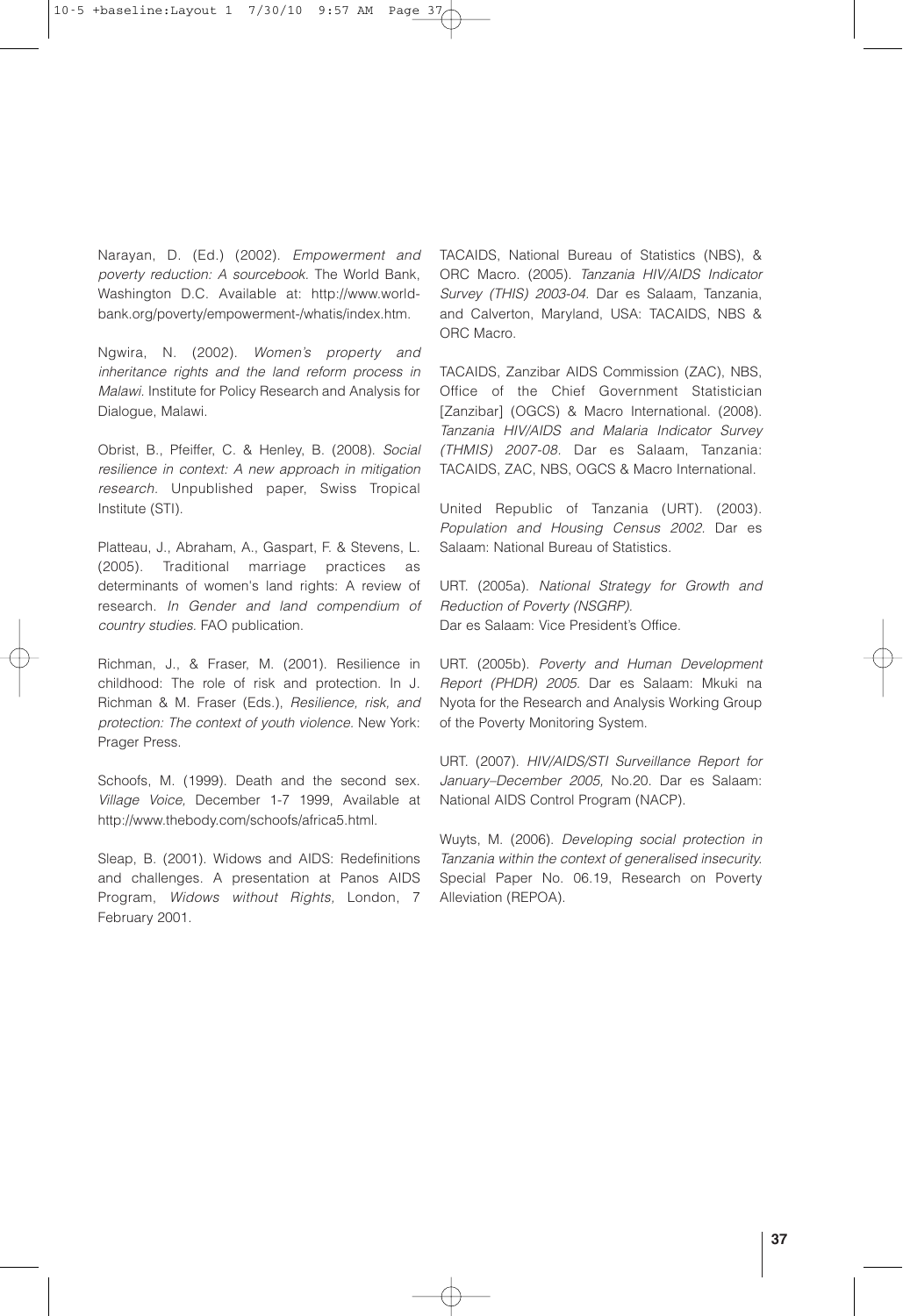

## **9 Appendix 1:** Factors Determining Property Inheritance Incidence for Widows and Orphans

|                | No. Factor                                                                                     | <b>Impact on Widows/Orphans</b>                                                                                       | Indicators/measurement                                                                                                           |
|----------------|------------------------------------------------------------------------------------------------|-----------------------------------------------------------------------------------------------------------------------|----------------------------------------------------------------------------------------------------------------------------------|
| 1              | Economic value of<br>the property                                                              | The incidence/occurrence is worse<br>(disputable) where the economic<br>value of the property is high (e.g.,<br>land) | Binary: high or low value                                                                                                        |
| $\mathbf{2}$   | Age of the widow                                                                               | The older the higher the incidence                                                                                    | Age (continuous variable) number of<br>years at the time of death                                                                |
| $\overline{3}$ | Couples has children                                                                           | Property grabbing is more likely<br>if the couples had no biological<br>children                                      | Binary, whether or not had children at<br>time of death                                                                          |
| 4              | Education of the<br>widow                                                                      | The more educated the higher the<br>incidence                                                                         | Binary: whether the widow has primary,<br>secondary education or none.                                                           |
| 5              | Number of children in<br>the household                                                         | The greater the number of children<br>the higher the incidence                                                        | Number of children belonging to the<br>deceased and widow at the time of<br>death                                                |
| 6              | Male children                                                                                  | The incidence is higher with a male<br>child                                                                          | Binary: whether or not the deceased<br>had a male child at the time of death                                                     |
| $\overline{7}$ | HIV and AIDS related<br>death                                                                  | The incidence is lower with apparent<br>HIV and AIDS death                                                            | Binary: whether it was apparent the<br>death was HIV and AIDS related                                                            |
| 8              | Indigenous factor                                                                              | The incidence is lower if the<br>surviving widow is not from same<br>tribe                                            | Binary, whether or not she is from<br>same tribe                                                                                 |
| 9              | Type of property                                                                               | The more commercial (demanded)<br>the lower the incidence                                                             | Binary: whether the property earns<br>income or not (subsistence) - e.g.<br>renting for income generation or<br>produce for sale |
| 10             | Marital status of the<br>youngest son                                                          | If single, the lower the incidence                                                                                    | Binary: whether single or married                                                                                                |
| 11             | Age of youngest<br>child                                                                       | The older the higher the incidence                                                                                    | Age (continuous variable) number of<br>years at the time of death                                                                |
| 12             | Having a written will                                                                          | The incidence is higher with a<br>written will                                                                        | Binary: whether the deceased husband<br>left a written will or not                                                               |
| 13             | Community factors<br>such as distance to<br>the court                                          | The incidence is higher with nearby<br>legal facilities                                                               | Continuous variable - distance to the<br>legal facilities                                                                        |
| 14             | Community factors<br>such as presence of<br>a functional land<br>tribunal at ward level<br>etc | The incidence is higher with<br>functional legal facilities                                                           | Binary: whether these legal facilities are<br>functional or not                                                                  |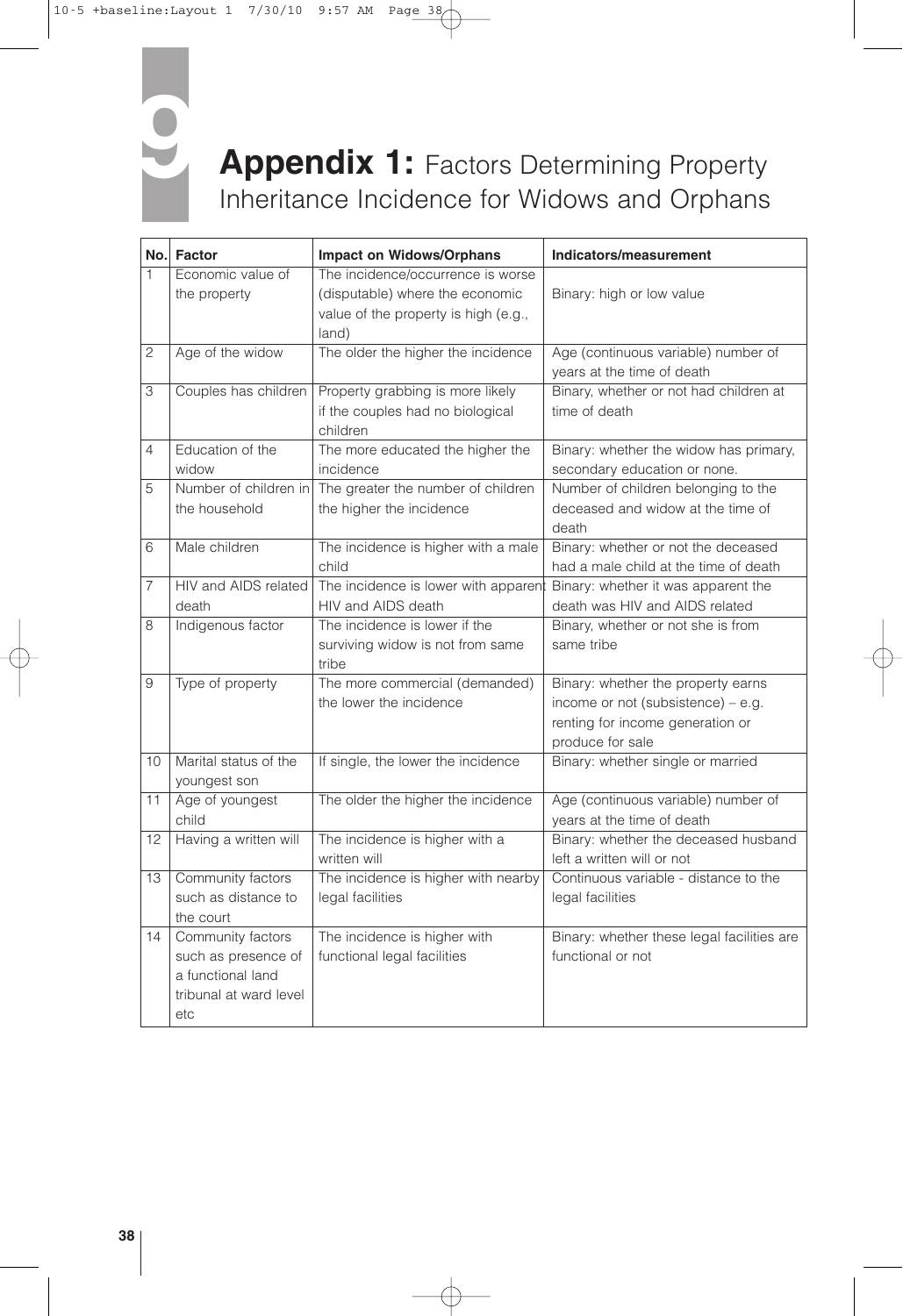### **Publications by REPOA**

#### **Books**

*"Researching Poverty in Tanzania: problems, policies and perspectives"* Edited by Idris Kikula, Jonas Kipokola, Issa Shivji, Joseph Semboja and Ben Tarimo

*"Local Perspectives on Globalisation: The African Case"*

Edited by Joseph Semboja, Juma Mwapachu and Eduard Jansen

*"Poverty Alleviation in Tanzania: Recent Research Issues"* Edited by M.S.D. Bagachwa

#### **Research Reports**

- 10/5 *"Widowhood and Vulnerability to HIV and AIDS-related Shocks: Exploring Resilience Avenues"* Flora Kessy, Iddy Mayumana and Yoswe Msongwe
- 10/4 *"Determinants of Rural Income in Tanzania: An Empirical Approach"* Jehovaness Aikaeli
- 10/3 *"Poverty and the Rights of Children at Household Level: Findings from Same and Kisarawe Districts, Tanzania"* Ophelia Mascarenhas and Huruma Sigalla
- 10/2 *"Children's Involvement in Small Business: Does if Build youth Entrepreneurship?"* Raymond Mnenwa and Emmanuel Maliti
- 10/1 *"Coping Strategies Used by Street Children in the Event of Illness"* Zena Amury and Aneth Komba
- 08.6 *"Assessing the Institutional Framework for Promoting the Growth of MSEs in Tanzania; The Case of Dar es Salaam"* Raymond Mnenwa and Emmanuel Maliti
- 08.5 *"Negotiating Safe Sex among Young Women: the Fight against HIV/AIDS in Tanzania"* John R.M. Philemon and Severine S.A. Kessy
- 08.4 *"Establishing Indicators for Urban Poverty-Environment Interaction in Tanzania: The Case of Bonde la Mpunga, Kinondoni, Dar es Salaam"* Matern A.M. Victor, Albinus M.P. Makalle and Neema Ngware
- 08.3 *"Bamboo Trade and Poverty Alleviation in Ileje District, Tanzania"* Milline Jethro Mbonile
- 08.2 *"The Role of Small Businesses in Poverty Alleviation: The Case of Dar es Salaam, Tanzania"* Raymond Mnenwa and Emmanuel Maliti
- 08.1 *"Improving the Quality of Human Resources for Growth and Poverty Reduction: The Case of Primary Education in Tanzania"* Amon V.Y. Mbelle
- 07.2 *"Financing Public Heath Care: Insurance, User Fees or Taxes? Welfare Comparisons in Tanzania"* Deograsias P. Mushi
- 07.1 *"Rice Production in the Maswa District, Tanzania and its Contribution to Poverty Alleviation"* Jerry A. Ngailo, Abiud L. Kaswamila and Catherine J. Senkoro
- 06.3 *"The Contribution of Microfinance Institutions to Poverty Reduction in Tanzania"* Severine S.A. Kessy and Fratern M Urio
- 06.2 *"The Role of Indigenous Knowledge in Combating Soil Infertility and Poverty in the Usambara Mountains, Tanzania*" Juma M. Wickama and Stephen T. Mwihomeke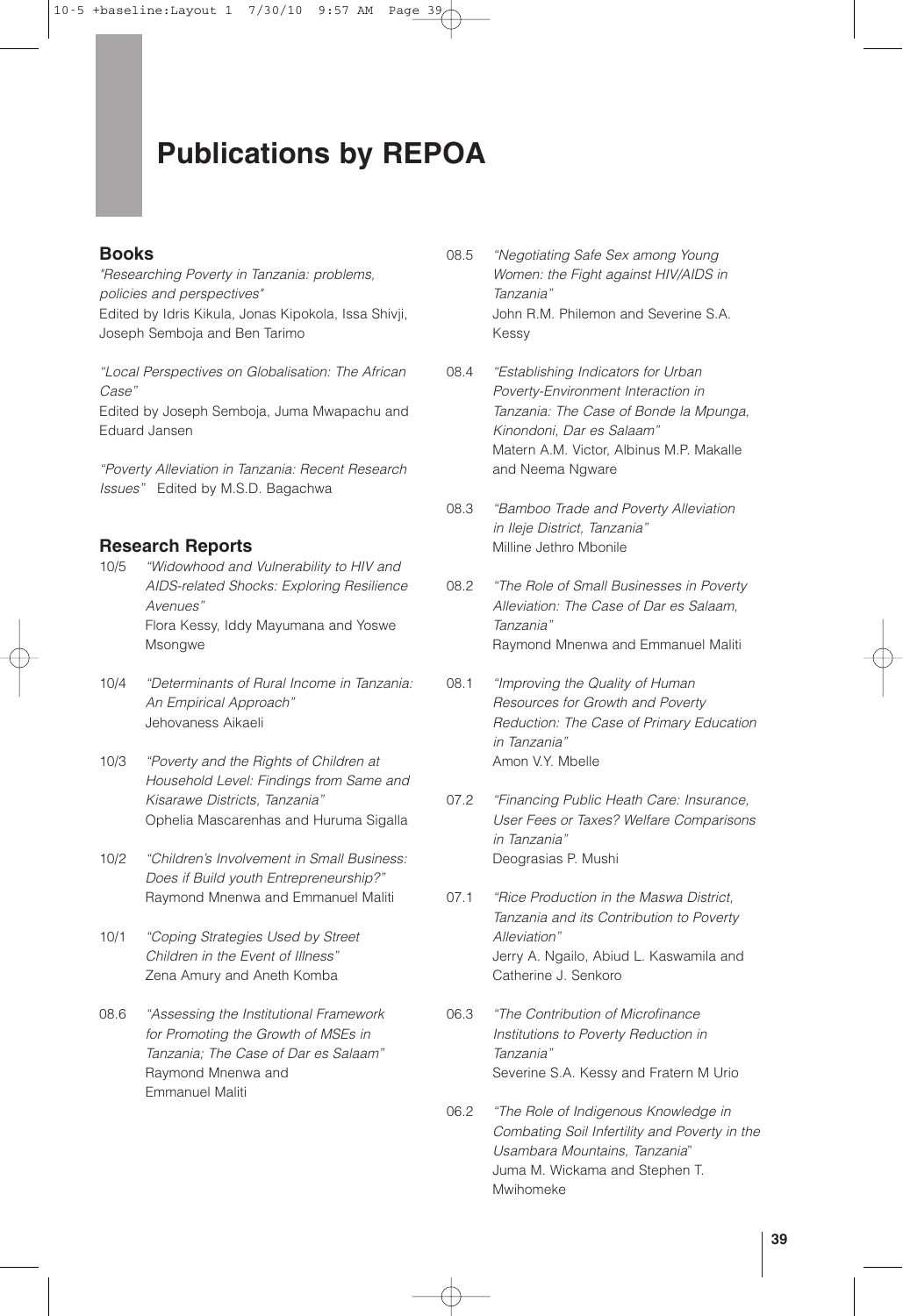- 06.1 *"Assessing Market Distortions Affecting Poverty Reduction Efforts on Smallholder Tobacco Production in Tanzania"* Dennis Rweyemamu and Monica Kimaro
- 05.1 *"Changes in the Upland Irrigation System and Implications for Rural Poverty Alleviation. A Case of the Ndiwa Irrigation System, West Usambara Mountains, Tanzania"* Cosmas H. Sokoni and Tamilwai C. Shechambo
- 04.3 *"The Role of Traditional Irrigation Systems in Poverty Alleviation in Semi-Arid Areas: The Case of Chamazi in Lushoto District, Tanzania"* Abiud L. Kaswamila and Baker M. Masuruli
- 04.2 *"Assessing the Relative Poverty of Clients and Non-clients of Non-bank Micro-finance Institutions. The case of the Dar es Salaam and Coast Regions"* Hugh K. Fraser and Vivian Kazi
- 04.1 *"The Use of Sustainable Irrigation for Poverty Alleviation in Tanzania. The Case of Smallholder Irrigation Schemes in Igurusi, Mbarali District"* Shadrack Mwakalila and Christine Noe
- 03.7 *"Poverty and Environment: Impact analysis of Sustainable Dar es Salaam Project on "Sustainable Livelihoods" of Urban Poor"* M.A.M. Victor and A.M.P. Makalle
- 03.6 *"Access to Formal and Quasi-Formal Credit by Smallholder Farmers and Artisanal Fishermen: A Case of Zanzibar"* Khalid Mohamed
- 03.5 *"Poverty and Changing Livelihoods of Migrant Maasai Pastoralists in Morogoro and Kilosa Districts"* C. Mung'ong'o and D. Mwamfupe
- 03.4 *"The Role of Tourism in Poverty Alleviation in Tanzania"* Nathanael Luvanga and Joseph Shitundu
- 03.3 *"Natural Resources Use Patterns and Poverty Alleviation Strategies in the Highlands and Lowlands of Karatu and Monduli Districts – A Study on Linkages and Environmental Implications"* Pius Zebbe Yanda and Ndalahwa Faustin Madulu
- 03.2 *"Shortcomings of Linkages Between Environmental Conservation and Poverty Alleviation in Tanzania"* Idris S. Kikula, E.Z. Mnzava and Claude Mung'ong'o
- 03.1 *"School Enrolment, Performance, Gender and Poverty (Access to Education) in Mainland Tanzania"* A.V.Y. Mbelle and J. Katabaro
- 02.3 *"Poverty and Deforestation around the Gazetted Forests of the Coastal Belt of Tanzania"* Godius Kahyarara, Wilfred Mbowe and Omari Kimweri
- 02.2 *"The Role of Privatisation in Providing the Urban Poor Access to Social Services: the Case of Solid Waste Collection Services in Dar es Salaam"* Suma Kaare
- 02.1 *"Economic Policy and Rural Poverty in Tanzania: A Survey of Three Regions"* Longinus Rutasitara
- 01.5 *"Demographic Factors, Household Composition, Employment and Household Welfare"* S.T. Mwisomba and B.H.R. Kiilu
- 01.4 *"Assessment of Village Level Sugar Processing Technology in Tanzania"* A.S. Chungu, C.Z.M. Kimambo and T.A.L. Bali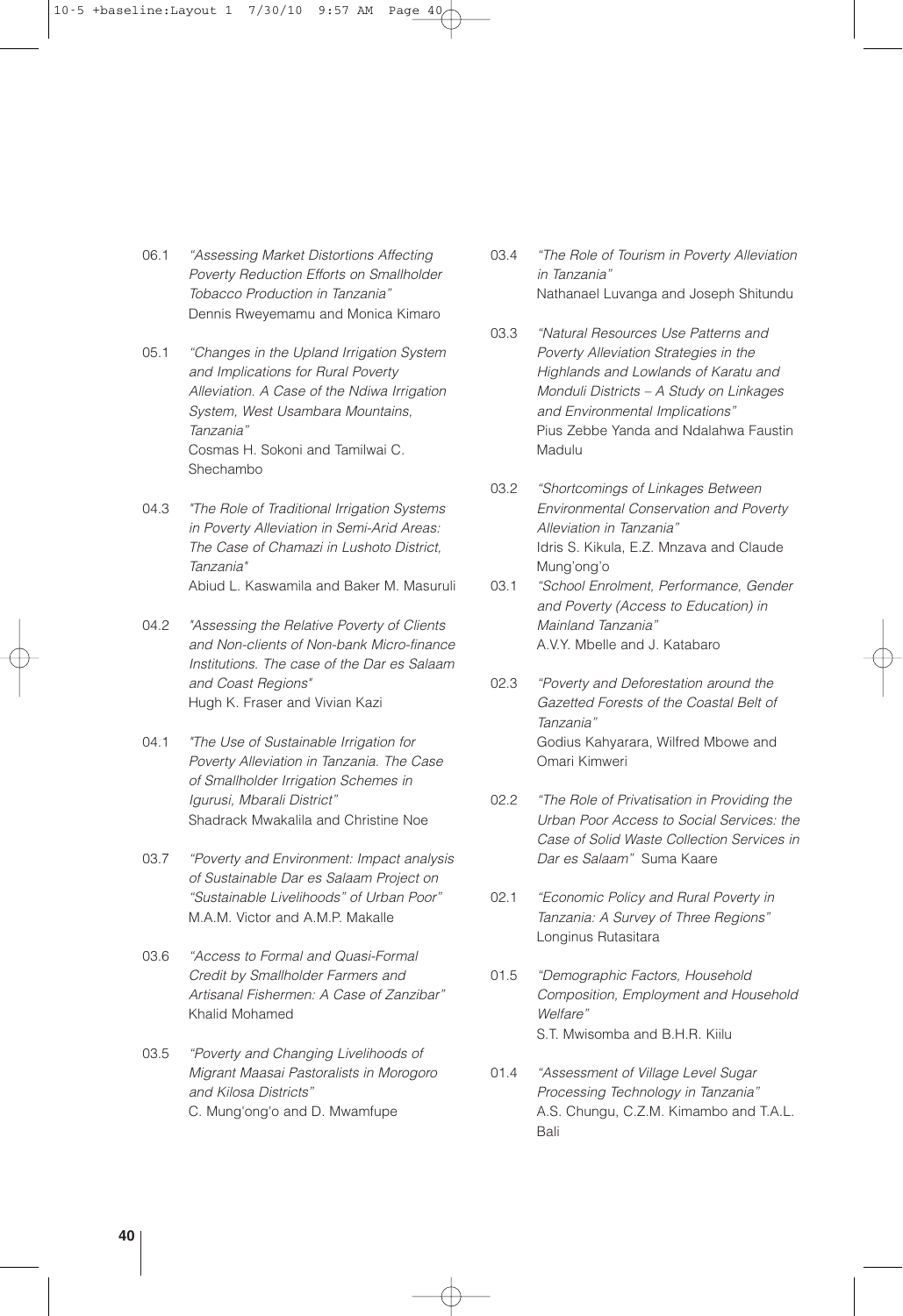- 01.3 *"Poverty and Family Size Patterns: Comparison Across African Countries"* C. Lwechungura Kamuzora
- 01.2 *"The Role of Traditional Irrigation Systems (Vinyungu) in Alleviating Poverty in Iringa Rural District"* Tenge Mkavidanda and Abiud Kaswamila
- 01.1 *"Improving Farm Management Skills for Poverty Alleviation: The Case of Njombe District"* Aida Isinika and Ntengua Mdoe
- 00.5 *"Conservation and Poverty: The Case of Amani Nature Reserve"* George Jambiya and Hussein Sosovele
- 00.4 *"Poverty and Family Size in Tanzania: Multiple Responses to Population Pressure?"* C.L. Kamuzora and W. Mkanta
- 00.3 *"Survival and Accumulation Strategies at the Rural-Urban Interface: A Study of Ifakara Town, Tanzania"* Anthony Chamwali
- 00.2 *"Poverty, Environment and Livelihood along the Gradients of the Usambaras on Tanzania"* Adolfo Mascarenhas
- 00.1 *"Foreign Aid, Grassroots Participation and Poverty Alleviation in Tanzania: The HESAWA Fiasco"* S. Rugumamu
- 99.1 *"Credit Schemes and Women's Empowerment for Poverty Alleviation: The Case of Tanga Region, Tanzania"* I.A.M. Makombe, E.I. Temba and A.R.M. Kihombo
- 98.5 *"Youth Migration and Poverty Alleviation: A Case Study of Petty Traders (Wamachinga) in Dar es Salaam"* A.J. Liviga and R.D.K Mekacha
- 98.4 *"Labour Constraints, Population Dynamics and the AIDS Epidemic: The Case of Rural Bukoba District, Tanzania"* C.L. Kamuzora and S. Gwalema
- 98.3 *"The Use of Labour-Intensive Irrigation Technologies in Alleviating Poverty in Majengo, Mbeya Rural District"* J. Shitundu and N. Luvanga
- 98.2 *"Poverty and Diffusion of Technological Innovations to Rural Women: The Role of Entrepreneurship"* B.D. Diyamett, R.S. Mabala and R. Mandara
- 98.1 *"The Role of Informal and Semi-Formal Finance in Poverty Alleviation in Tanzania: Results of a Field Study in Two Regions"* A.K. Kashuliza, J.P. Hella, F.T. Magayane and Z.S.K. Mvena
- 97.3 *"Educational Background, Training and Their Influence on Female-Operated Informal Sector Enterprises"* J. O'Riordan. F. Swai and A. Rugumyamheto
- 97.2 *"The Impact of Technology on Poverty Alleviation: The Case of Artisanal Mining in Tanzania"* B W. Mutagwaba, R. Mwaipopo Ako and A. Mlaki
- 97.1 *"Poverty and the Environment: The Case of Informal Sandmining, Quarrying and Lime-Making Activities in Dar es Salaam, Tanzania"* George Jambiya, Kassim Kulindwa and Hussein Sosovele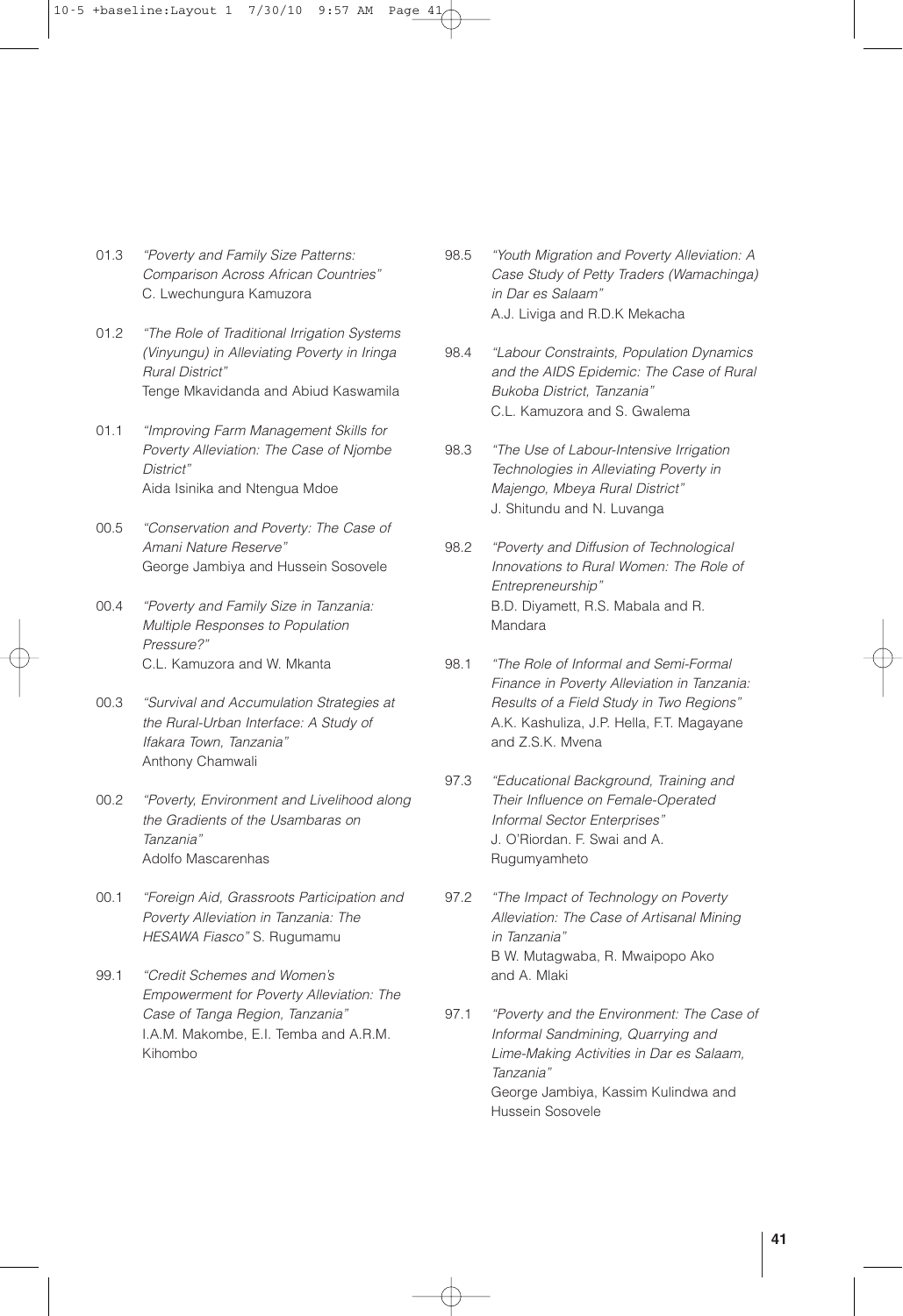#### **Special Papers**

- 09.32 *"Energy Sector: Supply and Demand for Labour in Mtwara Region"* Waheeda Samji, K.Nsa-Kaisi and Alana Albee
- 09.31 *"Institutional Analysis of Nutrition in Tanzania"* Valerie Leach and Blandina Kilama
- 09.30 *"Influencing Policy for Children in Tanzania: Lessons from Education, Legislation and Social Protection"* Masuma Mamdani, Rakesh Rajani and Valerie Leach with Zubeida Tumbo-Masabo and Francis Omondi
- 09.29 *"Maybe We Should Pay Tax After All? Citizens' Views of Taxation in Tanzania"* Odd-Helge Fjeldstad, Lucas Katera and Erasto Ngalewa
- 09.28 *"Outsourcing Revenue Collection to Private Agents: Experiences from Local Authorities in Tanzania"* Odd-Helge Fjeldstad, Lucas Katera and Erasto Ngalewa
- 08.27 *"The Growth – Poverty Nexus in Tanzania: From a Developmental Perspective"* Marc Wuyts
- 08.26 *"Local Autonomy and Citizen Participation In Tanzania - From a Local Government Reform Perspective."* Amon Chaligha
- 07.25 *"Children and Vulnerability In Tanzania: A Brief Synthesis"* Valerie Leach
- 07.24 *"Common Mistakes and Problems in Research Proposal Writing: An Assessment of Proposals for Research Grants Submitted to Research on Poverty Alleviation REPOA (Tanzania)."* Idris S. Kikula and Martha A. S. Qorro
- 07.23 *"Guidelines on Preparing Concept Notes and Proposals for Research on Pro-Poor Growth and Poverty in Tanzania"*
- 07.22 *"Local Governance in Tanzania: Observations From Six Councils 2002- 2003"* Amon Chaligha, Florida Henjewele, Ambrose Kessy and Geoffrey Mwambe
- 07.21 *"Tanzanian Non-Governmental Organisations – Their Perceptions of Their Relationship with the Government of Tanzania and Donors, and Their Role and Impact on Poverty Reduction and Development"*
- 06.20 *"Service Delivery in Tanzania: Findings from Six Councils 2002-2003"* Einar Braathen and Geoffrey Mwambe
- 06.19 *"Developing Social Protection in Tanzania Within a Context of Generalised Insecurity"* Marc Wuyts
- 06.18 *"To Pay or Not to Pay? Citizens' Views on Taxation by Local Authorities in Tanzania"* Odd-Helge Fjeldstad
- 17 *"When Bottom-Up Meets Top-Down: The Limits of Local Participation in Local Government Planning in Tanzania"* Brian Cooksey and Idris Kikula
- 16 *"Local Government Finances and Financial Management in Tanzania: Observations from Six Councils 2002 – 2003"* Odd-Helge Fjeldstad, Florida Henjewele, Geoffrey Mwambe, Erasto Ngalewa and Knut Nygaard
- 15 *"Poverty Research in Tanzania: Guidelines for Preparing Research Proposals"* Brian Cooksey and Servacius Likwelile
- 14 *"Guidelines for Monitoring and Evaluation of REPOA Activities"* A. Chungu and S. Muller-Maige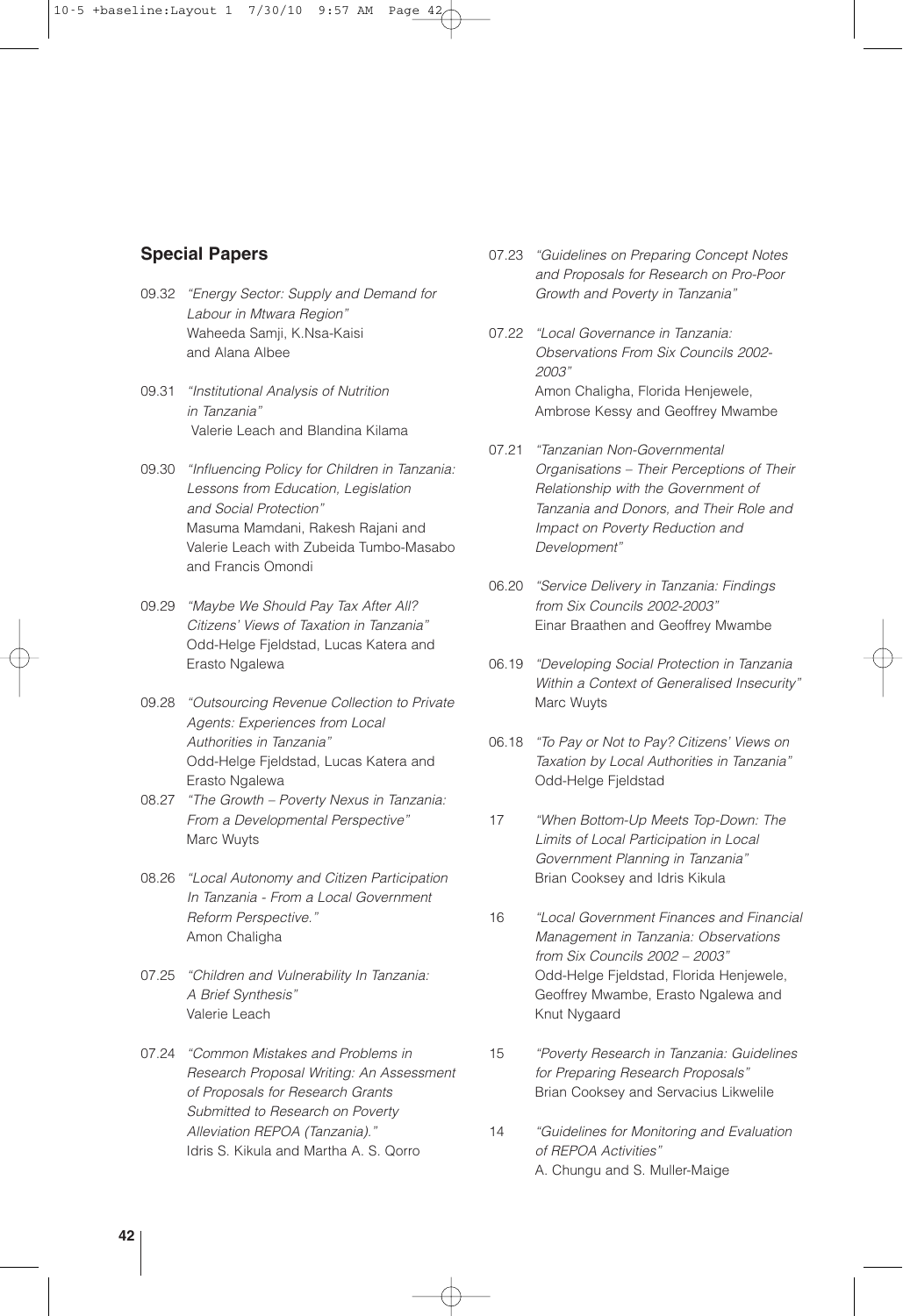- 13 *"Capacity Building for Research"* M.S.D. Bagachwa
- 12 *"Some Practical Research Guidelines"* Brian Cooksey and Alfred Lokuji
- 11 *"A Bibliography on Poverty in Tanzania"* B. Mutagwaba
- 10 *"An Inventory of Potential Researchers and Institutions of Relevance to Research on Poverty in Tanzania"* A.F. Lwaitama
- 9 *"Guidelines for Preparing and Assessing REPOA Research Proposals"* REPOA Secretariat and Brian Cooksey
- 8 *"Social and Cultural Factors Influencing Poverty in Tanzania"* C.K. Omari
- 7 *"Gender and Poverty Alleviation in Tanzania: Issues from and for Research"* Patricia Mbughuni
- 6 *"The Use of Technology in Alleviating Poverty in Tanzania"* A.S. Chungu and G.R.R. Mandara
- 5 *"Environmental Issues and Poverty Alleviation in Tanzania"* Adolfo Mascarenhas
- 4 *"Implications of Public Policies on Poverty and Poverty Alleviation: The Case of Tanzania"* Fidelis Mtatifikolo
- 3 *"Who's Poor in Tanzania? A Review of Recent Poverty Research"* Brian Cooksey
- 2 *"Poverty Assessment in Tanzania: Theoretical, Conceptual and Methodological Issues"* J. Semboja

1 *"Changing Perceptions of Poverty and the Emerging Research Issues"* M.S.D. Bagachwa

#### **Project Briefs**

- Brief 21 Children's Involvement in Small Business: Does it Build Youth Entrepreneurship?
- Brief 20 Widowhood and Vulnerability to HIV and AIDS Related Shocks: Exploring Resilience Avenues
- Brief 19 Energy, Jobs and Skills: A Rapid Assessment in Mtwara, Tanzania
- Brief 18 Planning in Local Government Authorities in Tanzania: Bottom-up Meets Top-down
- Brief 17 The Investment Climate in Tanzania: Views of Business Executives
- Brief 16 Assessing the Institutional Framework for Promoting the Growth of Micro and Small Enterprises (MSEs) in Tanzania: The Case of Dar es Salaam
- Brief 15 Preventing Malnutrition in Tanzania: A Focused Strategy to Improve Nutrition in Young Children
- Brief 14 Influencing Policy for Children in Tanzania: Lessons from Education, Legislation and Social Protection
- Brief 13 Disparities Exist in Citizens' Perceptions of Service Delivery by Local Government Authorities in Tanzania
- Brief 12 Changes in Citizens' Perceptions of the Local Taxation System in Tanzania
- Brief 11 Citizens Demand Tougher Action on Corruption in Tanzania
- Brief 10 Outsourcing Revenue Collection: Experiences from Local Government Authorities in Tanzania